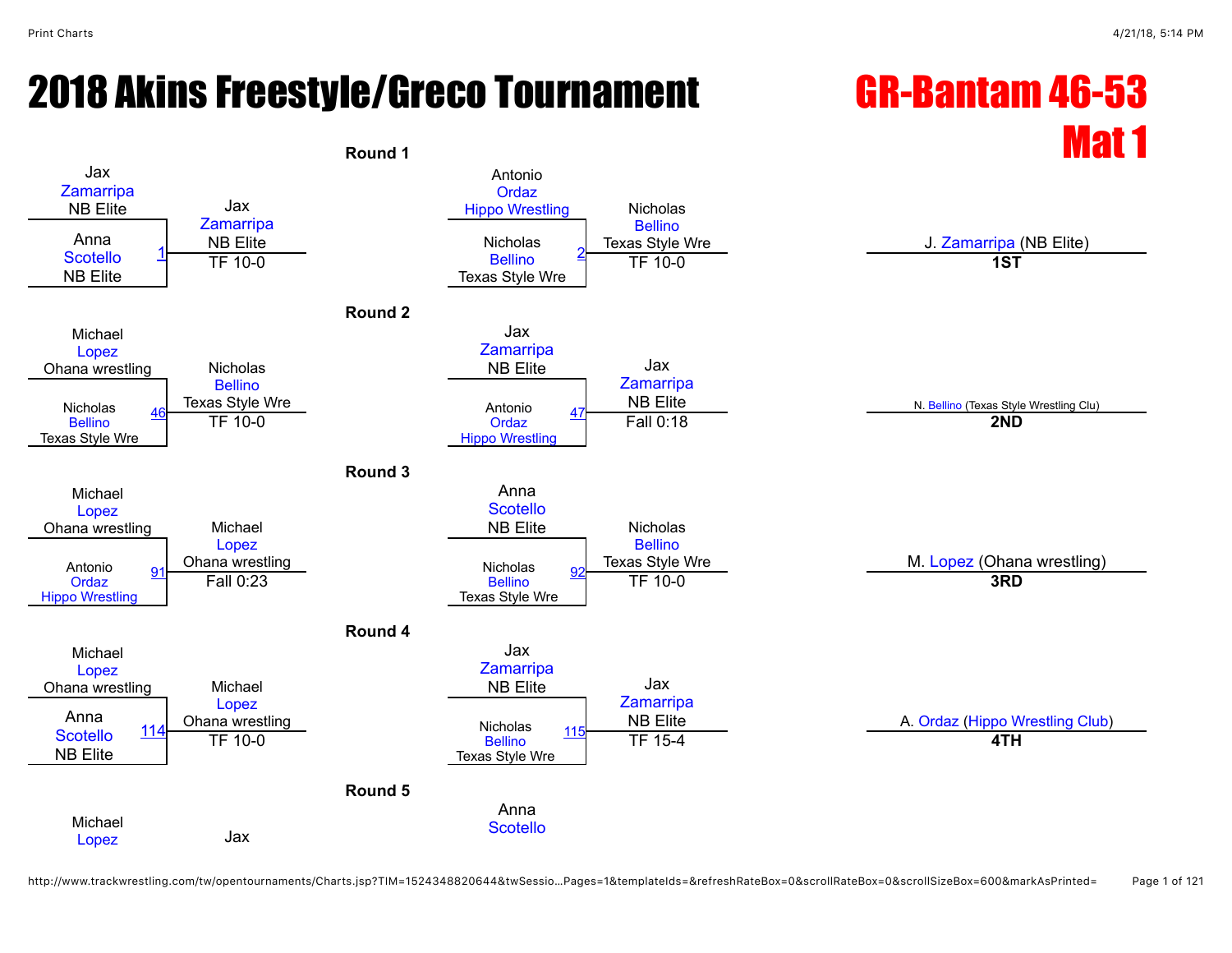

A. [Scotello](javascript:viewProfile(1229049096)) (NB Elite) **2ND**

A. [Venegas Jr](javascript:viewProfile(1778851096)) (Ohana wrestling) **3RD**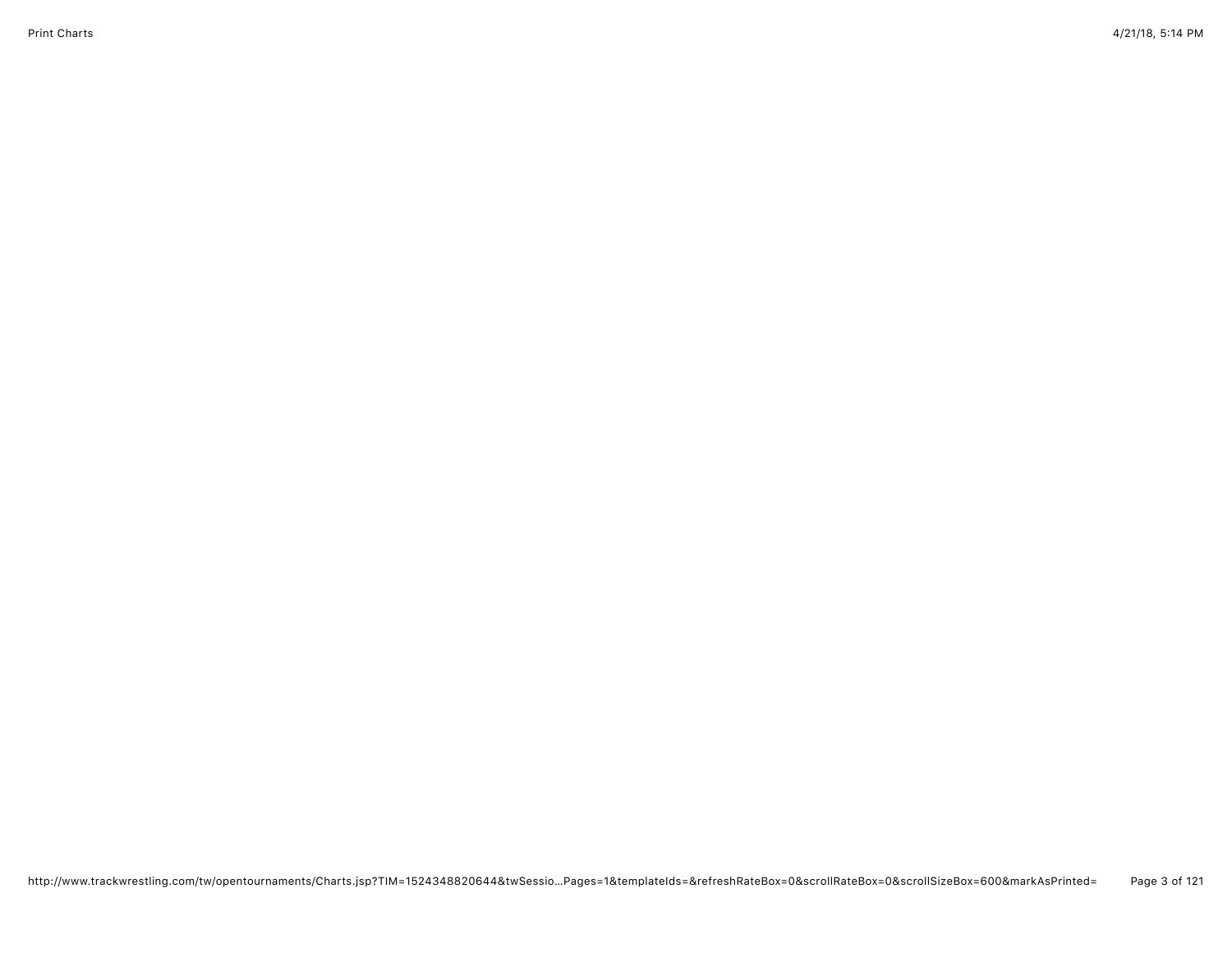Rafael [Perez](javascript:viewProfile(110628096)) uvalde wrestlin [39](javascript:openBoutSheet(1,)

#### 2018 Akins Freestyle/Greco Tournament GR-Bantam 82-88 Mat 1 **Round 1 Round 2 Round 3** Benjamin **[Rawlins](javascript:viewProfile(1188487096))** LCP Rafael [Perez](javascript:viewProfile(110628096)) uvalde wrestlin Rafael [Perez](javascript:viewProfile(110628096)) uvalde wrestlin Rafael [Perez](javascript:viewProfile(110628096)) uvalde wrestlin

 $\frac{84}{\text{Fall 1:54}}$  $\frac{84}{\text{Fall 1:54}}$  $\frac{84}{\text{Fall 1:54}}$  [107](javascript:openBoutSheet(3,)

Benjamin **[Rawlins](javascript:viewProfile(1188487096))** LCP

R. [Perez](javascript:viewProfile(110628096)) (uvalde wrestling club)

**1ST**

B. [Rawlins](javascript:viewProfile(1188487096)) (LCP)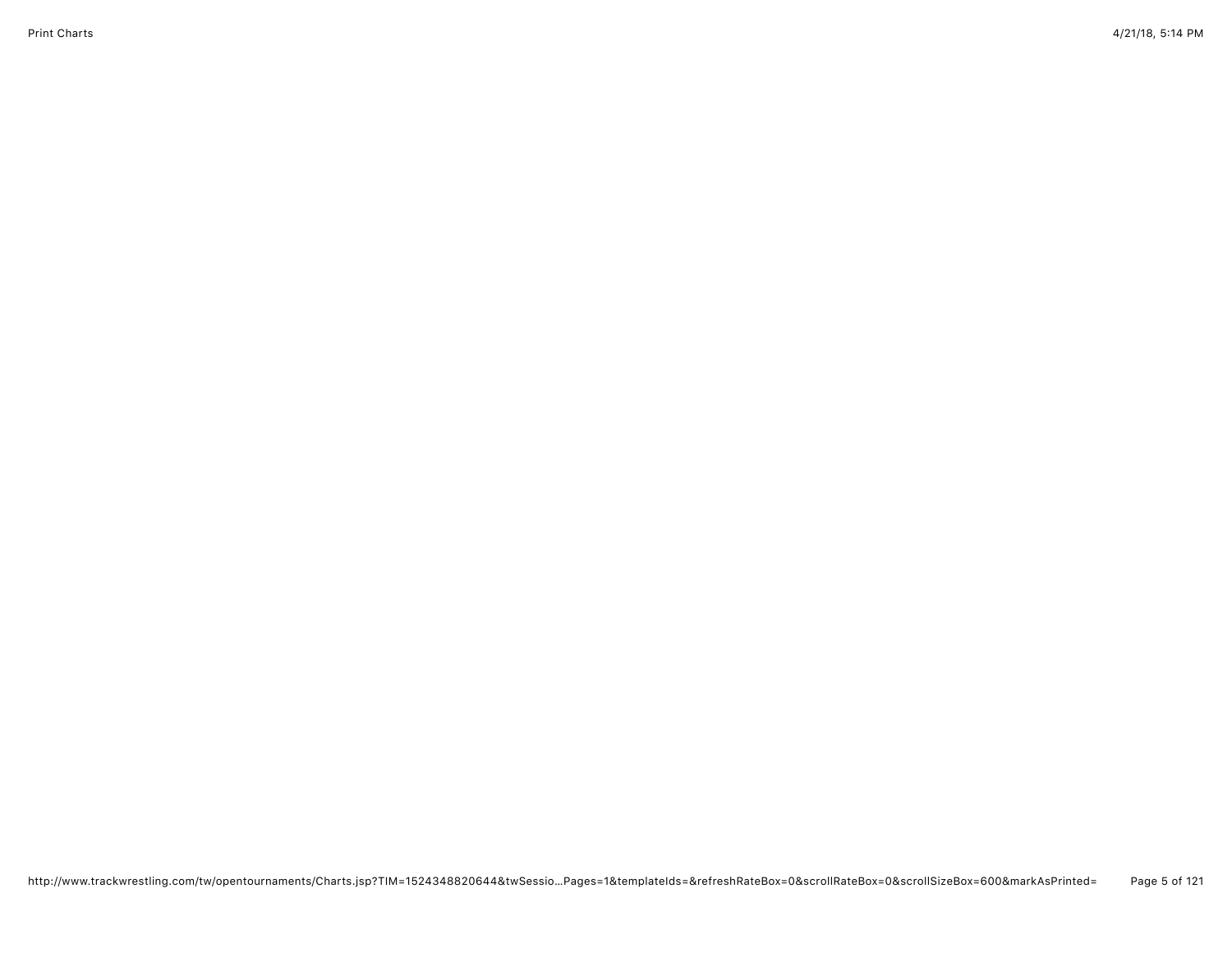#### 2018 Akins Freestyle/Greco Tournament GR-Intermediate 51-59



http://www.trackwrestling.com/tw/opentournaments/Charts.jsp?TIM=1524348820644&twSessio…Pages=1&templateIds=&refreshRateBox=0&scrollRateBox=0&scrollSizeBox=600&markAsPrinted= Page 6 of 121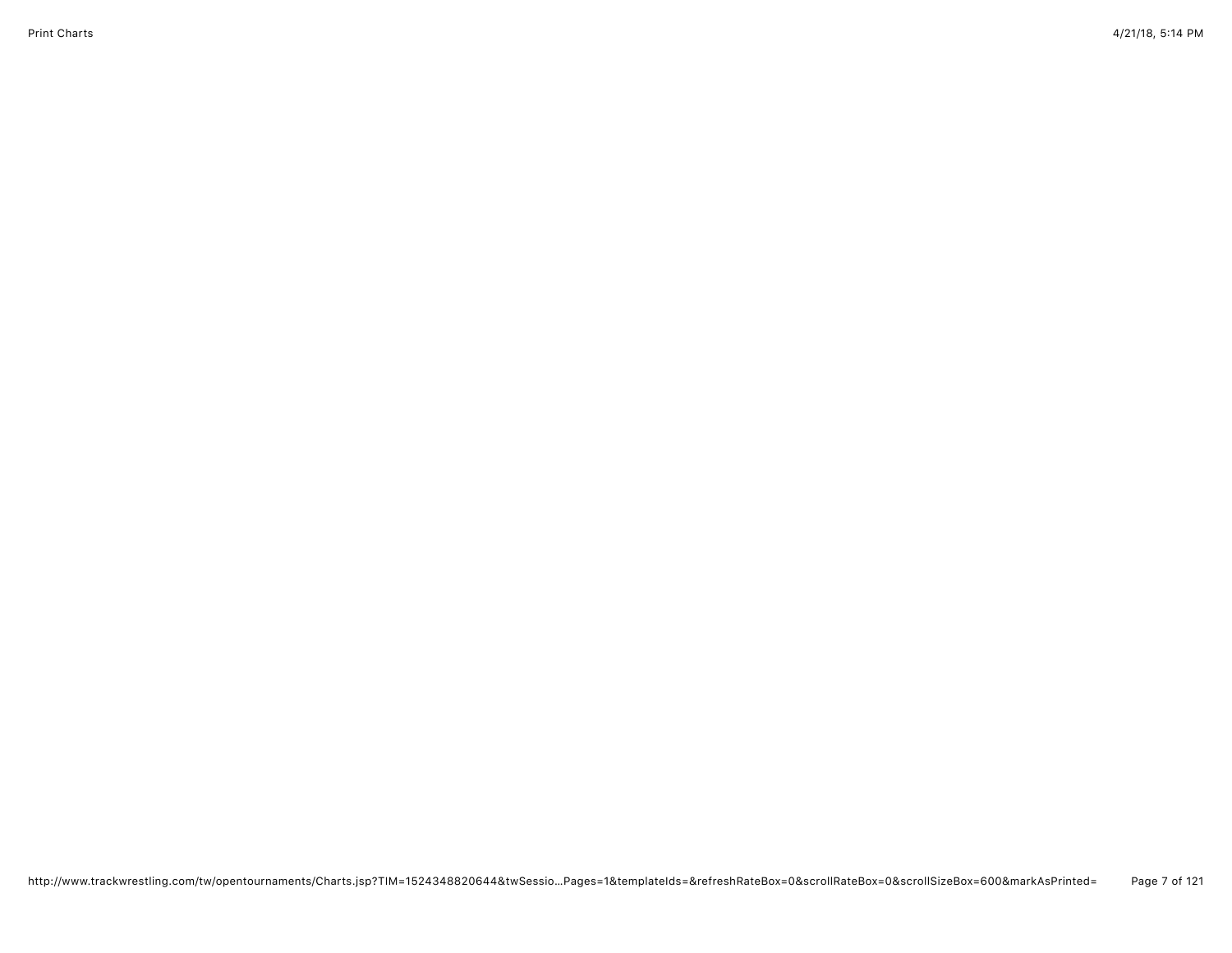#### 2018 Akins Freestyle/Greco Tournament GR-Intermediate 58-62

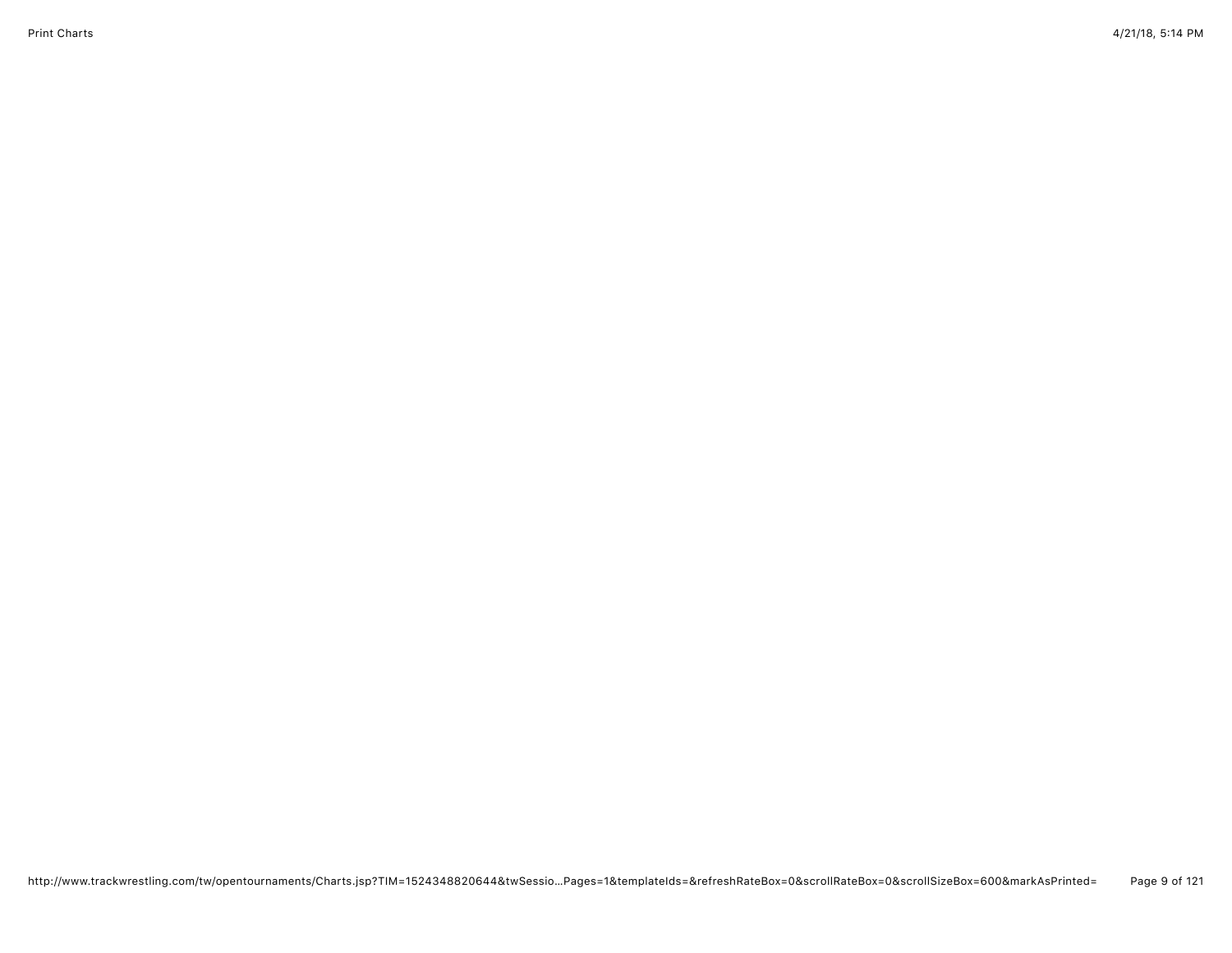#### 2018 Akins Freestyle/Greco Tournament GR-Intermediate 72-77 Mat 1



N. [Maurici](javascript:viewProfile(644023096)) (3F Wrestling) **1ST**

R. [Perez](javascript:viewProfile(110633096)) (uvalde wrestling club)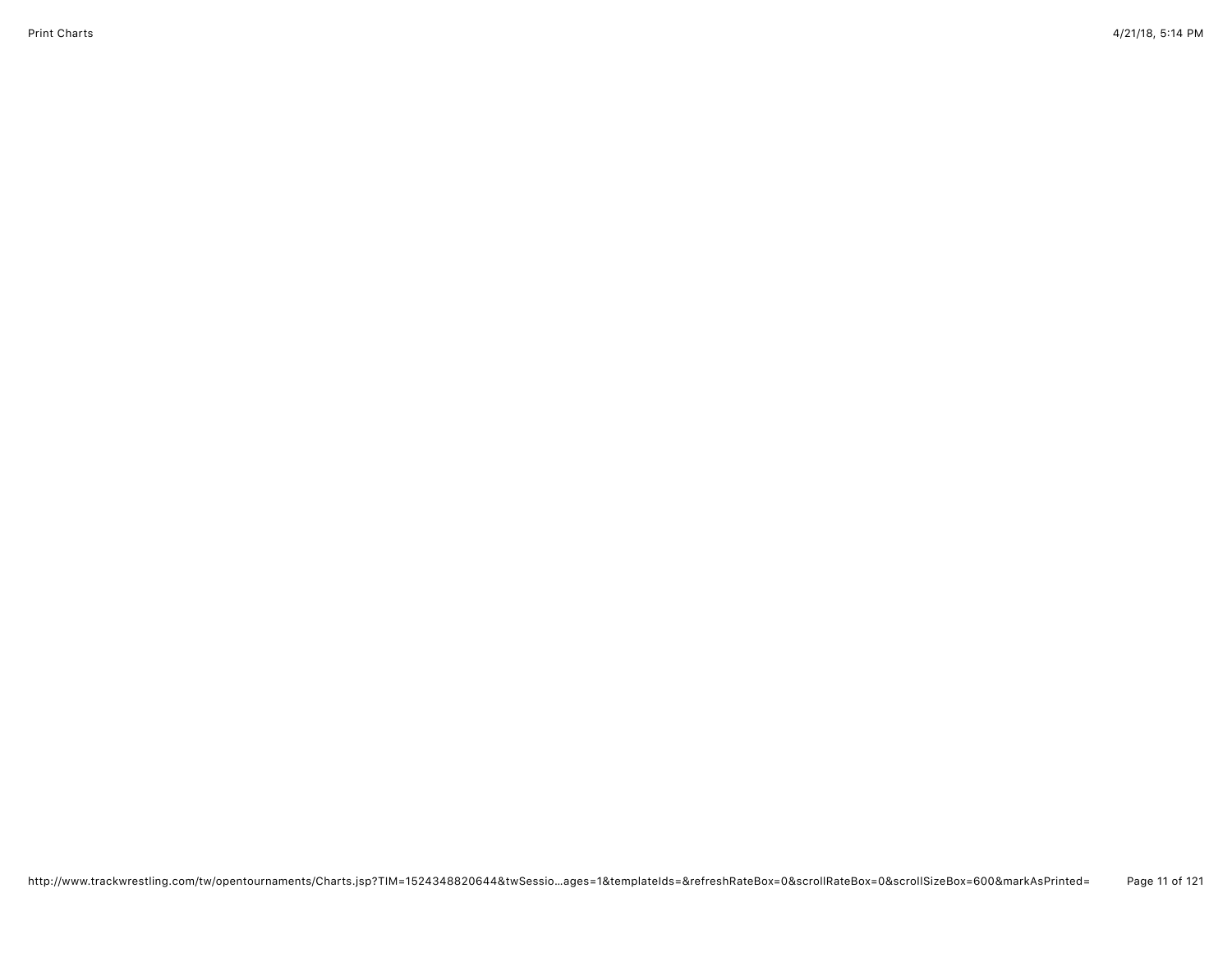# 2018 Akins Freestyle/Greco Tournament GR-Novice 61-69

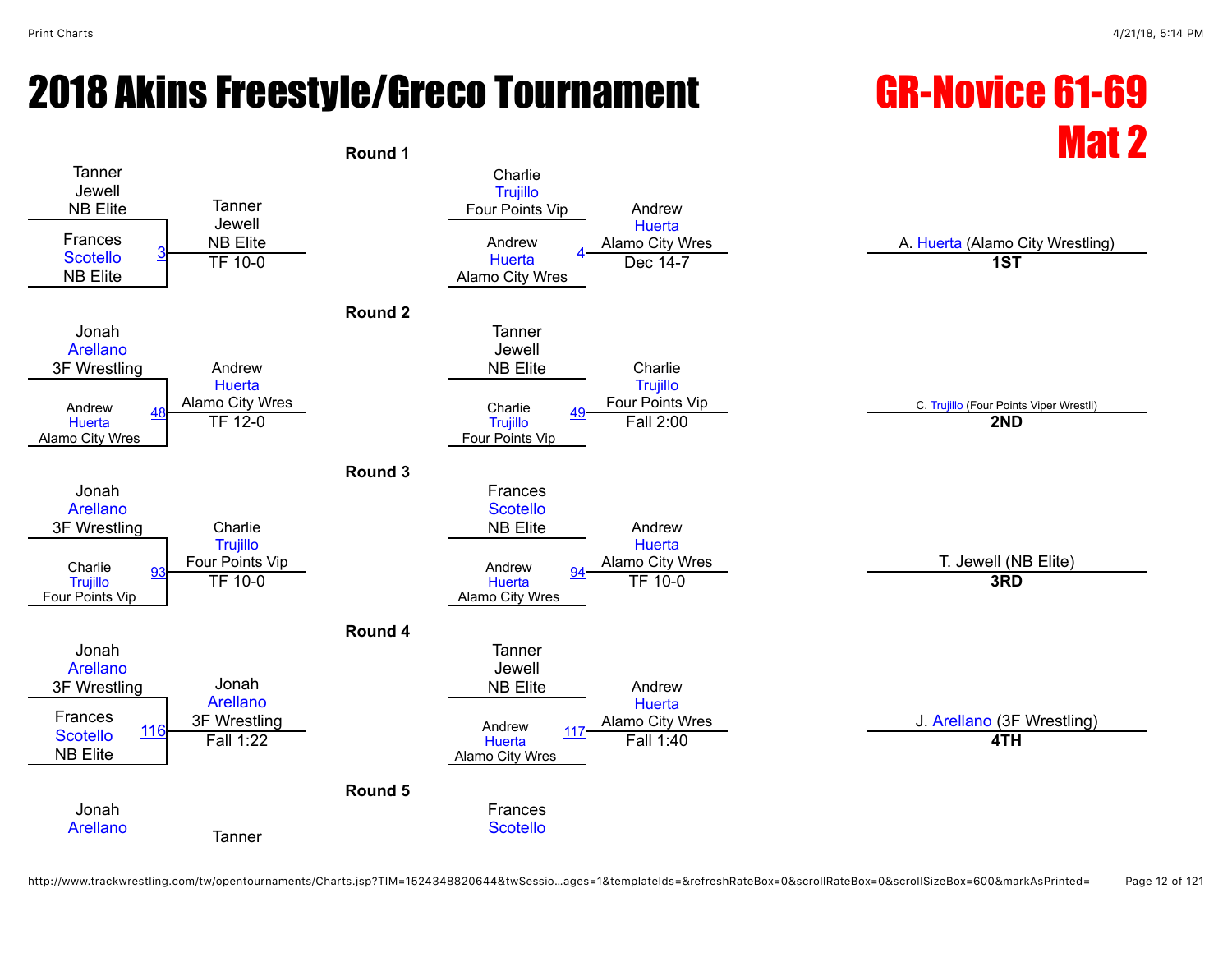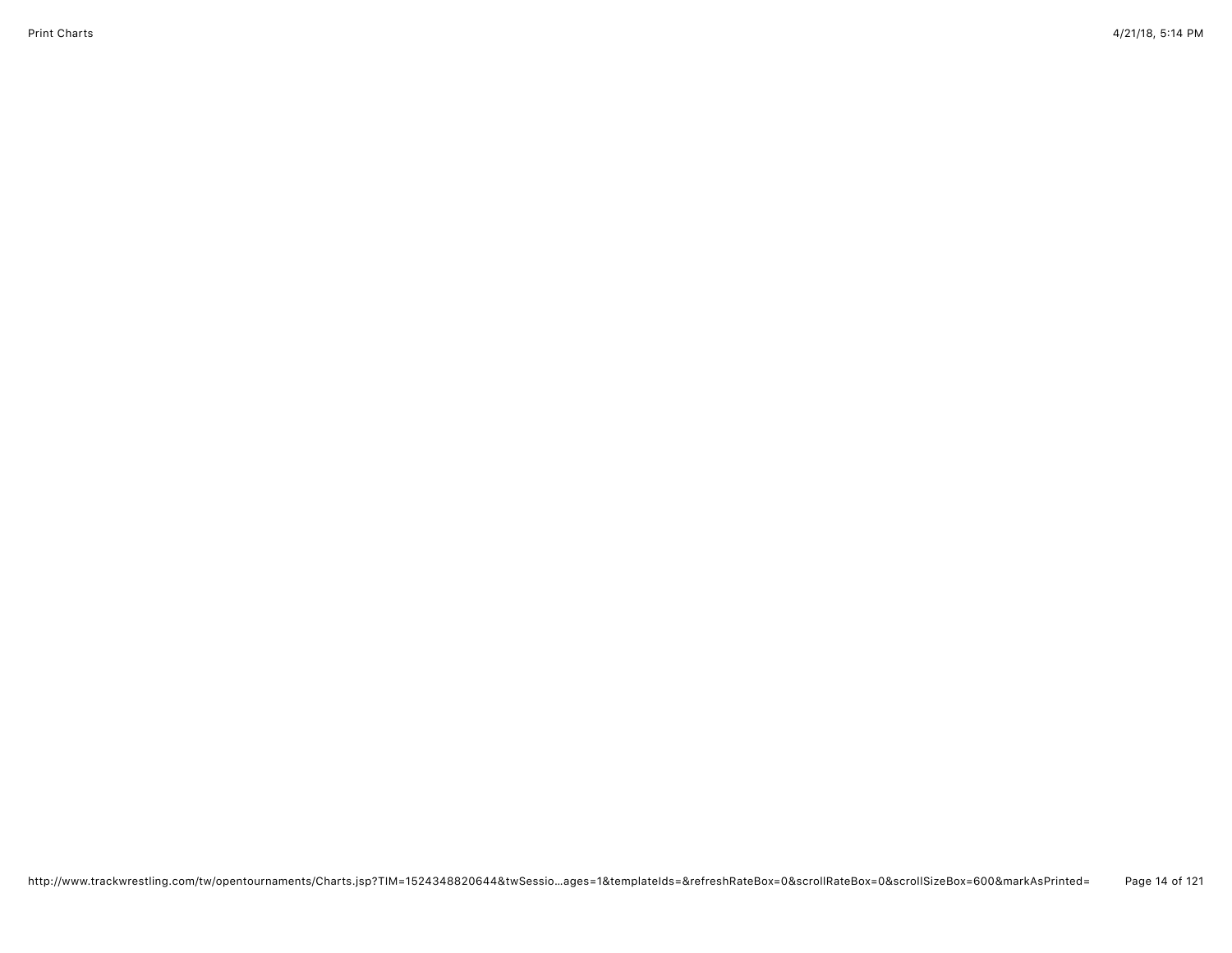### 2018 Akins Freestyle/Greco Tournament GR-Novice 86-96

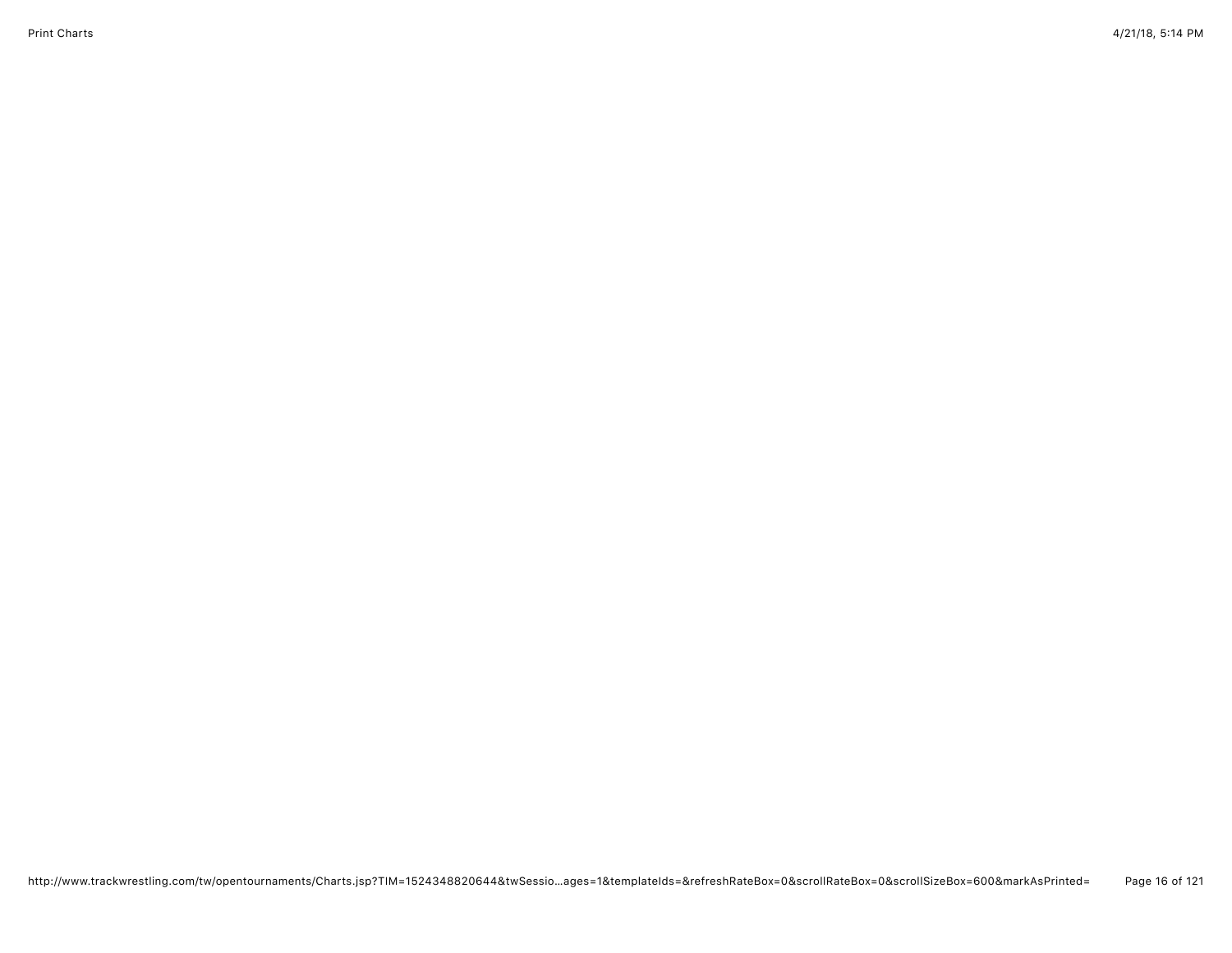#### 2018 Akins Freestyle/Greco Tournament GR-Novice 109-116





J. [Camarena](javascript:viewProfile(1591462009)) (Cedar Park Wrestling) **1ST**

C. [Rodriguez](javascript:viewProfile(651476132)) [\(Hippo Wrestling Club\)](javascript:viewClub(257903009)) **2ND**

A. [Ordaz](javascript:viewProfile(651522132)) ([Hippo Wrestling Club\)](javascript:viewClub(257903009)) **3RD**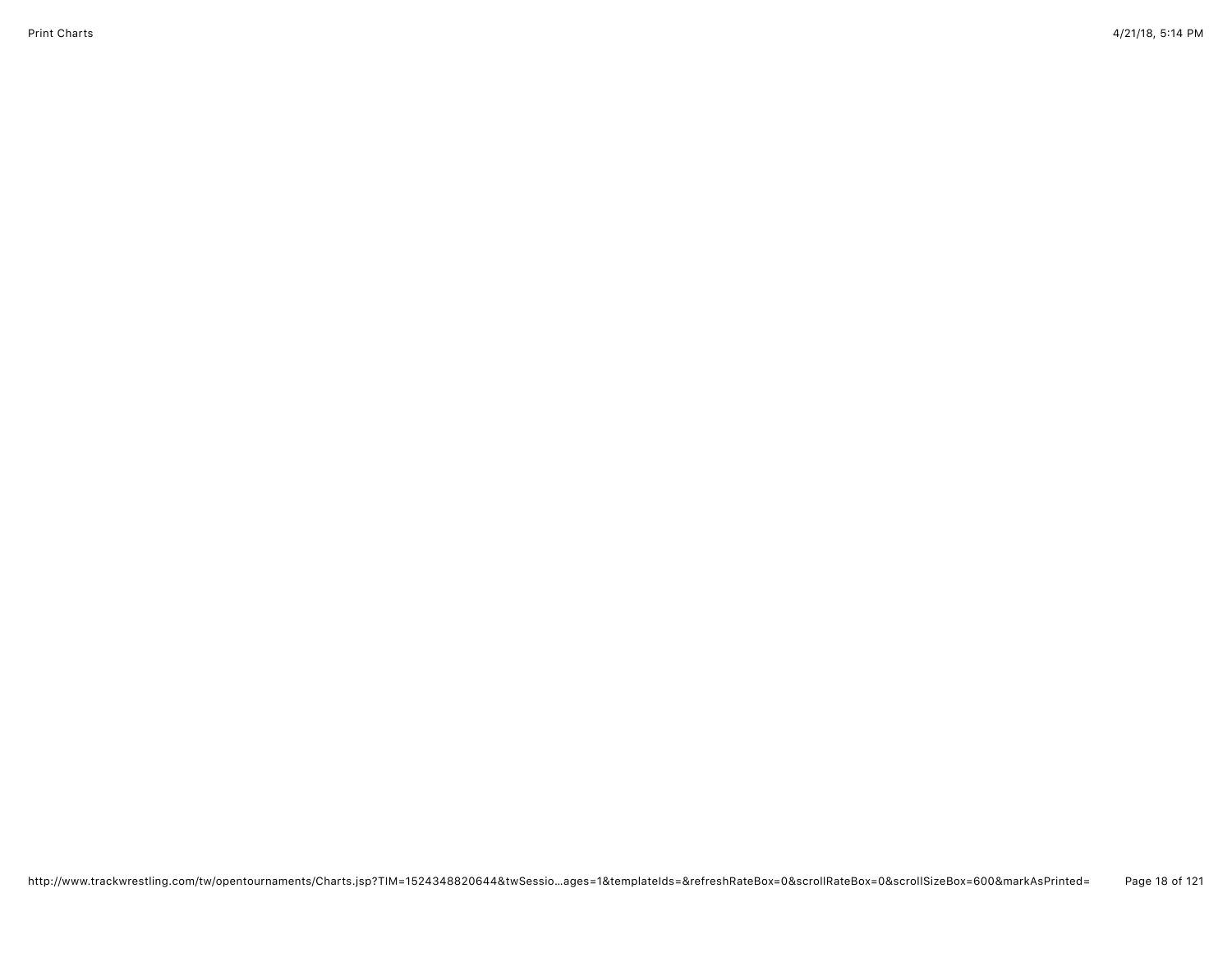### 2018 Akins Freestyle/Greco Tournament GR-Novice 123-134

# Mat 2



J. [Sanchez](javascript:viewProfile(1122303096)) (uvalde wrestling club)

**1ST**

L. [Morris](javascript:viewProfile(627103132)) ([Hippo Wrestling Club\)](javascript:viewClub(257903009))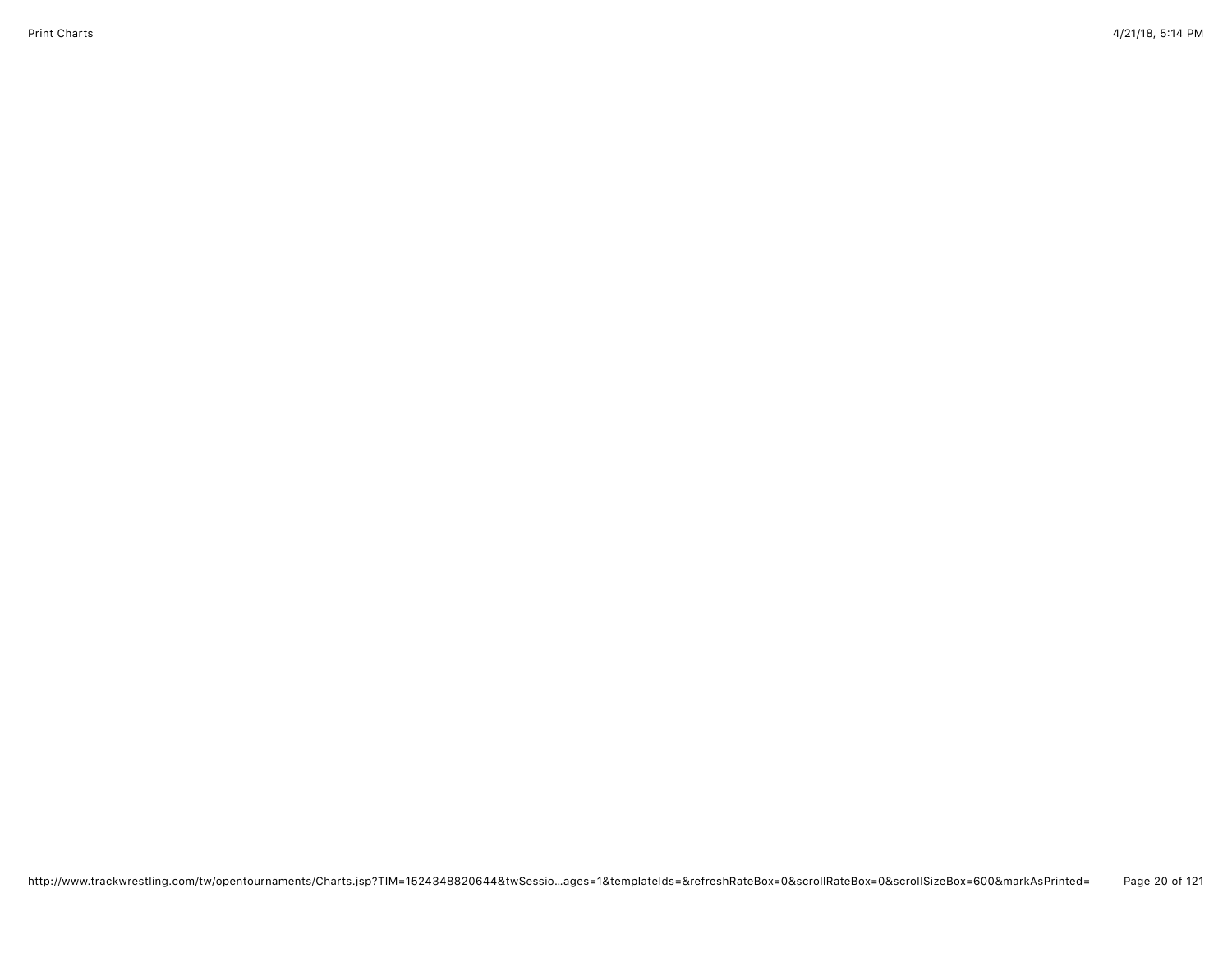### 2018 Akins Freestyle/Greco Tournament GR-Schoolboy 73-83

# Mat 3









C. [Adams](javascript:viewProfile(935208096)) [\(Hippo Wrestling Club](javascript:viewClub(257903009)))

**1ST**

C. [Taylor](javascript:viewProfile(47654096)) (Four Points Viper Wrestli)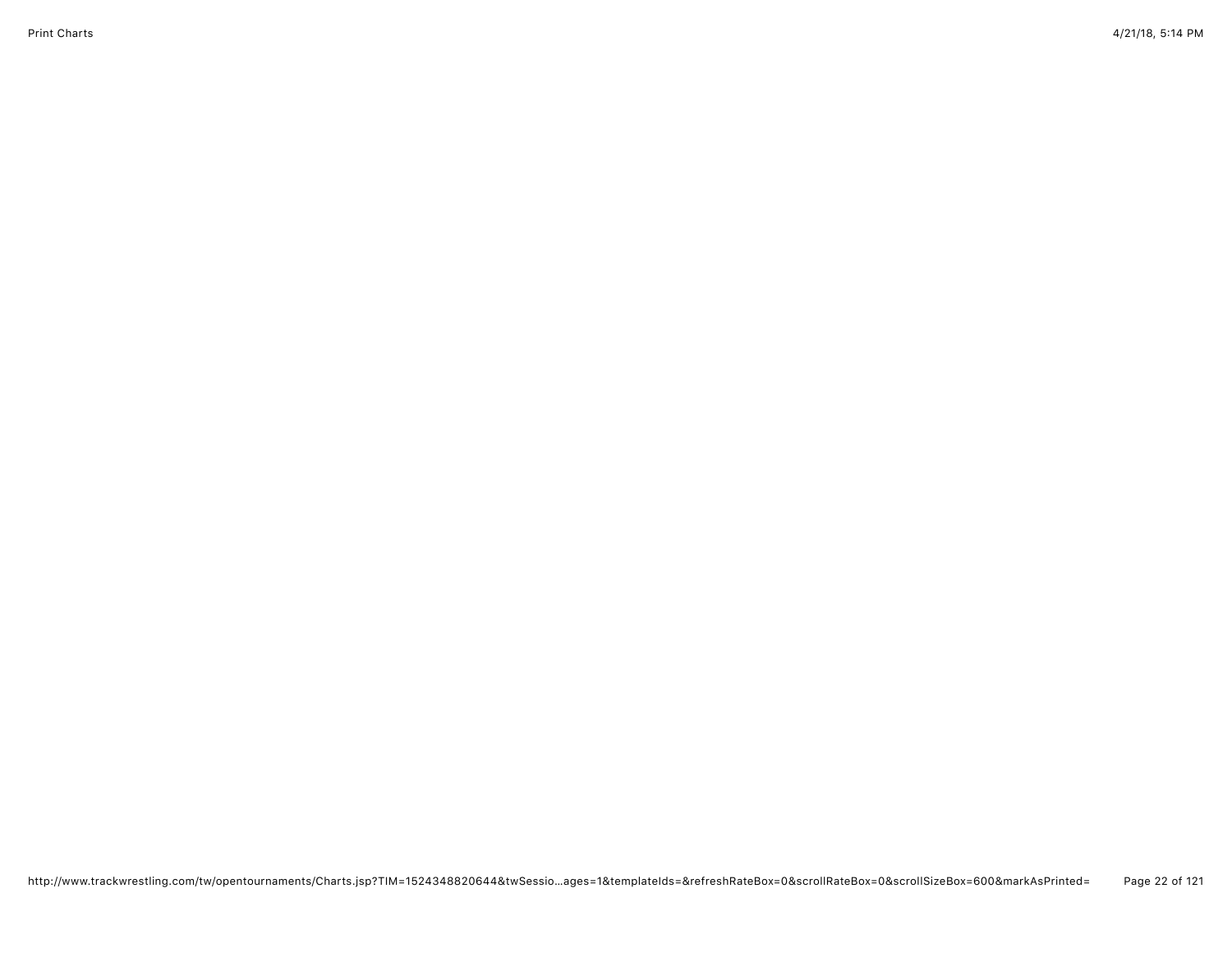#### 2018 Akins Freestyle/Greco Tournament GR-Schoolboy 97-98

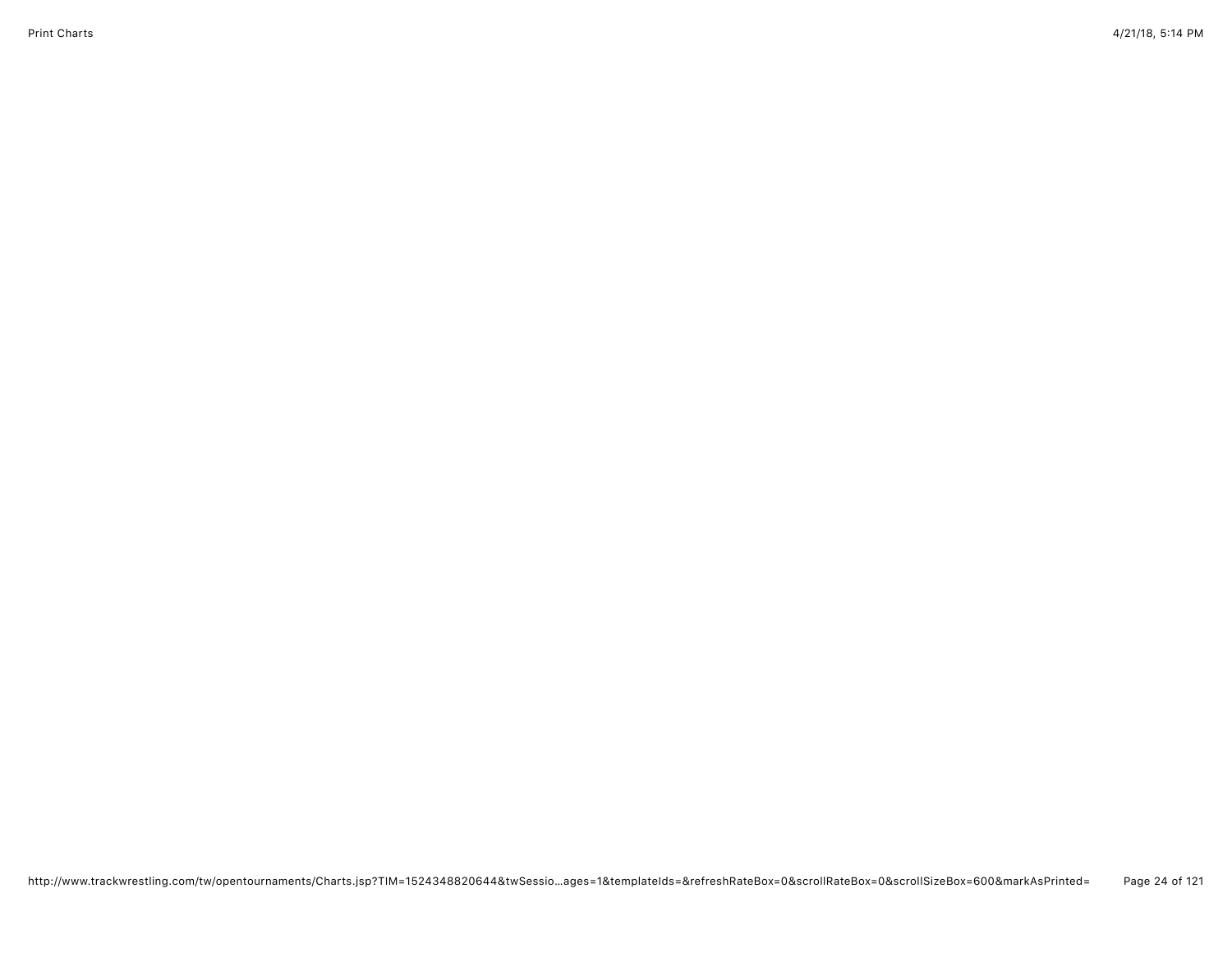# 2018 Akins Freestyle/Greco Tournament GR-Schoolboy 100-109

# Mat 3 **Round 1 Round 2 Round 3**







N. [Dudzikowski](javascript:viewProfile(650653096)) (NB Elite) **1ST**

D. [Dale](javascript:viewProfile(1008696009)) (Cedar Park Wrestling)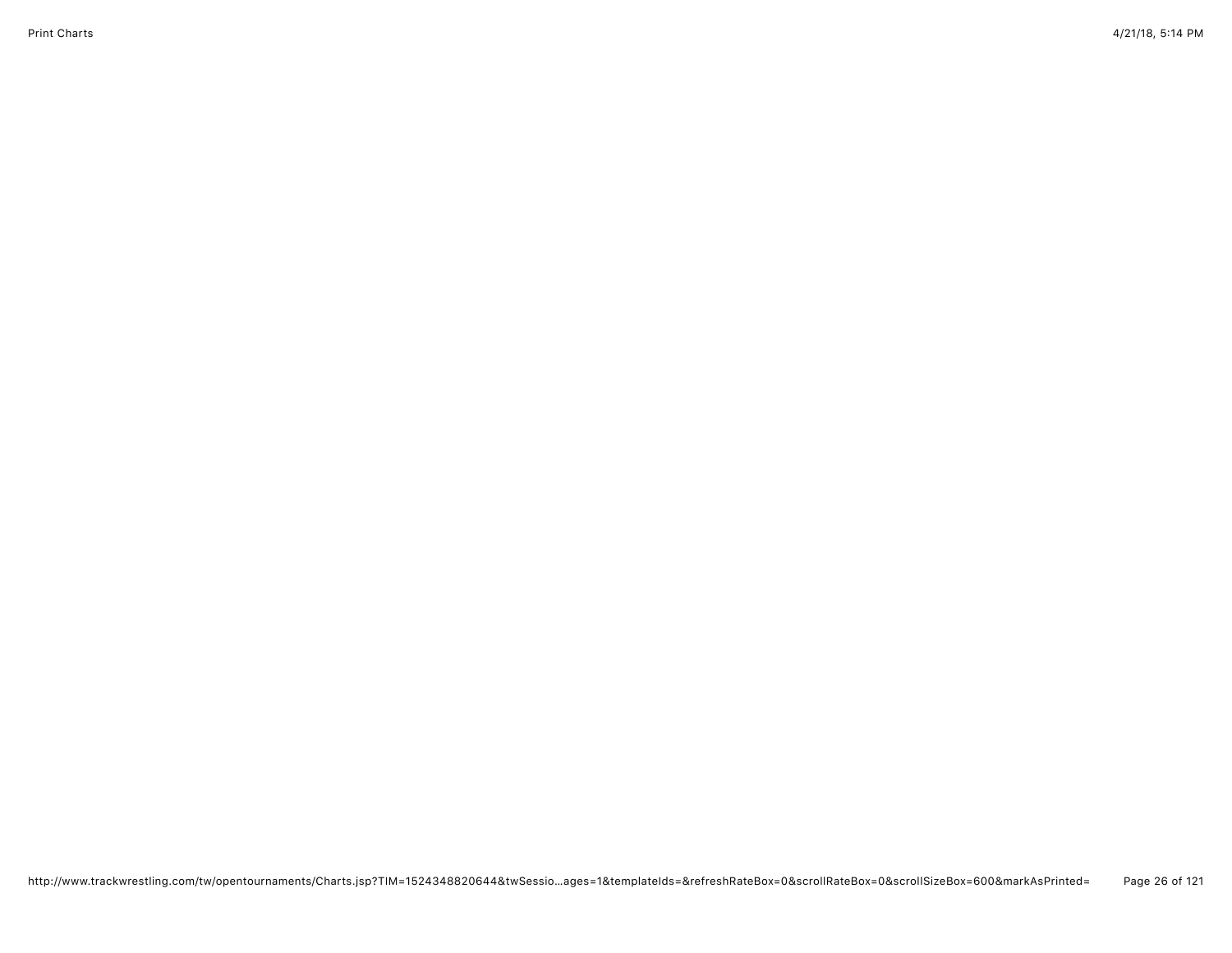#### 2018 Akins Freestyle/Greco Tournament GR-Schoolboy 168-172 Mat 3



D. [Hernandez](javascript:viewProfile(2510123)) ([Hippo Wrestling Club](javascript:viewClub(257903009))) **1ST**

J. [Rodriguez](javascript:viewProfile(25406132)) [\(Hippo Wrestling Club\)](javascript:viewClub(257903009))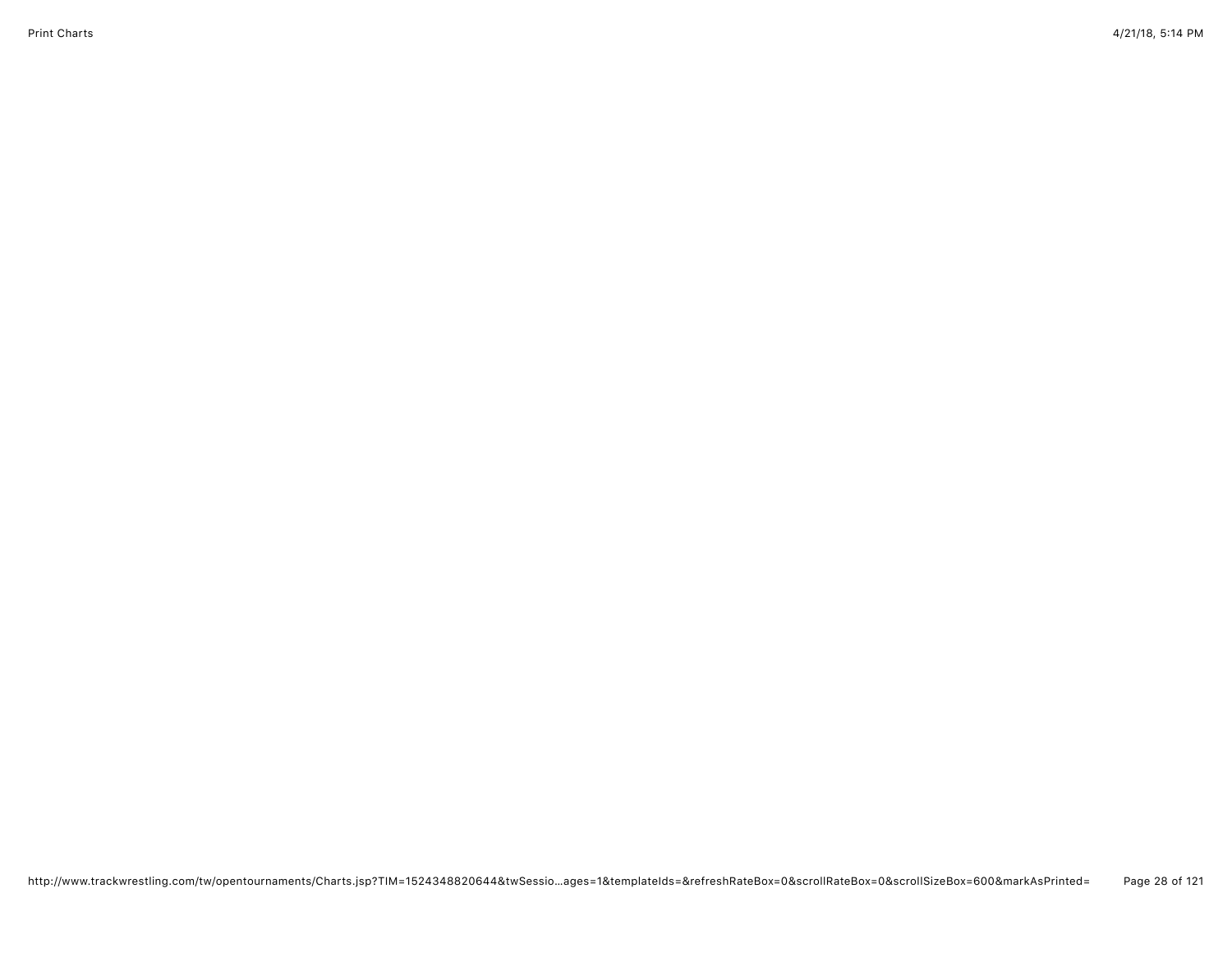## 2018 Akins Freestyle/Greco Tournament GR-Cadet-MEN 98-106

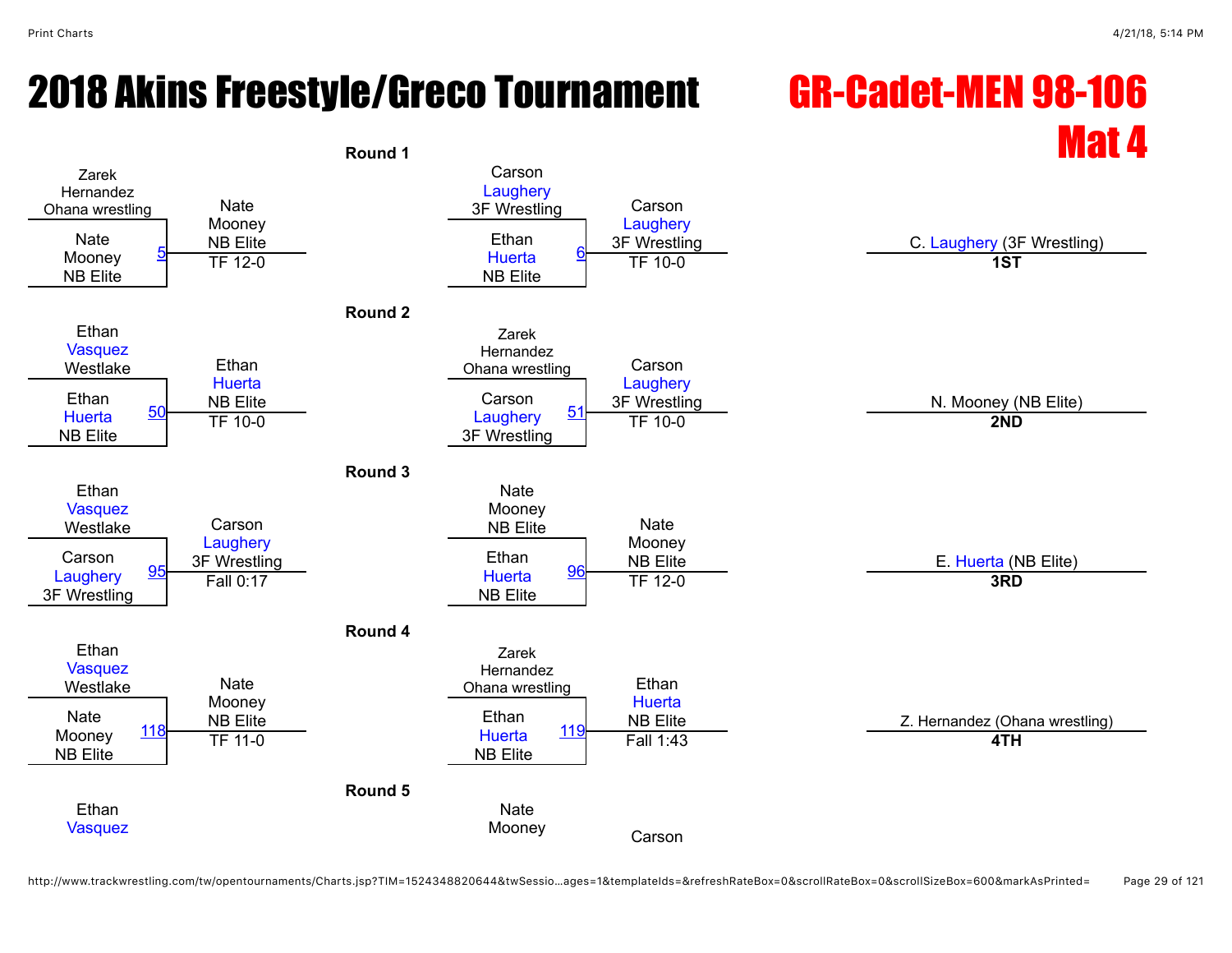

http://www.trackwrestling.com/tw/opentournaments/Charts.jsp?TIM=1524348820644&twSessio…ages=1&templateIds=&refreshRateBox=0&scrollRateBox=0&scrollSizeBox=600&markAsPrinted= Page 30 of 121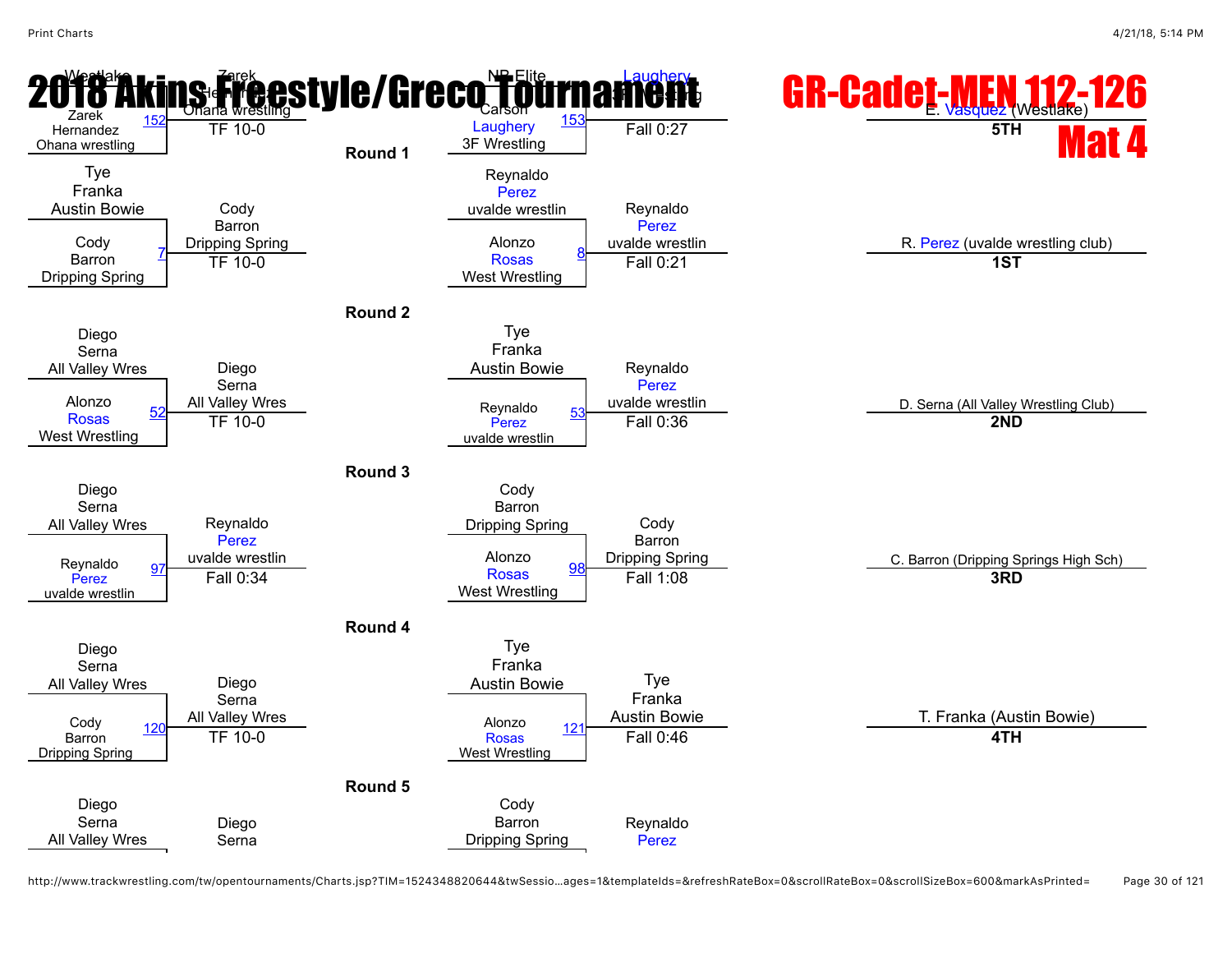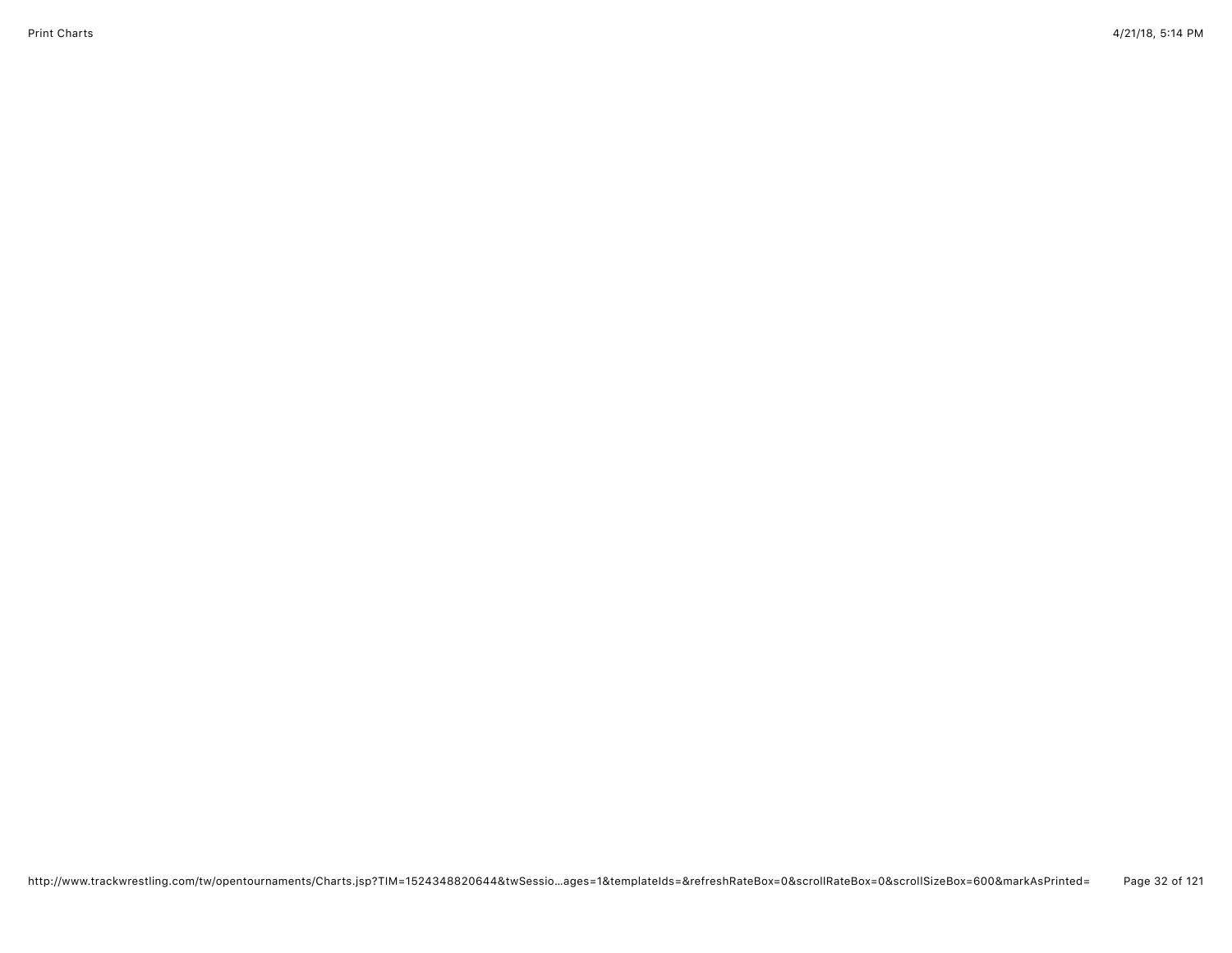#### 2018 Akins Freestyle/Greco Tournament GR-Cadet-MEN 129-137

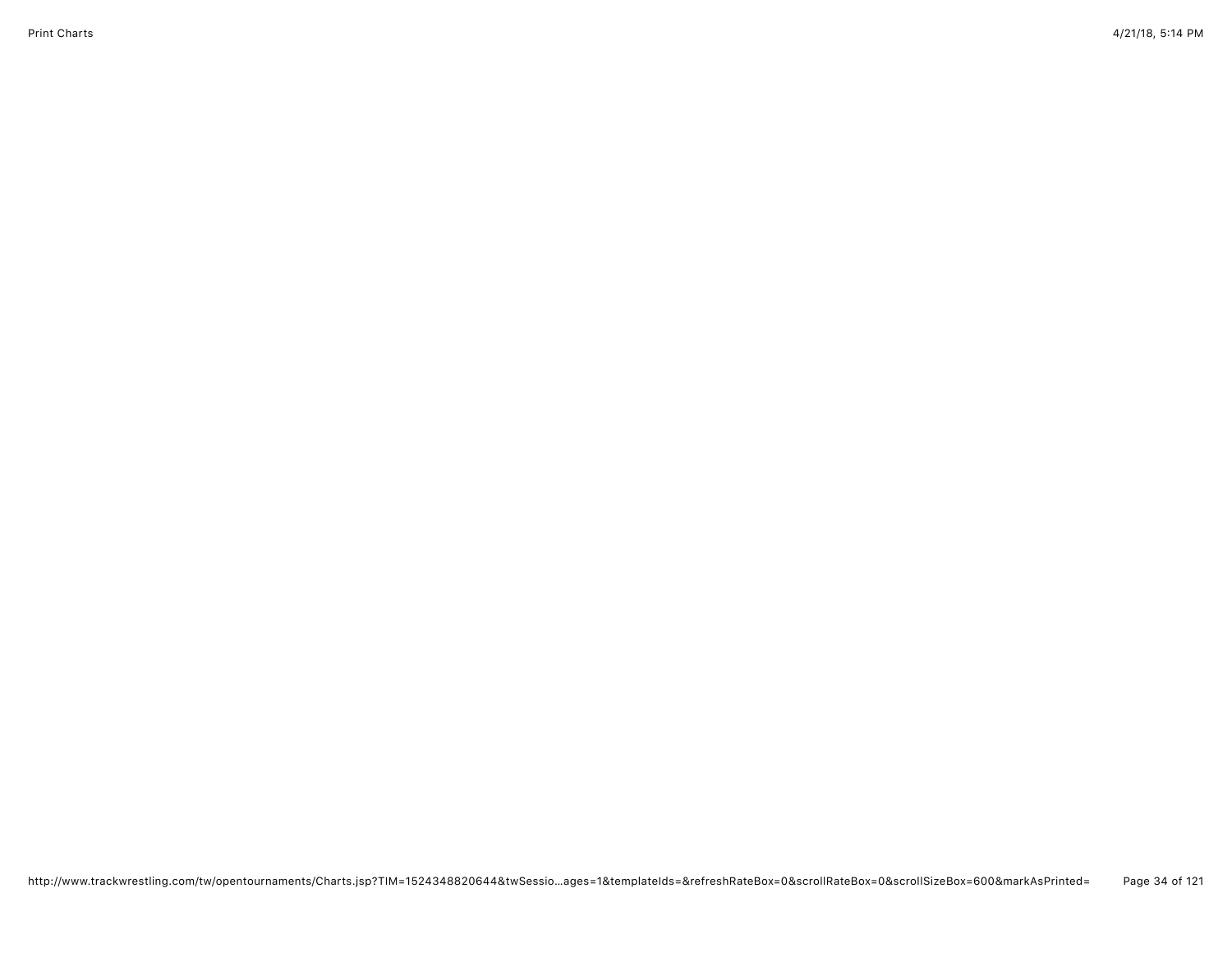#### 2018 Akins Freestyle/Greco Tournament GR-Cadet-MEN 141-148

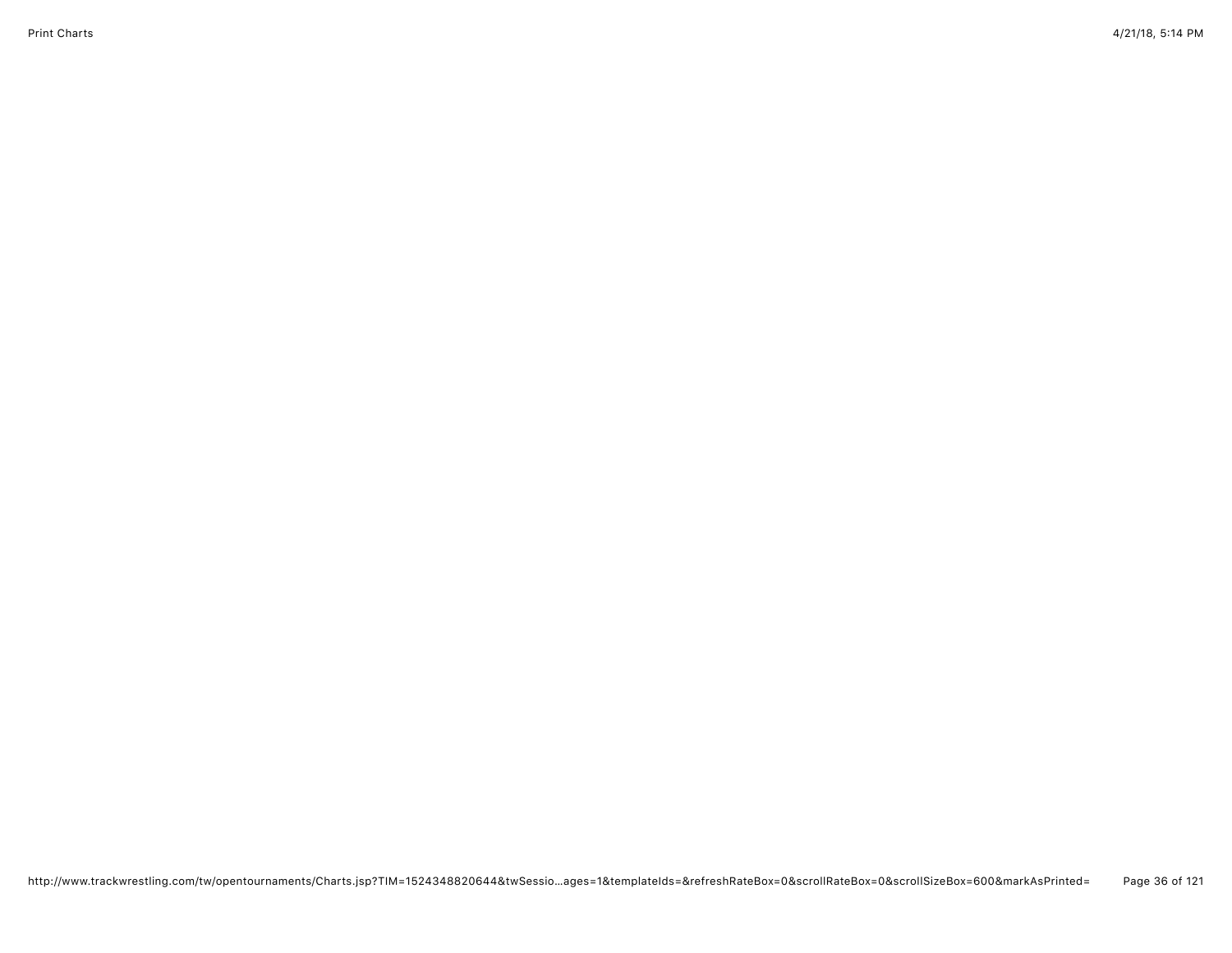# 2018 Akins Freestyle/Greco Tournament GR-Cadet-MEN 156-161



M. [Wiginton](javascript:viewProfile(73186009)) (3F Wrestling) **1ST**

H. [Alcala](javascript:viewProfile(1102862096)) (All Valley Wrestling Club) **2ND**

K. [Kugler](javascript:viewProfile(1789942096)) (Westlake)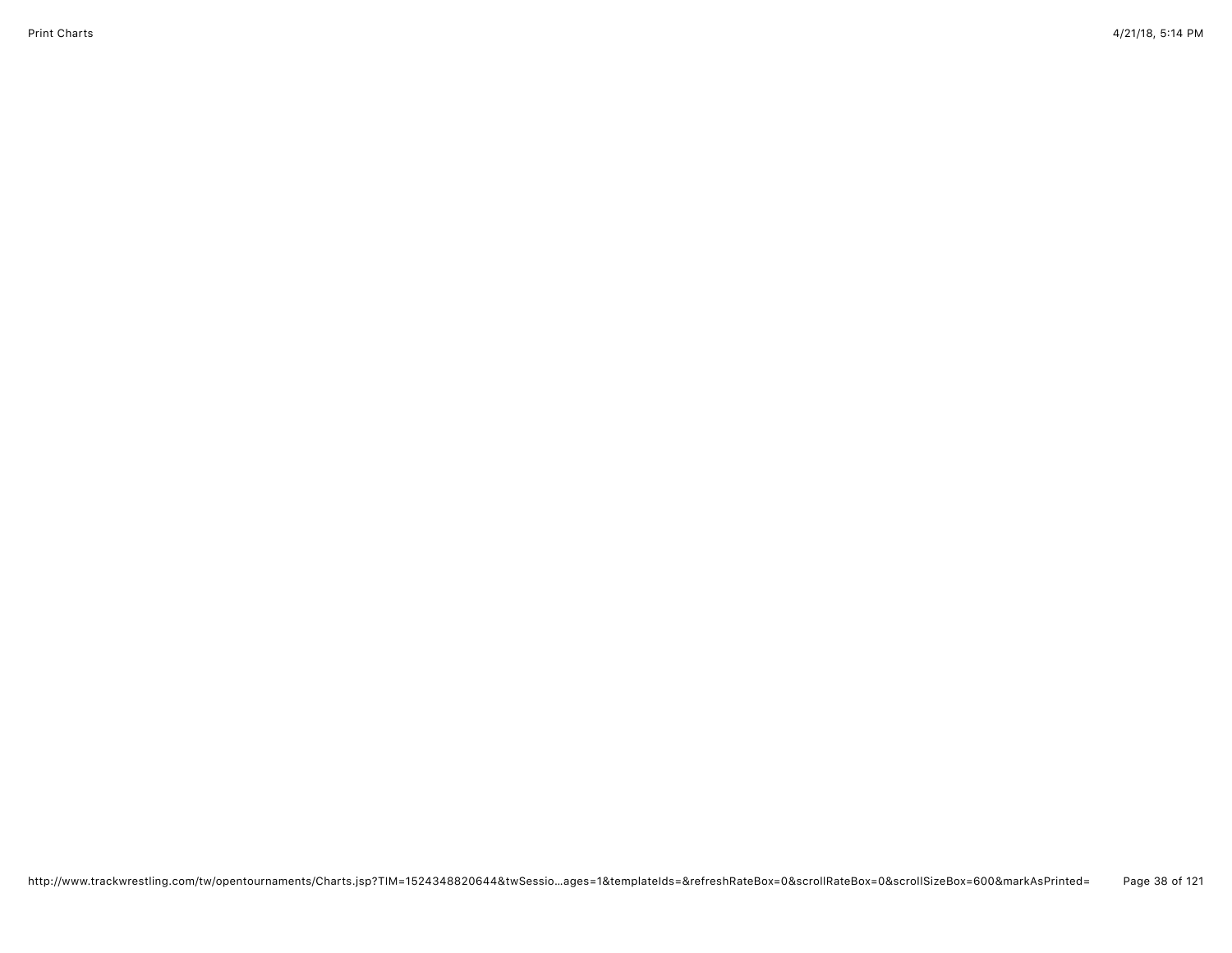# 2018 Akins Freestyle/Greco Tournament GR-Cadet-MEN 174-192



S. Hopper (Heart And pride Wrestling) **1ST**

C. [Wilson](javascript:viewProfile(1008759009)) [\(Hippo Wrestling Club](javascript:viewClub(257903009))) **2ND**

H. Montez (Victoria)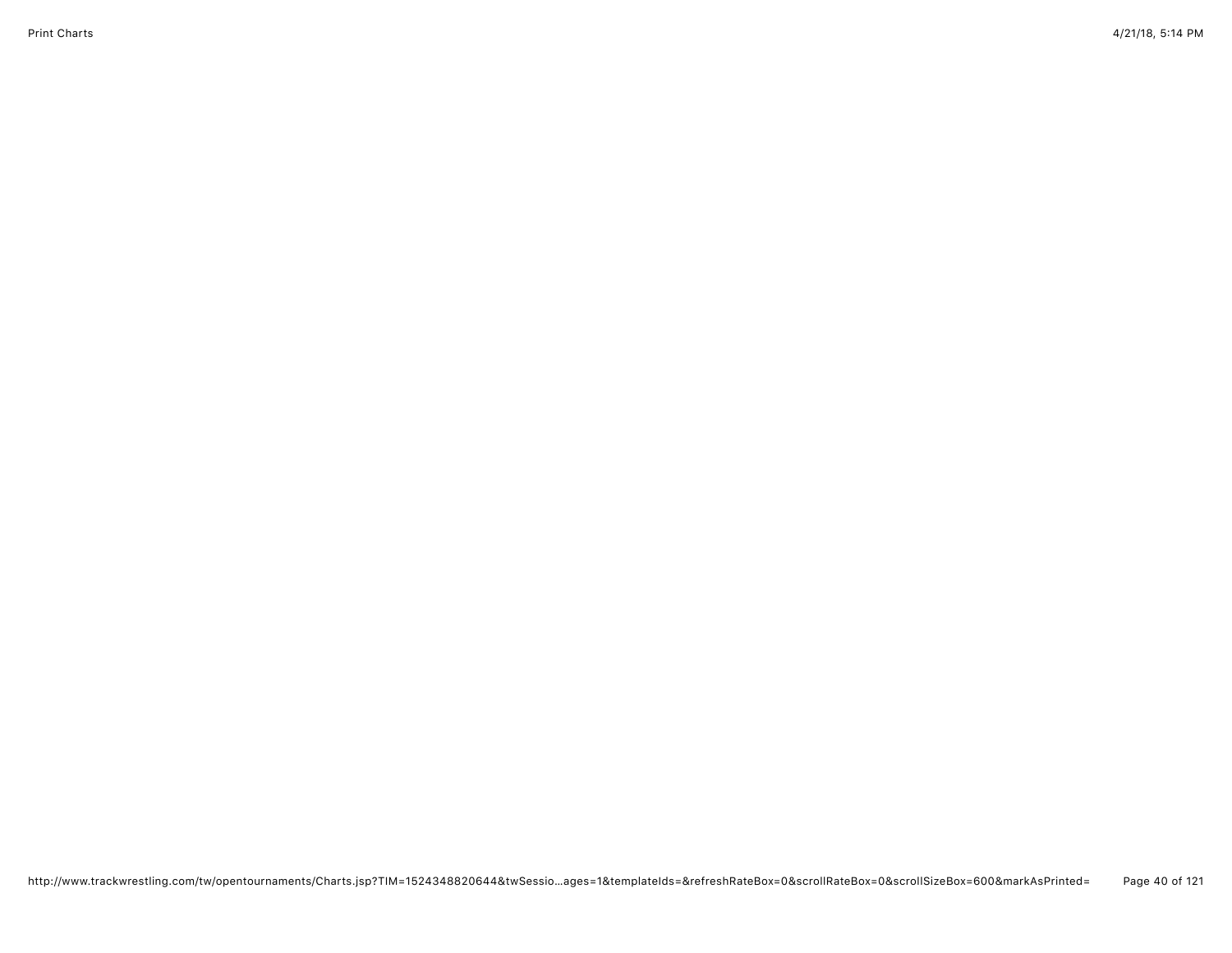# 2018 Akins Freestyle/Greco Tournament GR-Junior-MEN 124-128

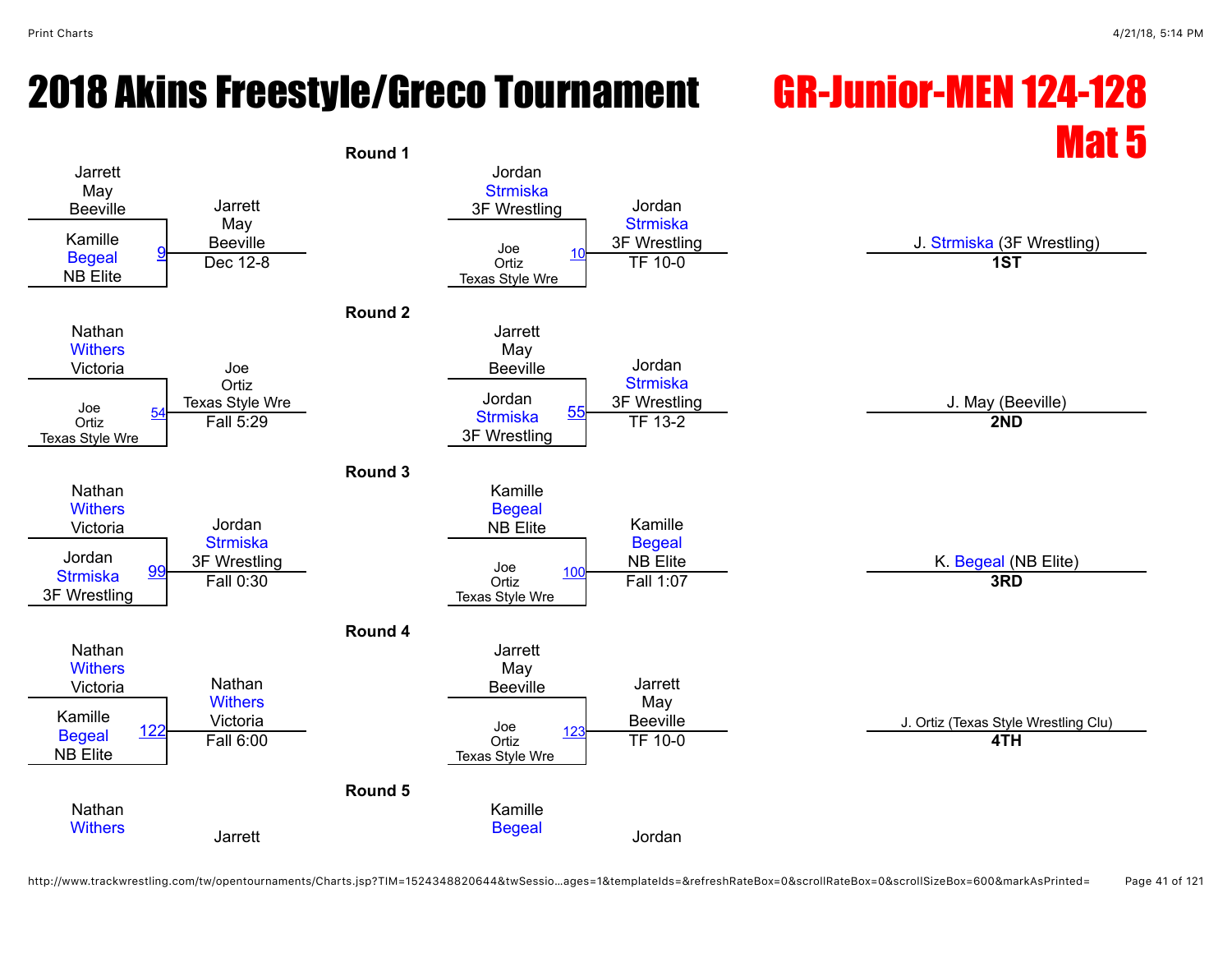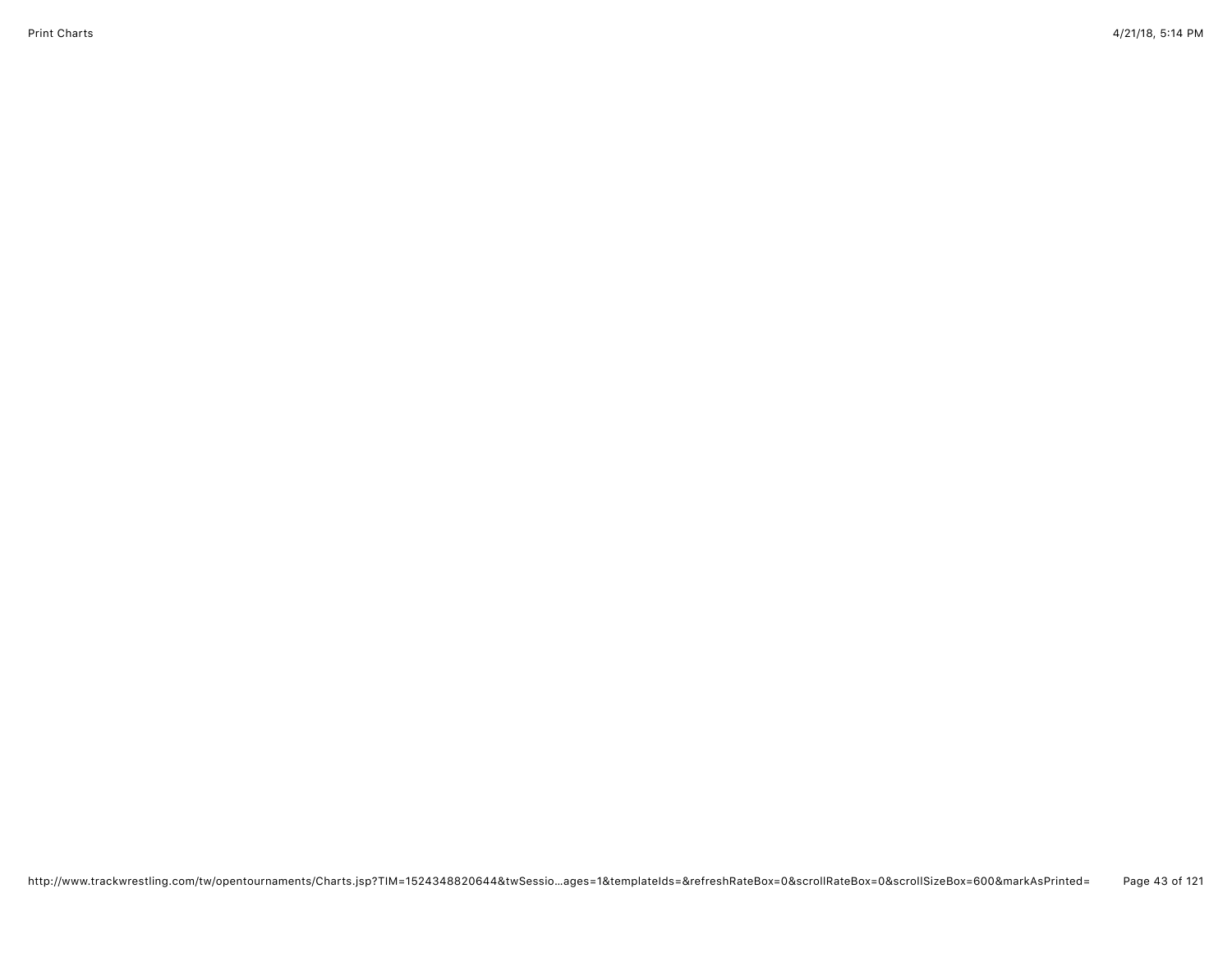#### 2018 Akins Freestyle/Greco Tournament GR-Junior-MEN 137-150



http://www.trackwrestling.com/tw/opentournaments/Charts.jsp?TIM=1524348820644&twSessio…ages=1&templateIds=&refreshRateBox=0&scrollRateBox=0&scrollSizeBox=600&markAsPrinted= Page 44 of 121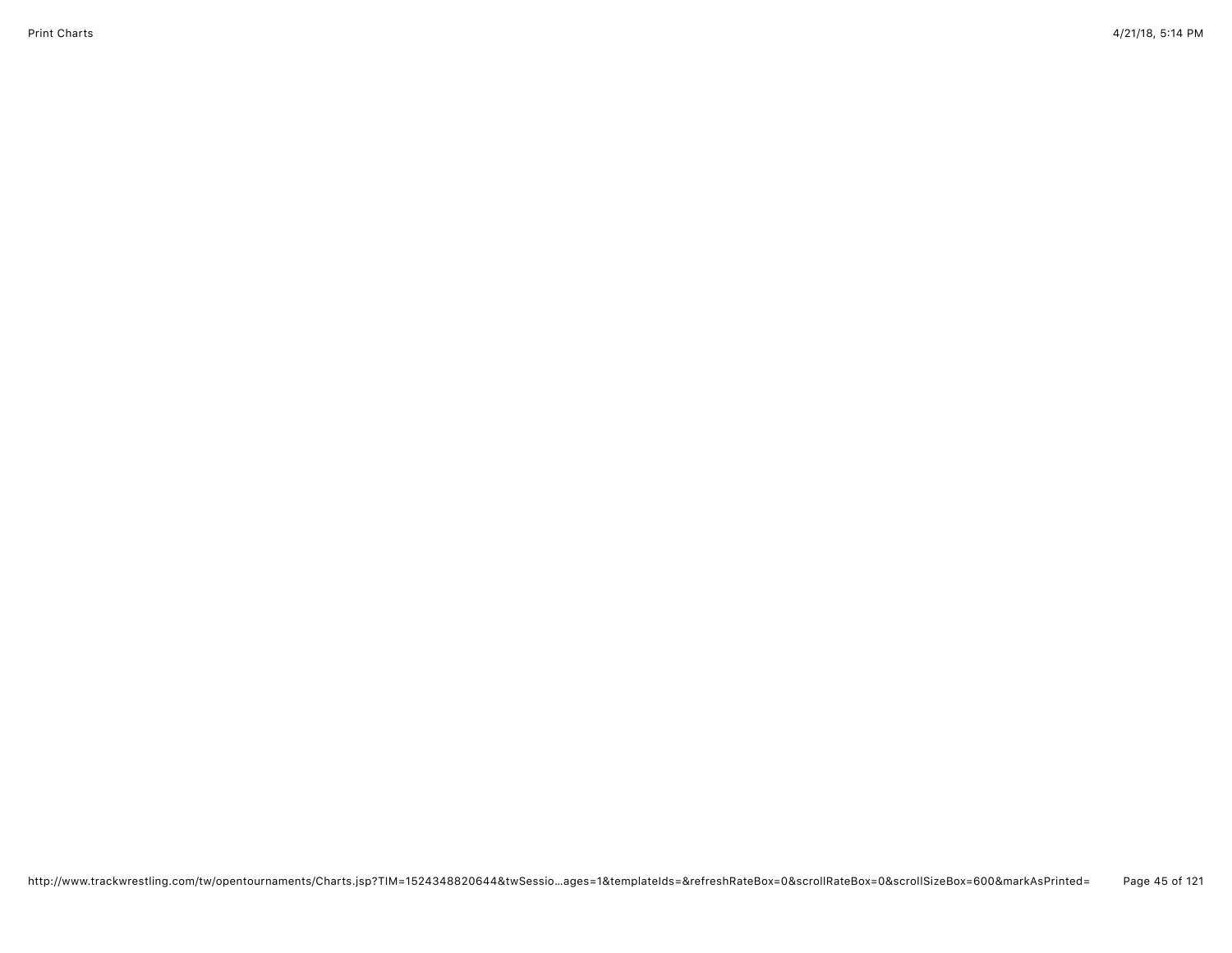# 2018 Akins Freestyle/Greco Tournament GR-Junior-MEN 140-150

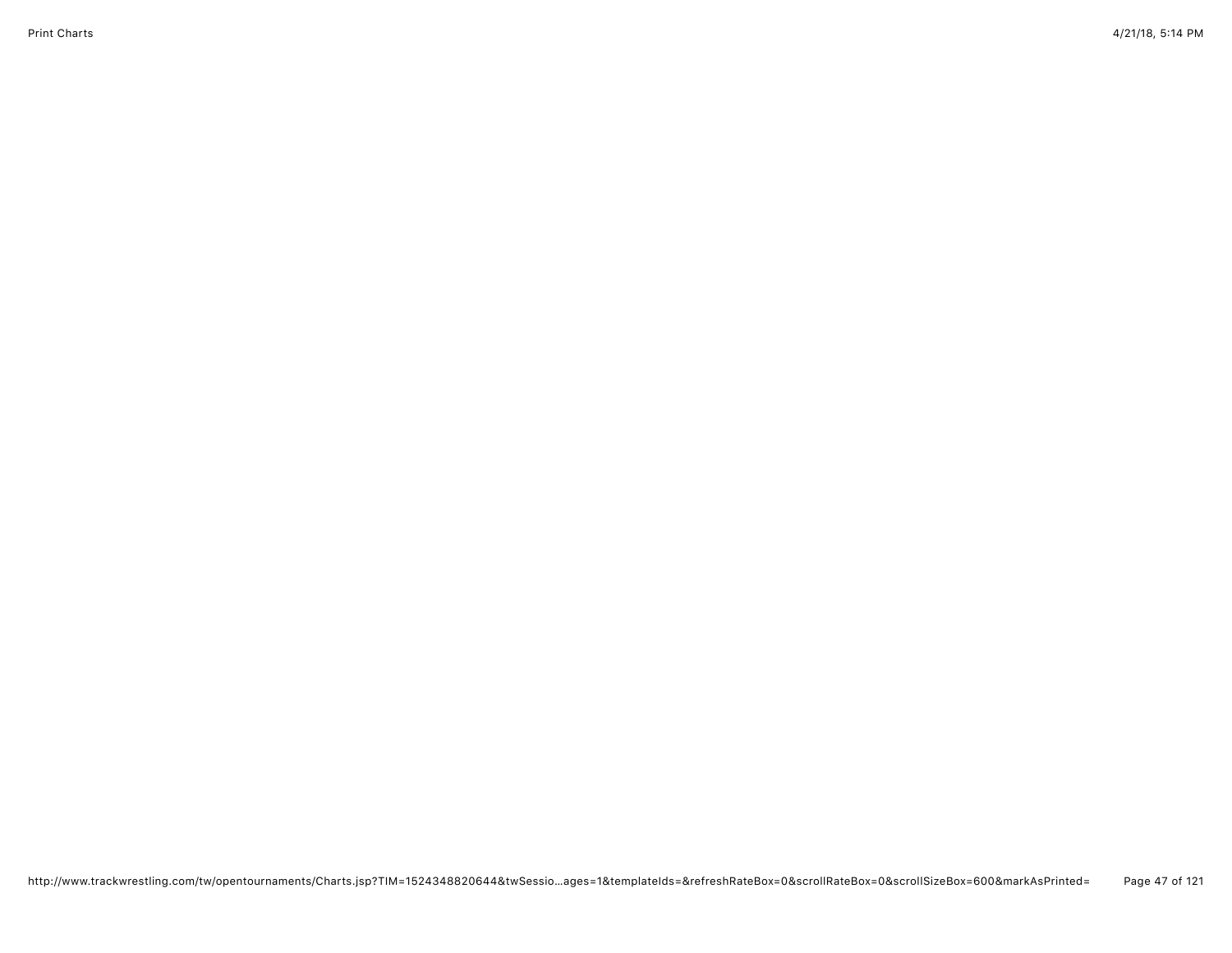#### 2018 Akins Freestyle/Greco Tournament GR-Junior-MEN 157-168 Mat 5 **Round 1 Round 2 Round 3**



B. [Huerta](javascript:viewProfile(166200132)) (Alamo City Wrestling) **1ST**

L. [Getman](javascript:viewProfile(1008735009)) (Westlake)

**2ND**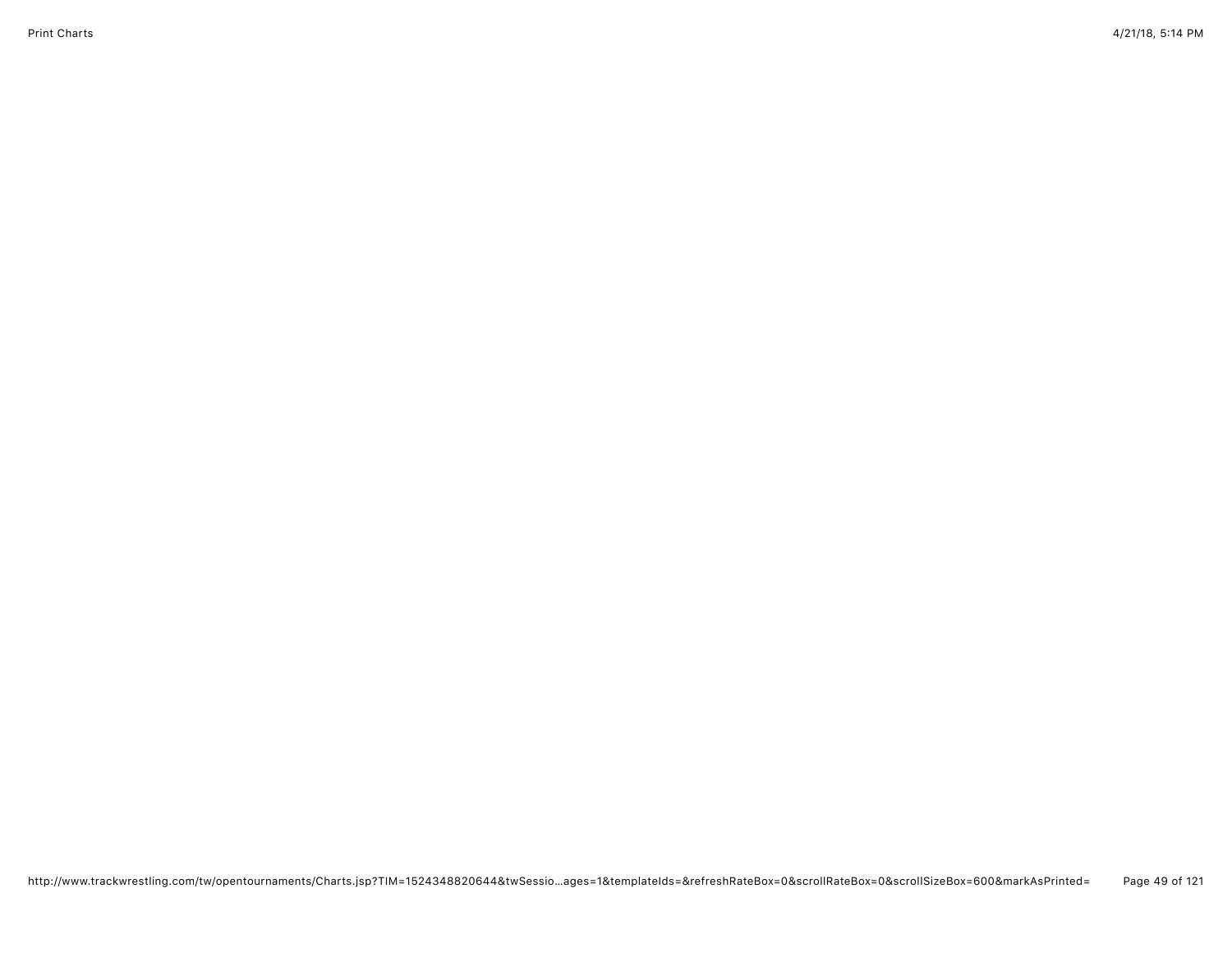# 2018 Akins Freestyle/Greco Tournament GR-Junior-MEN 182-229



http://www.trackwrestling.com/tw/opentournaments/Charts.jsp?TIM=1524348820644&twSessio…ages=1&templateIds=&refreshRateBox=0&scrollRateBox=0&scrollSizeBox=600&markAsPrinted= Page 50 of 121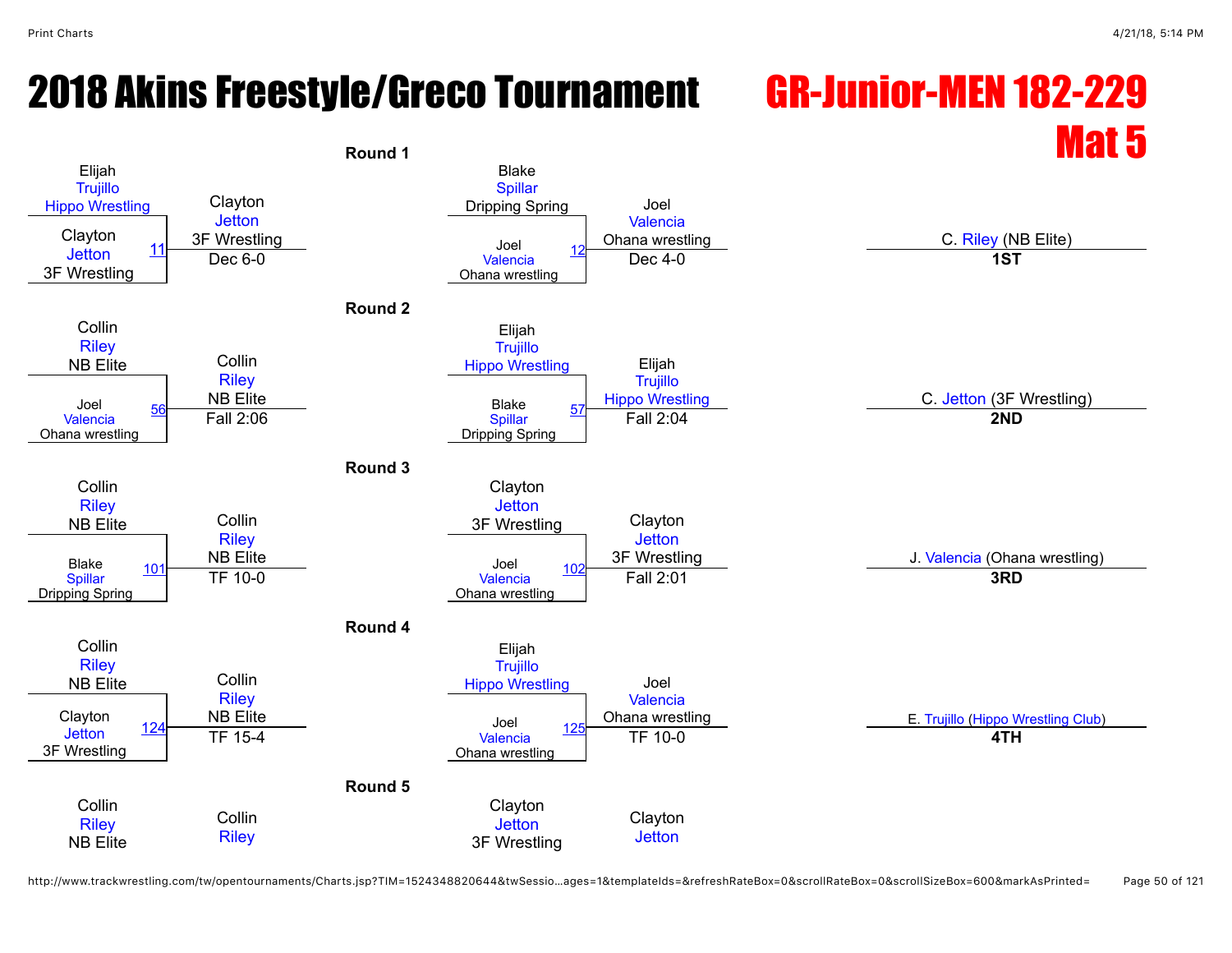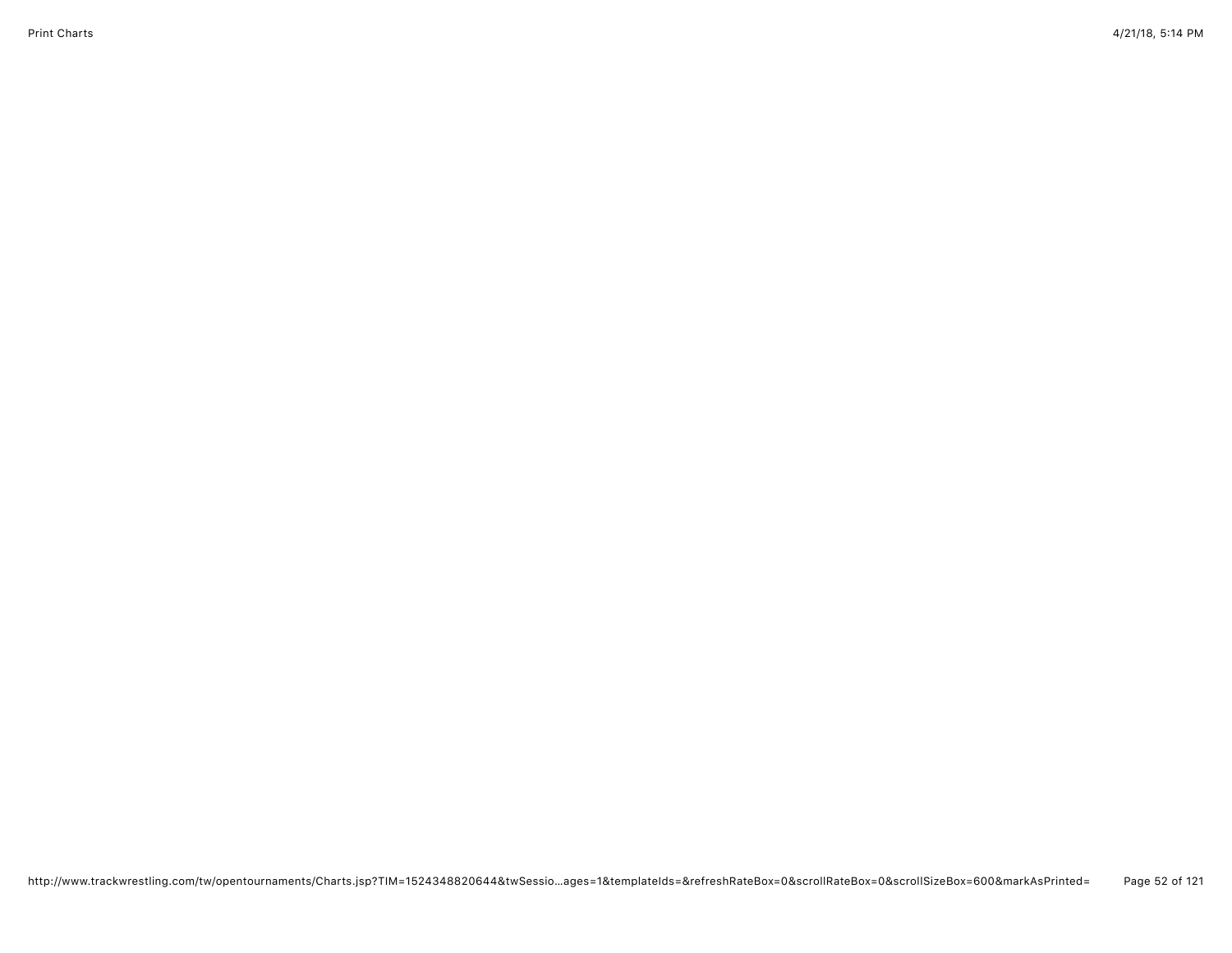# 2018 Akins Freestyle/Greco Tournament FS-Bantam 49-57

# Round 1 **Mat 1** Round 1

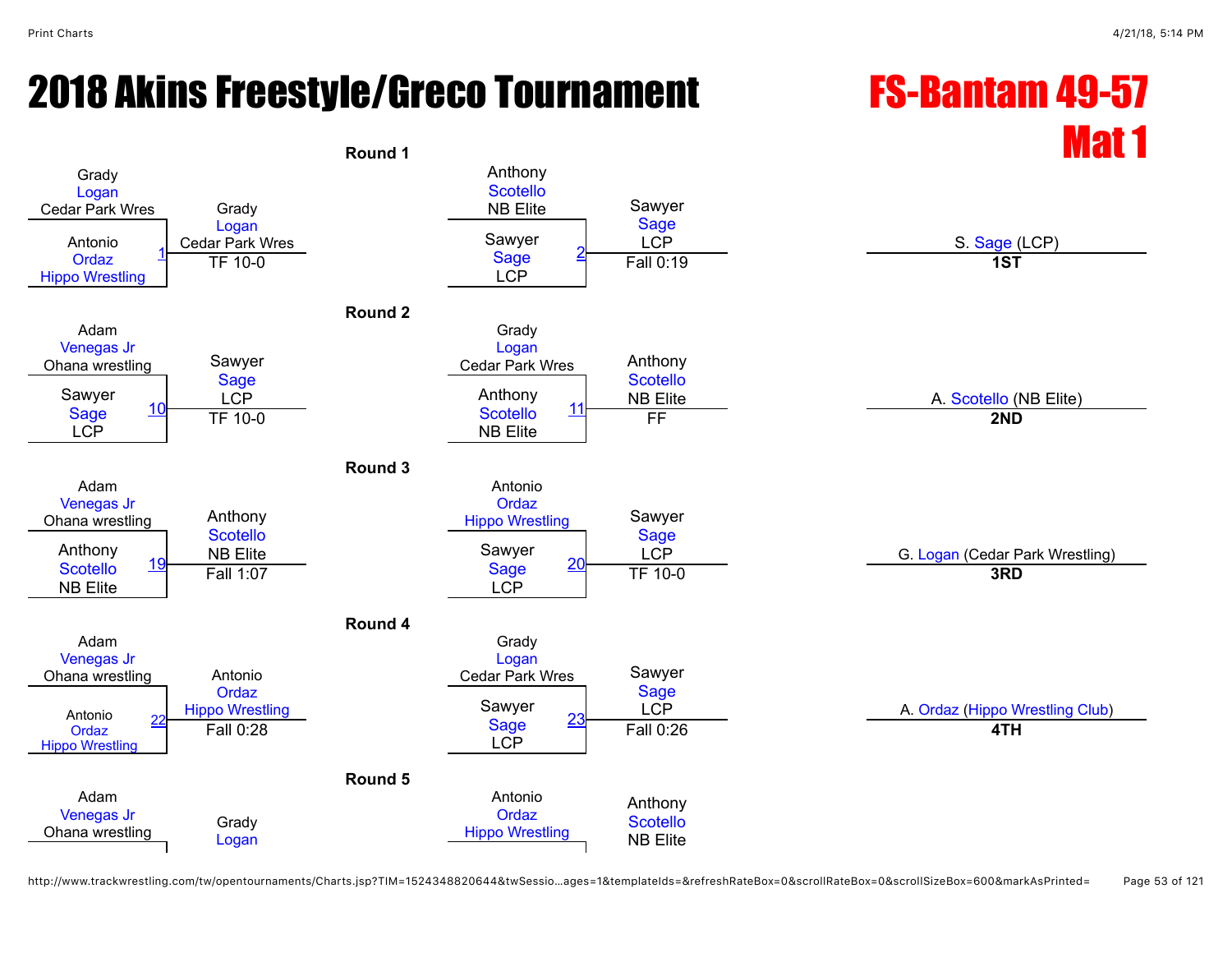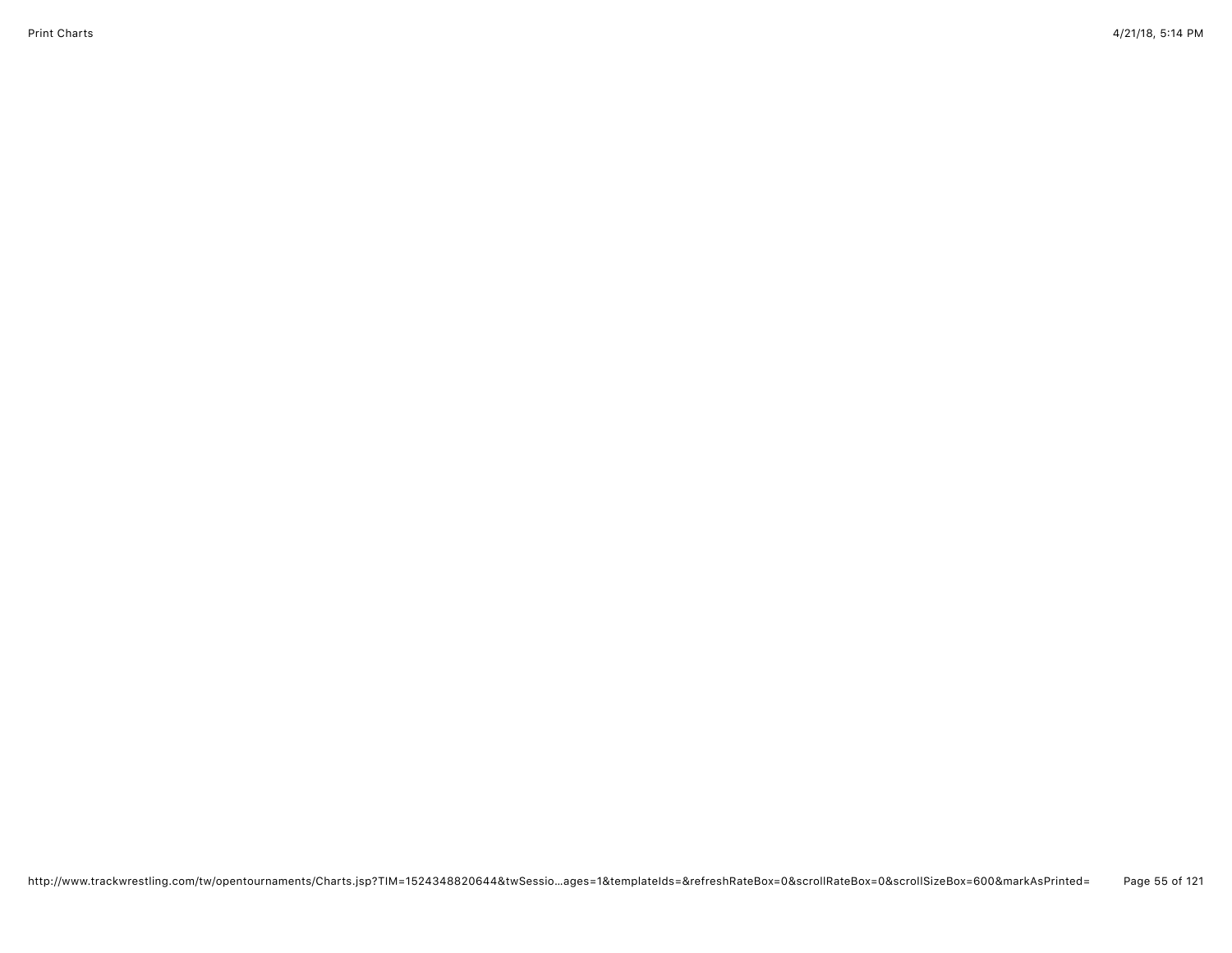### 2018 Akins Freestyle/Greco Tournament FS-Intermediate 58-62

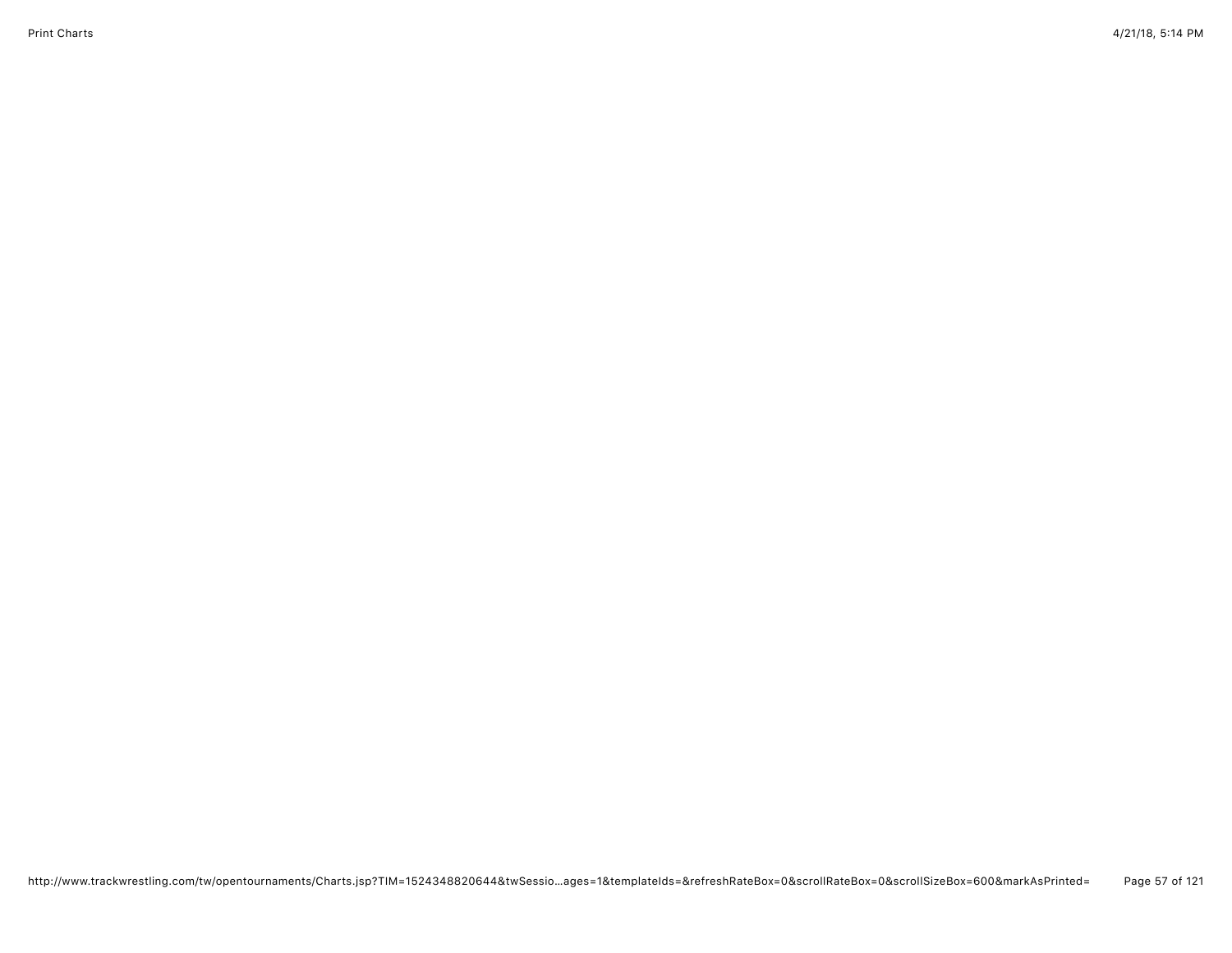# 2018 Akins Freestyle/Greco Tournament FS-Intermediate 72-88



N. [Maurici](javascript:viewProfile(644023096)) (3F Wrestling) **1ST**

R. [Perez](javascript:viewProfile(110633096)) (uvalde wrestling club) **2ND**

R. [Perez](javascript:viewProfile(110628096)) (uvalde wrestling club)

http://www.trackwrestling.com/tw/opentournaments/Charts.jsp?TIM=1524348820644&twSessio…ages=1&templateIds=&refreshRateBox=0&scrollRateBox=0&scrollSizeBox=600&markAsPrinted= Page 58 of 121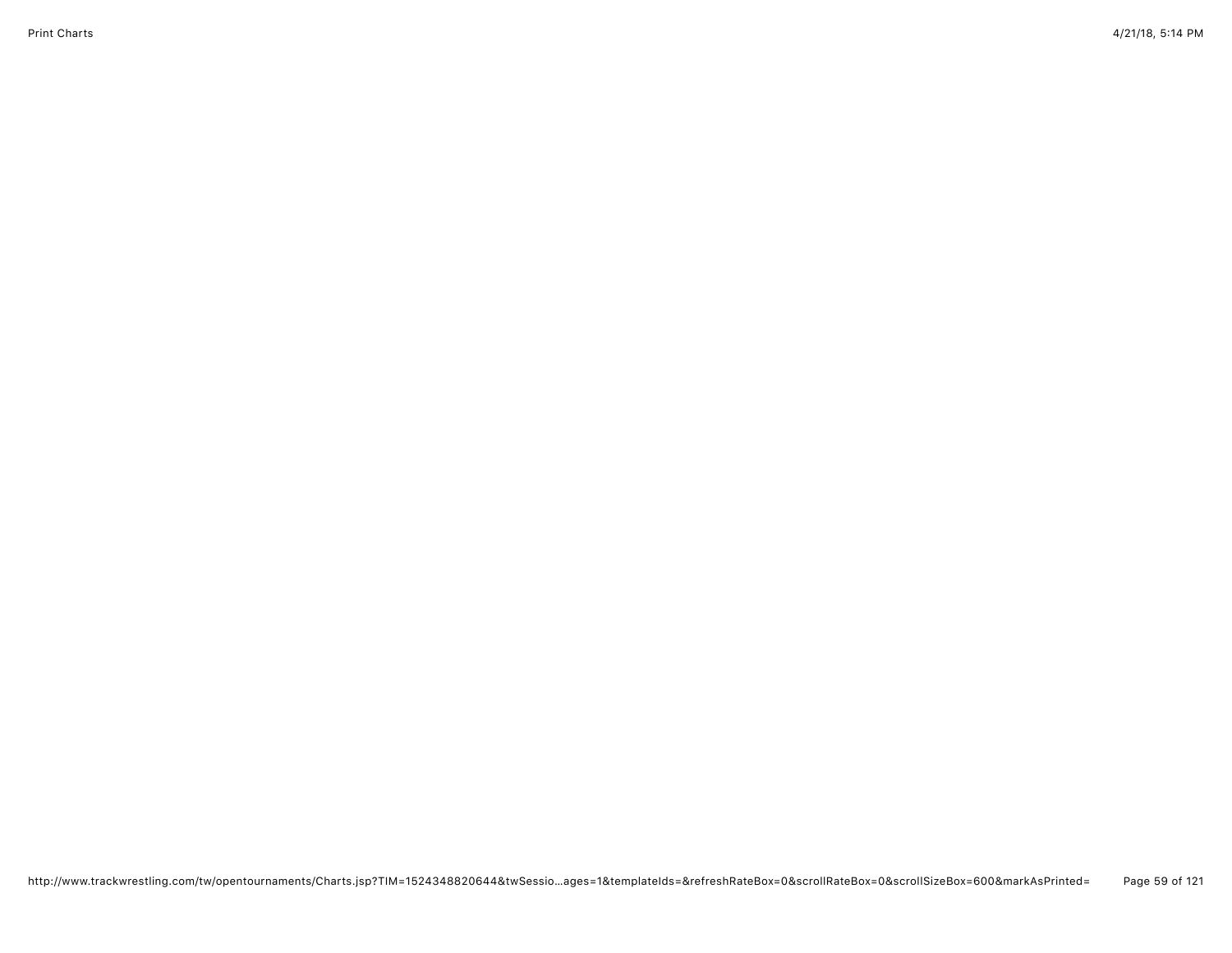# 2018 Akins Freestyle/Greco Tournament FS-Novice 61-66



A. [Huerta](javascript:viewProfile(1556734009)) (Alamo City Wrestling) **1ST**

J. Arellano (3F Wrestling) **2ND**

F. [Scotello](javascript:viewProfile(1537542096)) (NB Elite)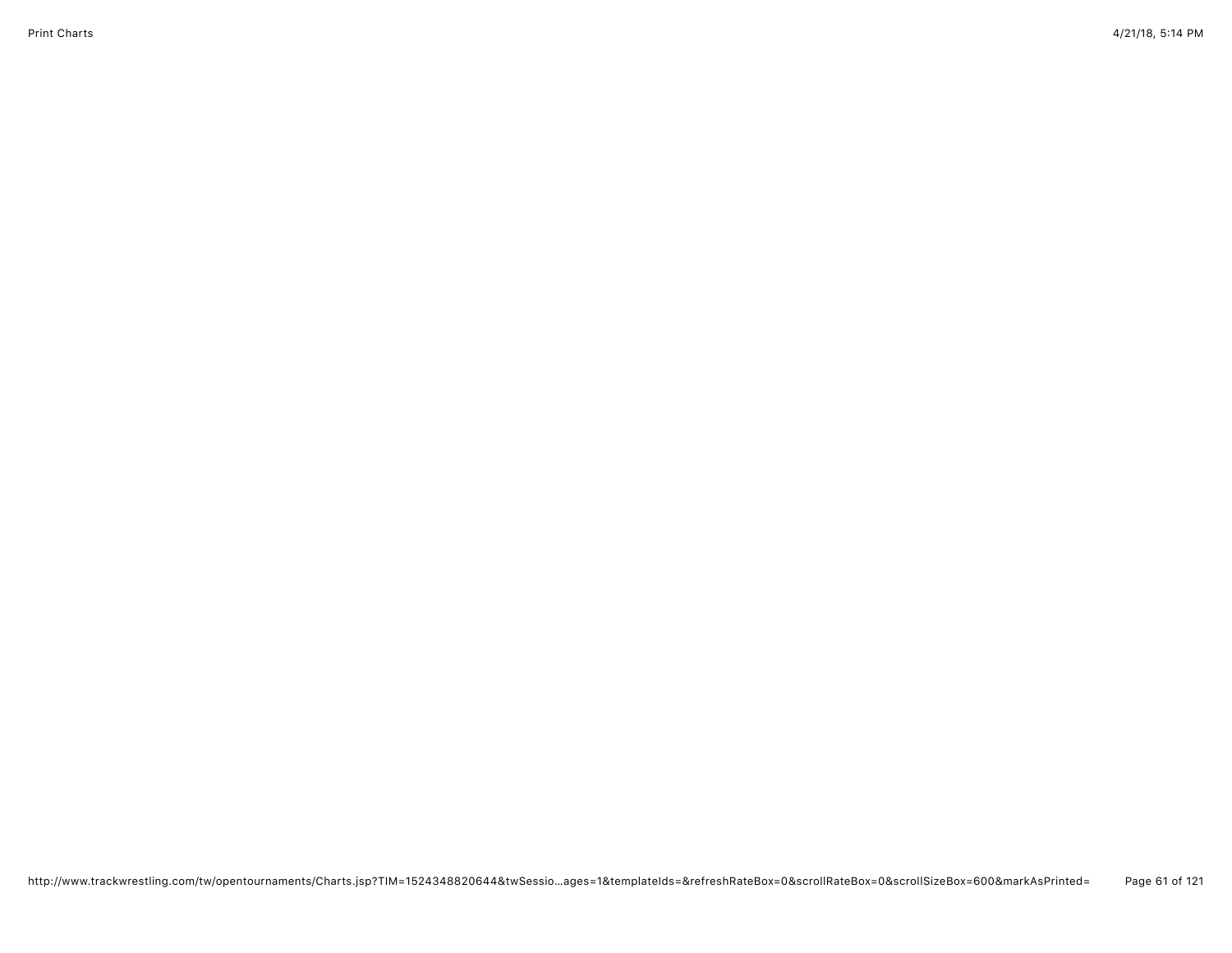# 2018 Akins Freestyle/Greco Tournament FS-Novice 68-74



C. [Trujillo](javascript:viewProfile(1008665009)) (Four Points Viper Wrestli) **2ND**

T. Jewell (NB Elite)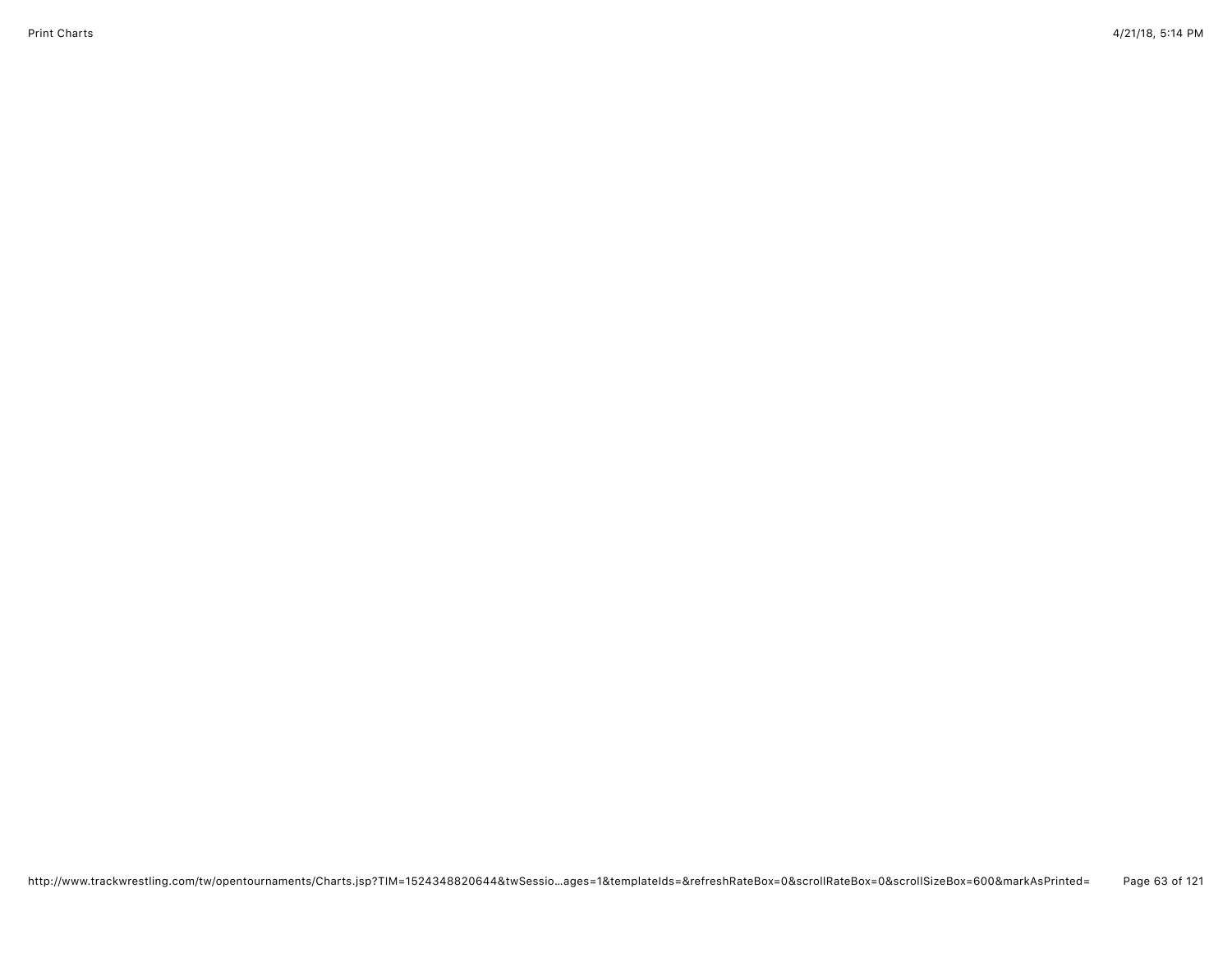# 2018 Akins Freestyle/Greco Tournament FS-Novice 80-86



P. [Maurici](javascript:viewProfile(644025096)) (3F Wrestling) **1ST**

B. Viguers (Hutto Hippos) **2ND**

G. [Bellino](javascript:viewProfile(629149132)) (Texas Style Wrestling Clu)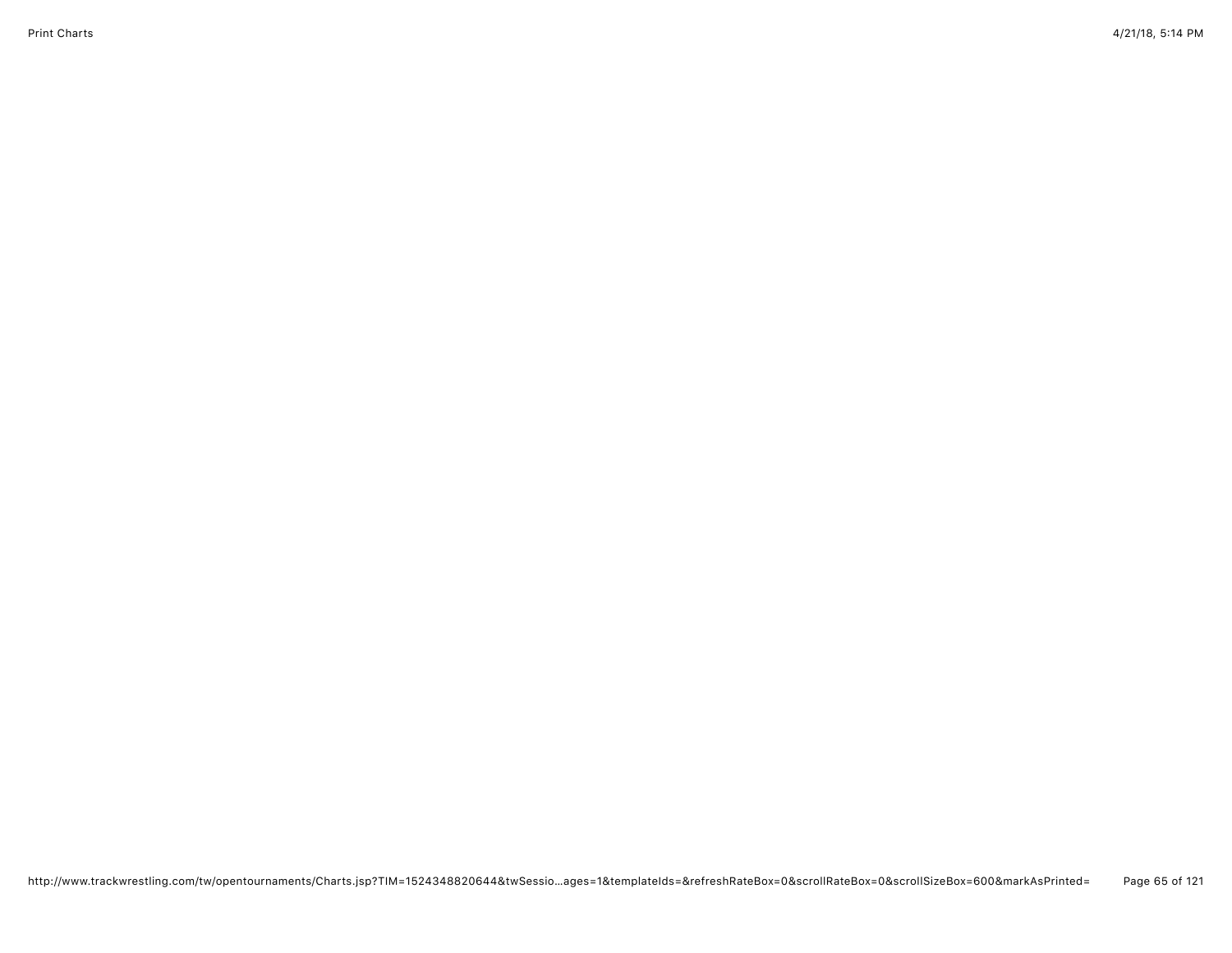# 2018 Akins Freestyle/Greco Tournament FS-Novice 88-96

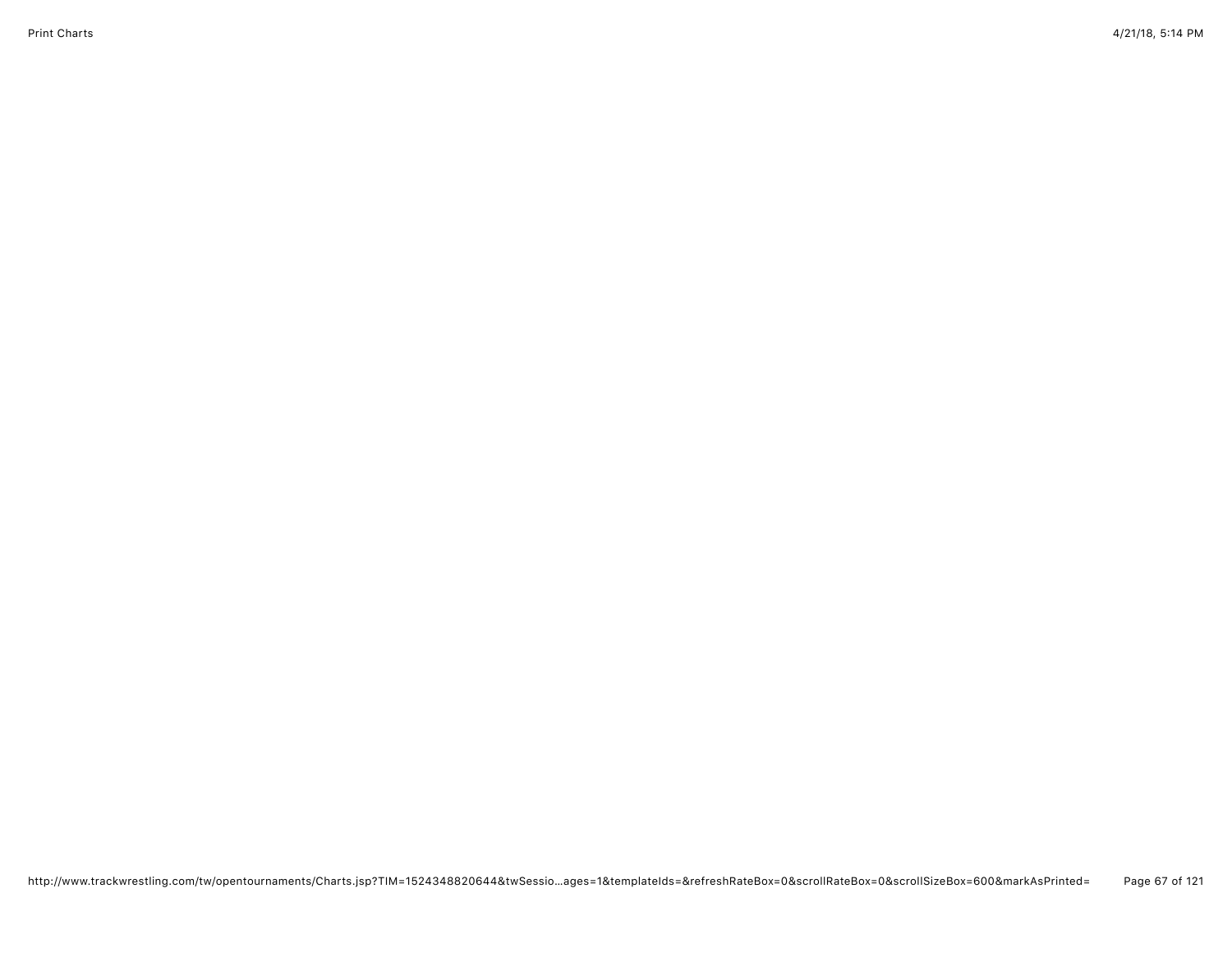# 2018 Akins Freestyle/Greco Tournament FS-Novice 107-116

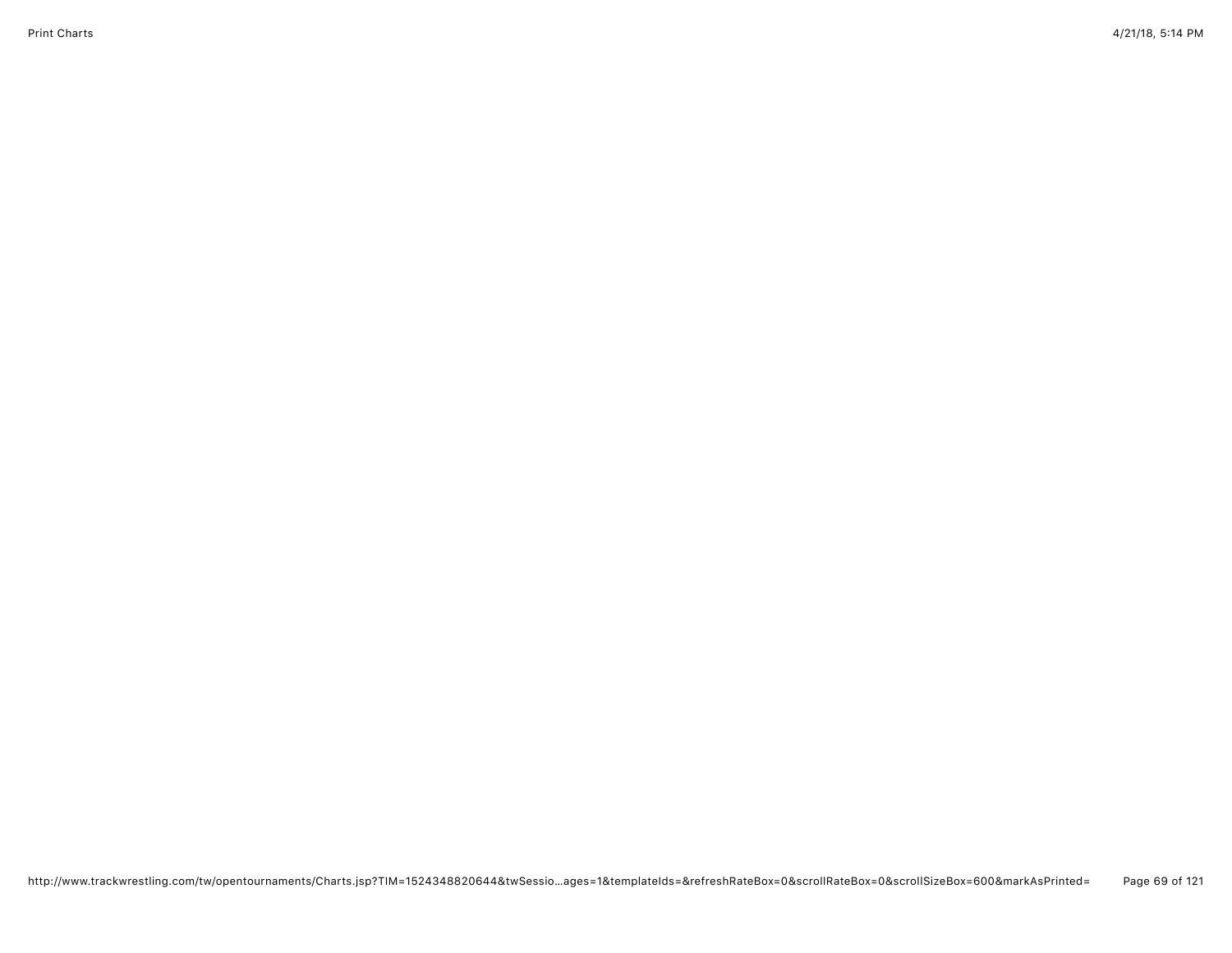#### 2018 Akins Freestyle/Greco Tournament FS-Novice 123-134



J. [Sanchez](javascript:viewProfile(1122303096)) (uvalde wrestling club)

**1ST**

L. [Morris](javascript:viewProfile(627103132)) ([Hippo Wrestling Club\)](javascript:viewClub(257903009))

**2ND**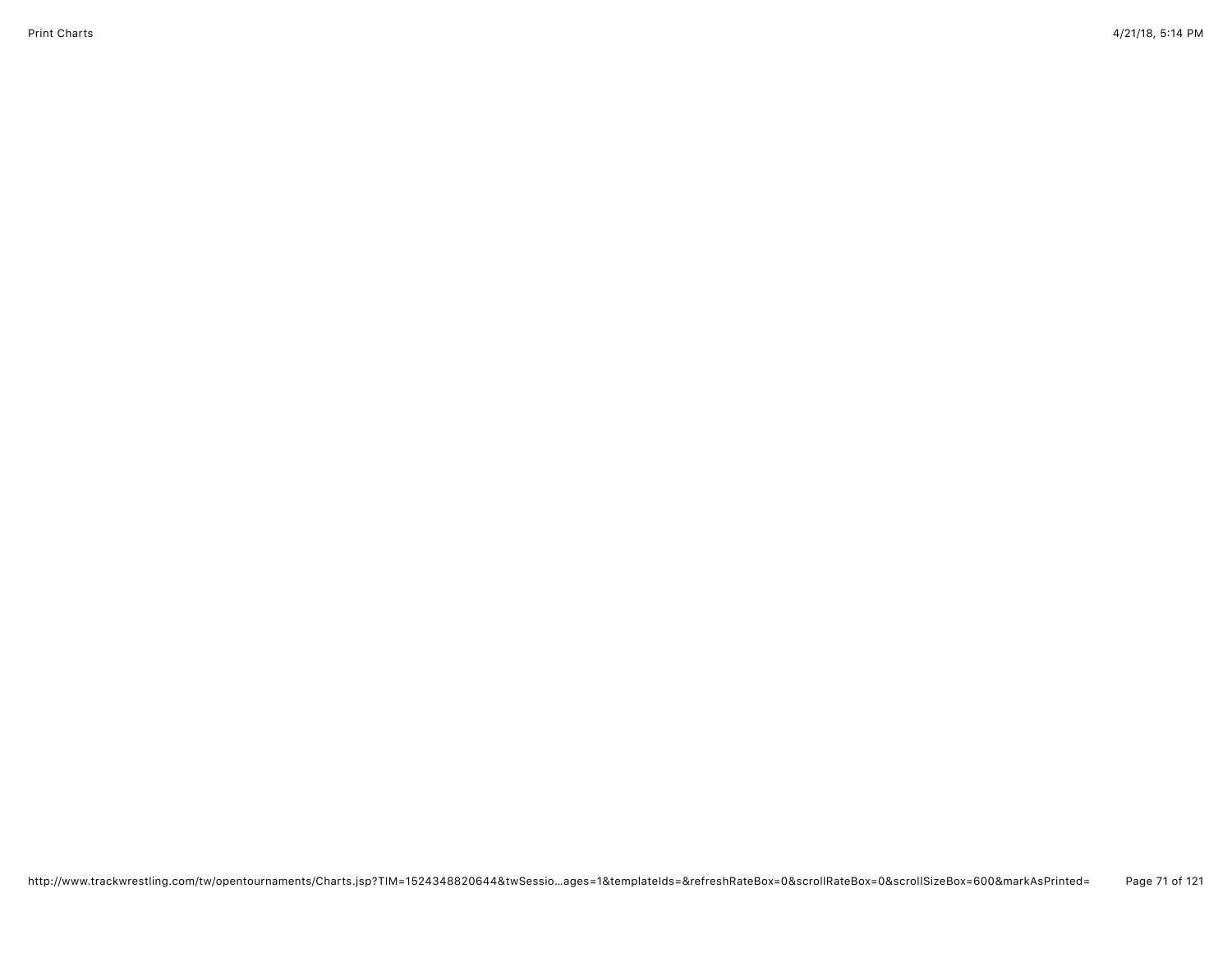#### 2018 Akins Freestyle/Greco Tournament FS-Schoolboy 73-83



C. [Taylor](javascript:viewProfile(47654096)) (Four Points Viper Wrestli) **1ST**

C. [Adams](javascript:viewProfile(935208096)) [\(Hippo Wrestling Club](javascript:viewClub(257903009))) **2ND**

> J. Ancira (CoreSpeed) **3RD**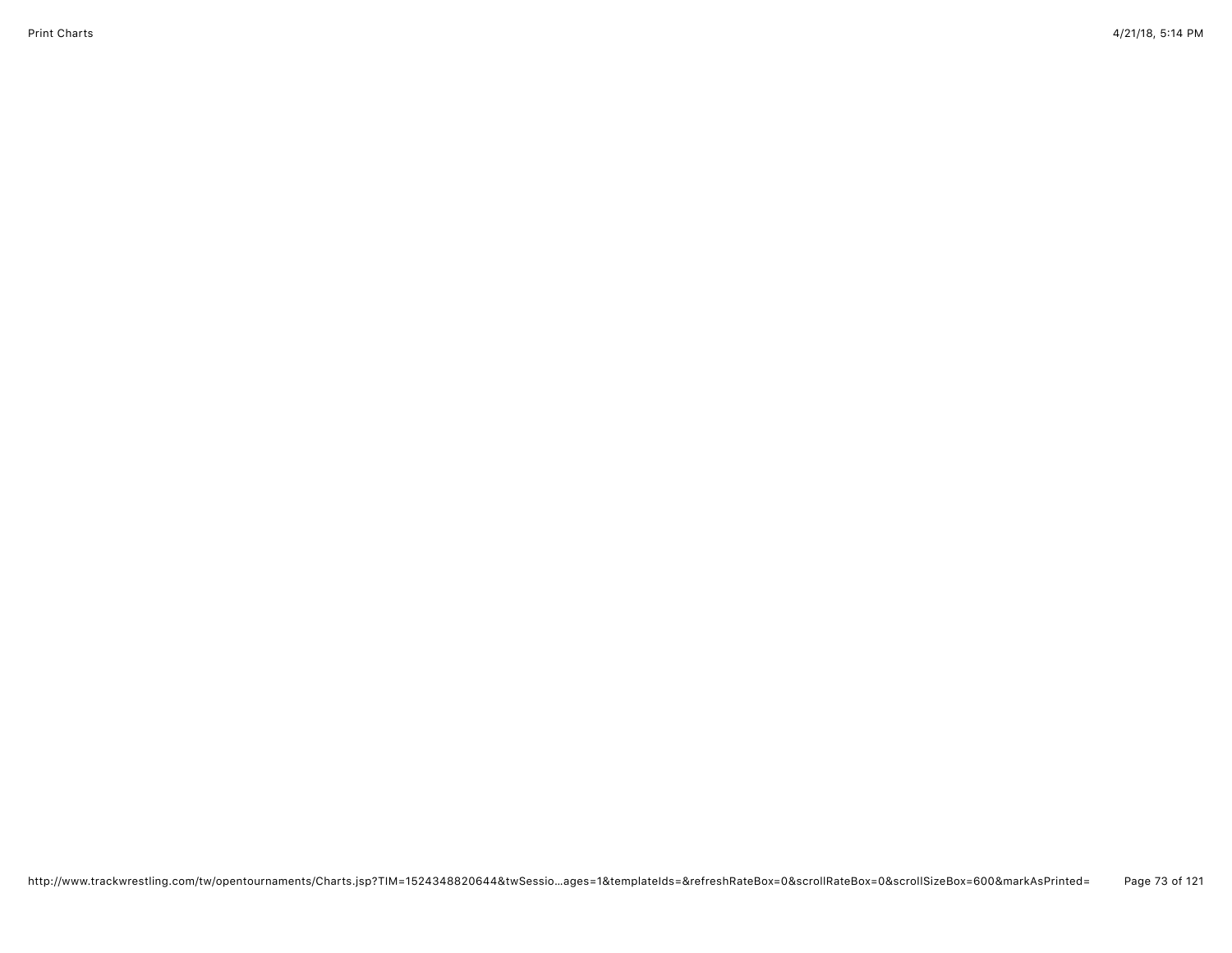#### 2018 Akins Freestyle/Greco Tournament FS-Schoolboy 97-98

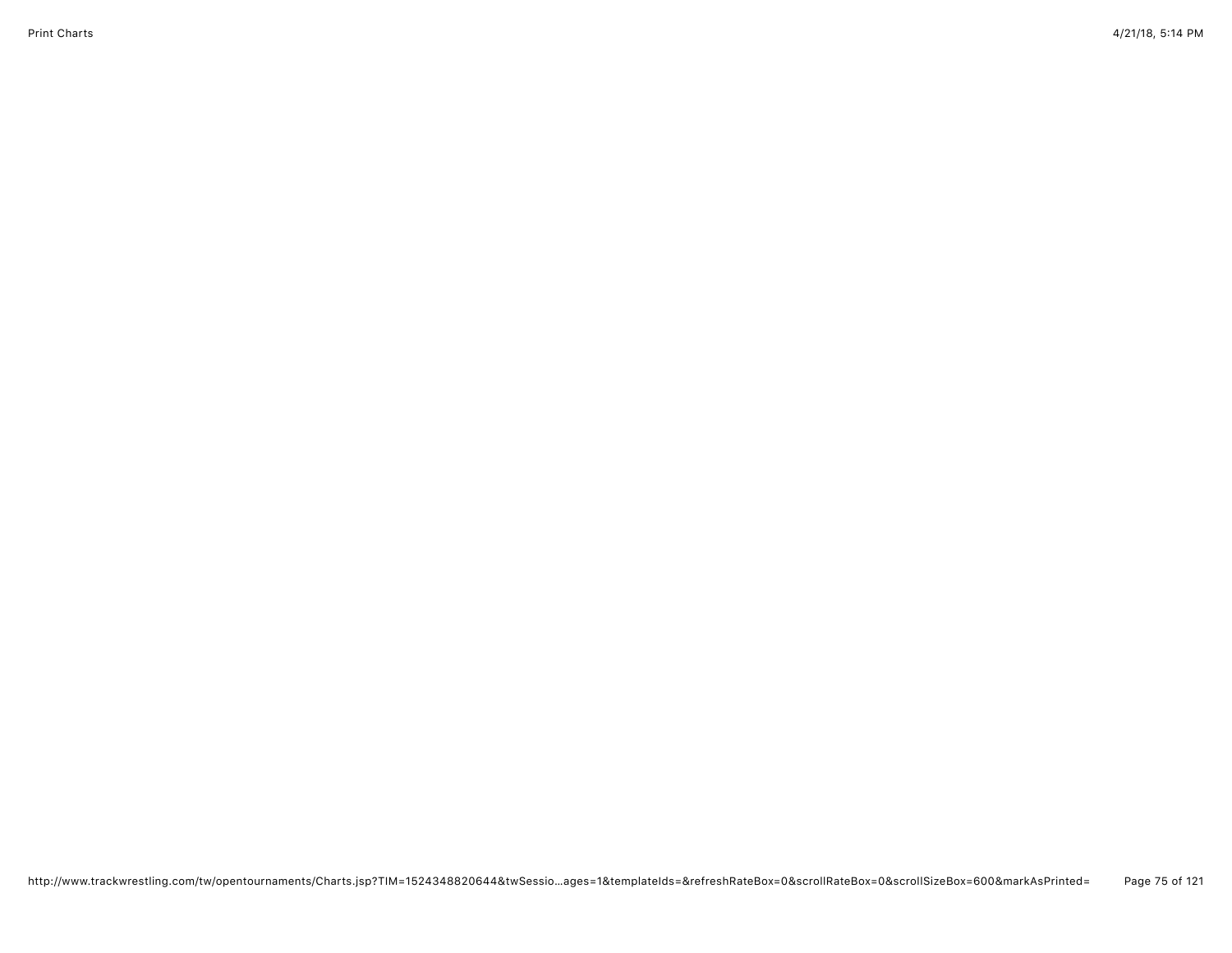#### 2018 Akins Freestyle/Greco Tournament FS-Schoolboy 100-109



N. [Dudzikowski](javascript:viewProfile(650653096)) (NB Elite) **1ST**

D. Dale (Cedar Park Wrestling) **2ND**

R. [Rebtoy](javascript:viewProfile(1008918009)) (Four Points Viper Wrestli)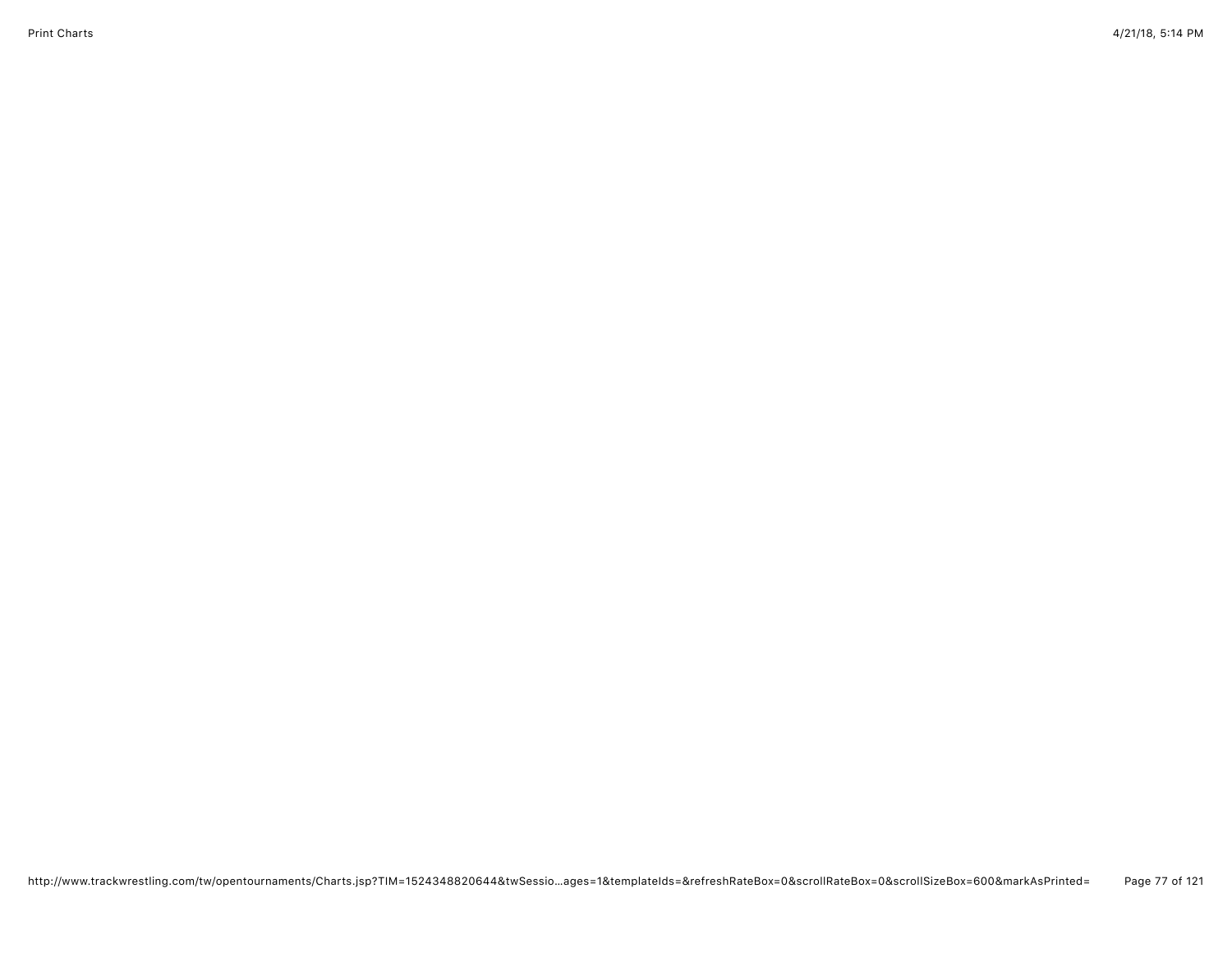#### 2018 Akins Freestyle/Greco Tournament FS-Schoolboy 168-172

# Mat 3



D. [Hernandez](javascript:viewProfile(2510123)) ([Hippo Wrestling Club](javascript:viewClub(257903009))) **1ST**

J. [Rodriguez](javascript:viewProfile(25406132)) [\(Hippo Wrestling Club\)](javascript:viewClub(257903009))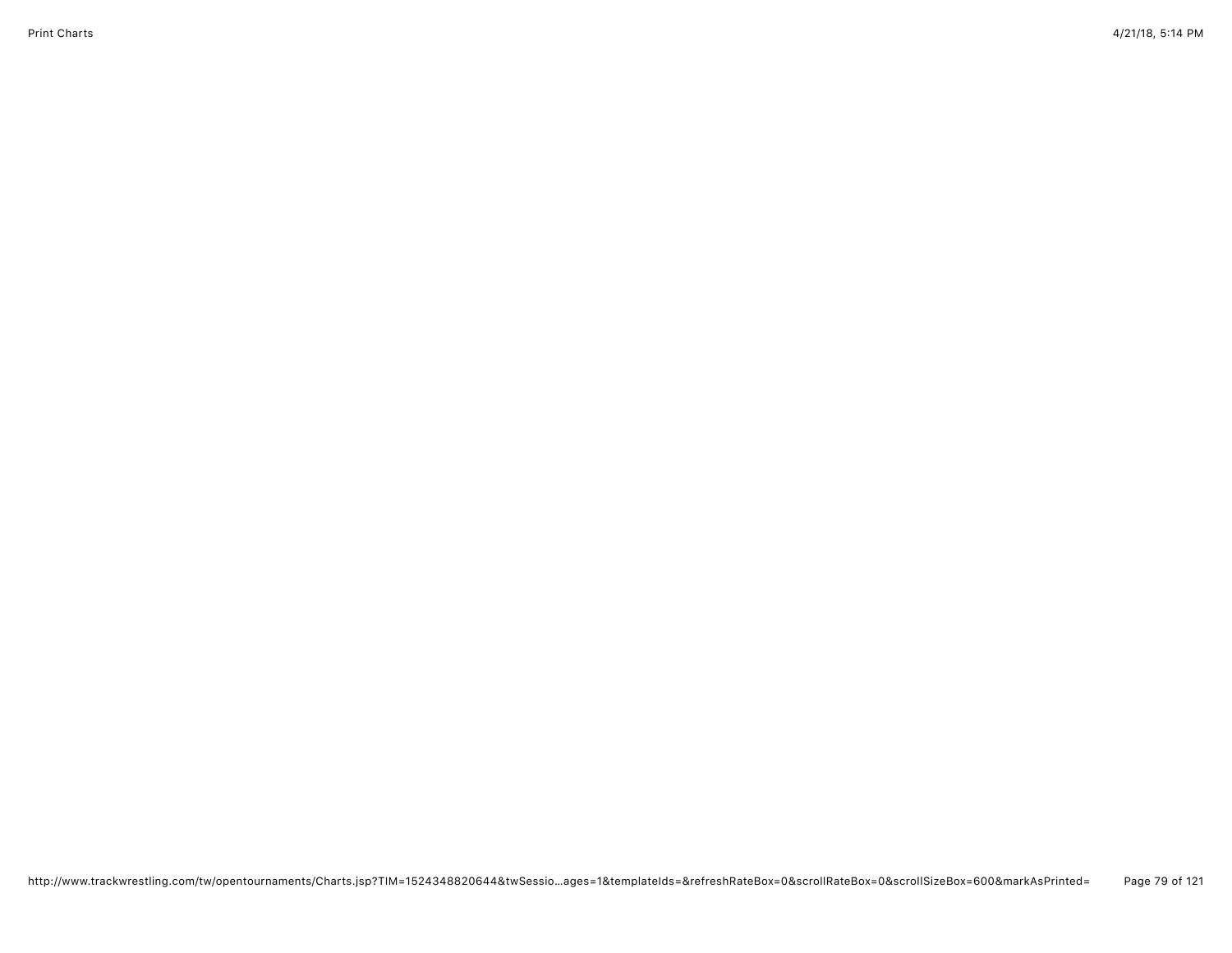## Round 1 **Mat 4** Round 1



http://www.trackwrestling.com/tw/opentournaments/Charts.jsp?TIM=1524348820644&twSessio…ages=1&templateIds=&refreshRateBox=0&scrollRateBox=0&scrollSizeBox=600&markAsPrinted= Page 80 of 121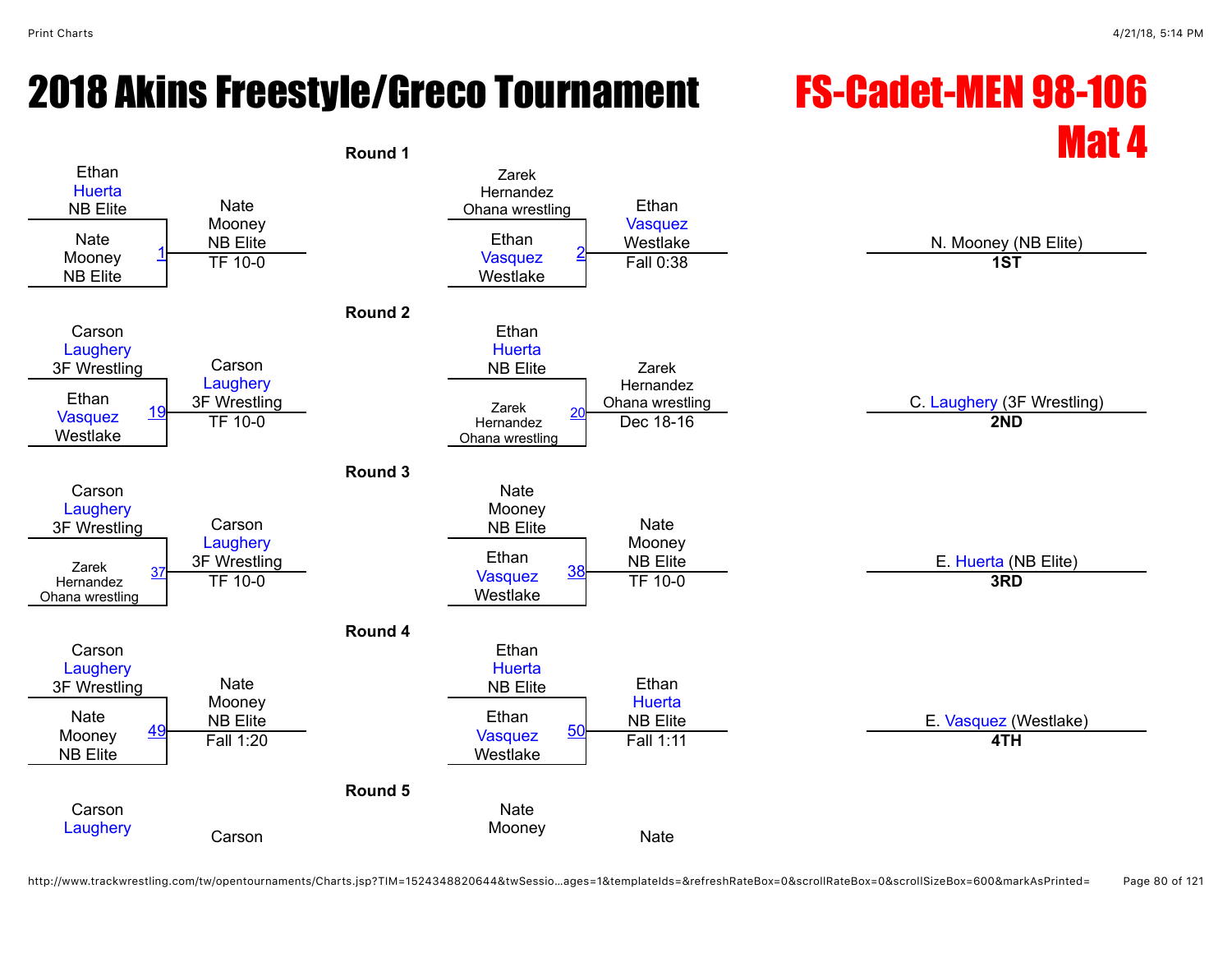

http://www.trackwrestling.com/tw/opentournaments/Charts.jsp?TIM=1524348820644&twSessio…ages=1&templateIds=&refreshRateBox=0&scrollRateBox=0&scrollSizeBox=600&markAsPrinted= Page 81 of 121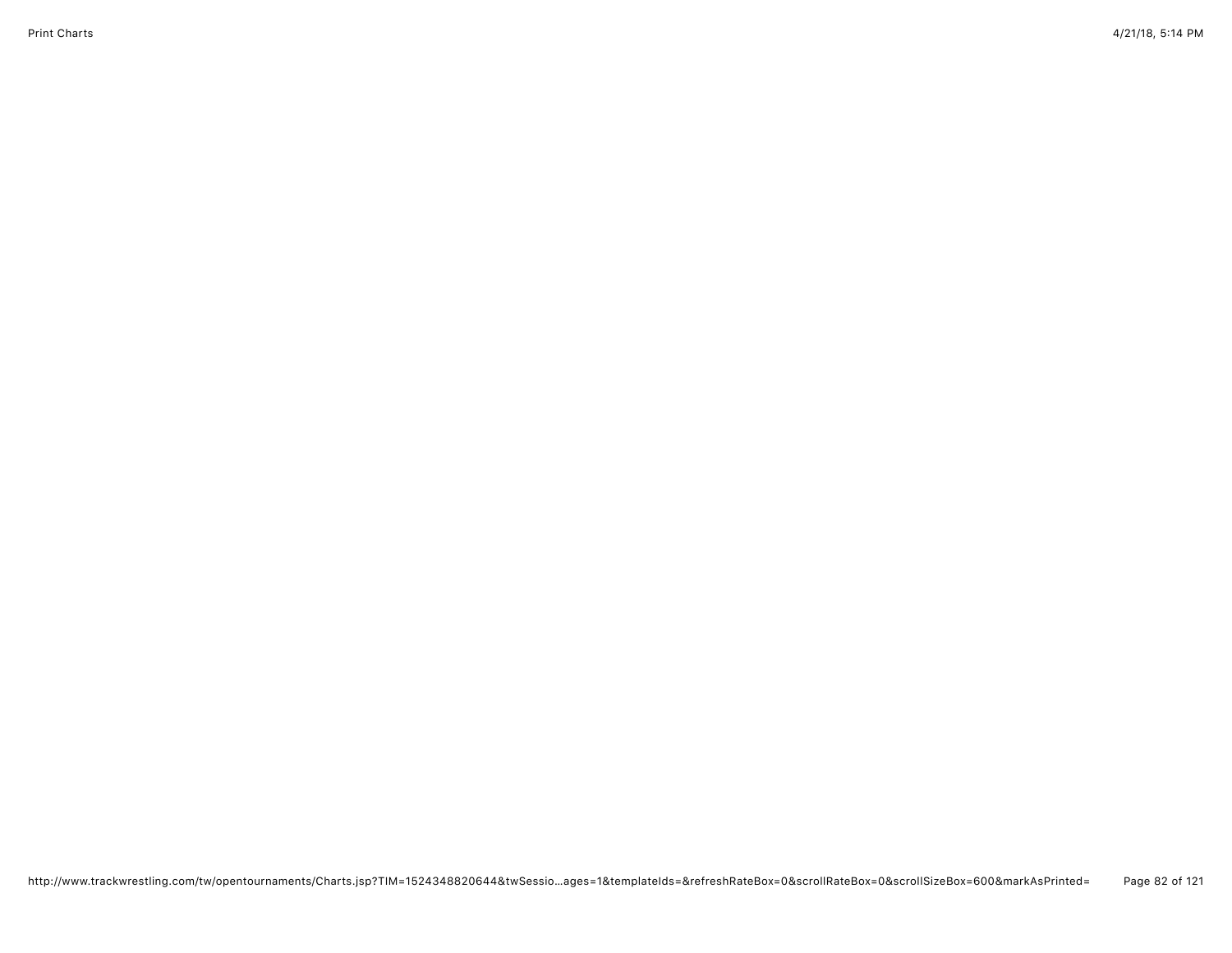#### 2018 Akins Freestyle/Greco Tournament FS-Cadet-MEN 124-129

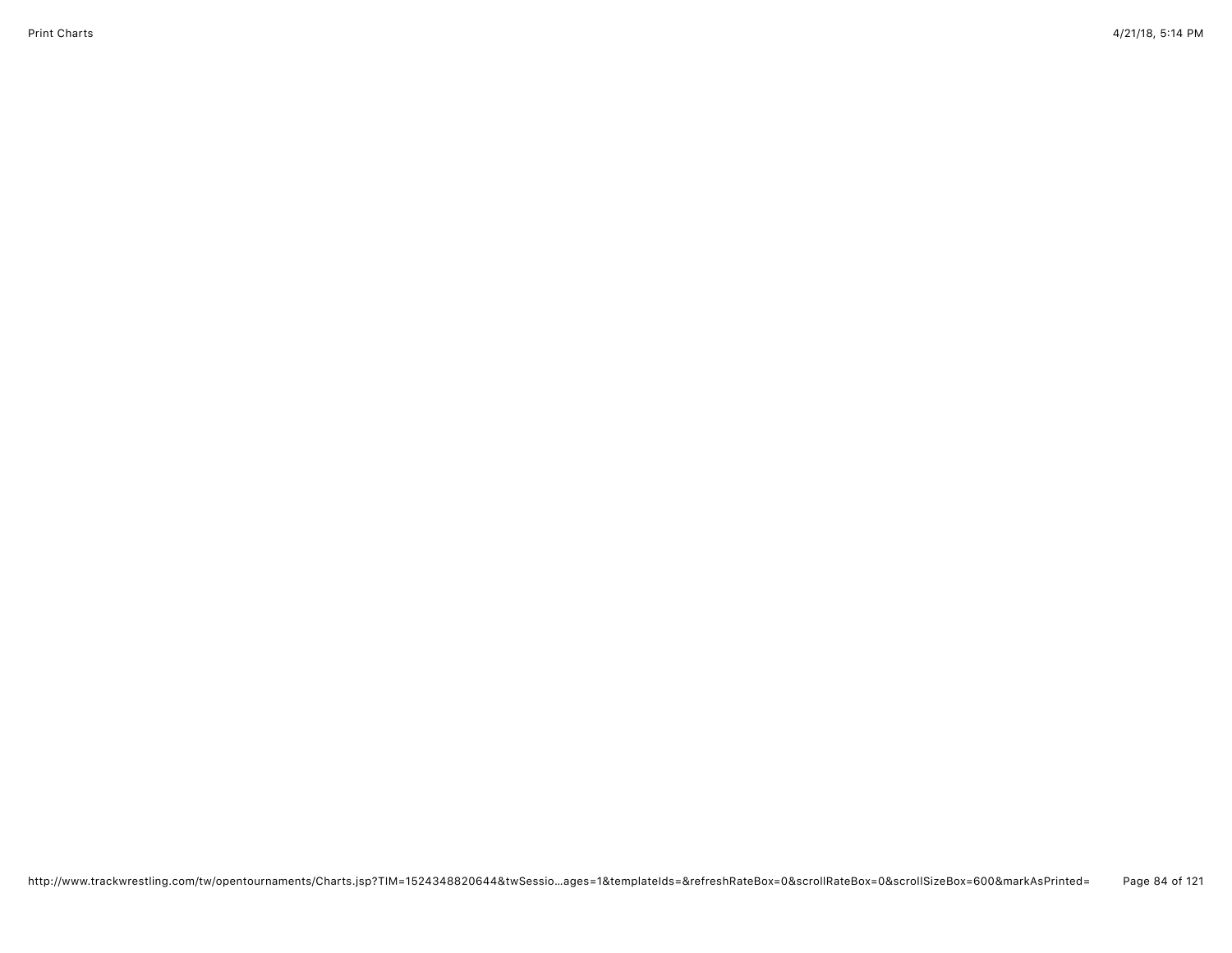#### 2018 Akins Freestyle/Greco Tournament FS-Cadet-MEN 126-131



http://www.trackwrestling.com/tw/opentournaments/Charts.jsp?TIM=1524348820644&twSessio…ages=1&templateIds=&refreshRateBox=0&scrollRateBox=0&scrollSizeBox=600&markAsPrinted= Page 85 of 121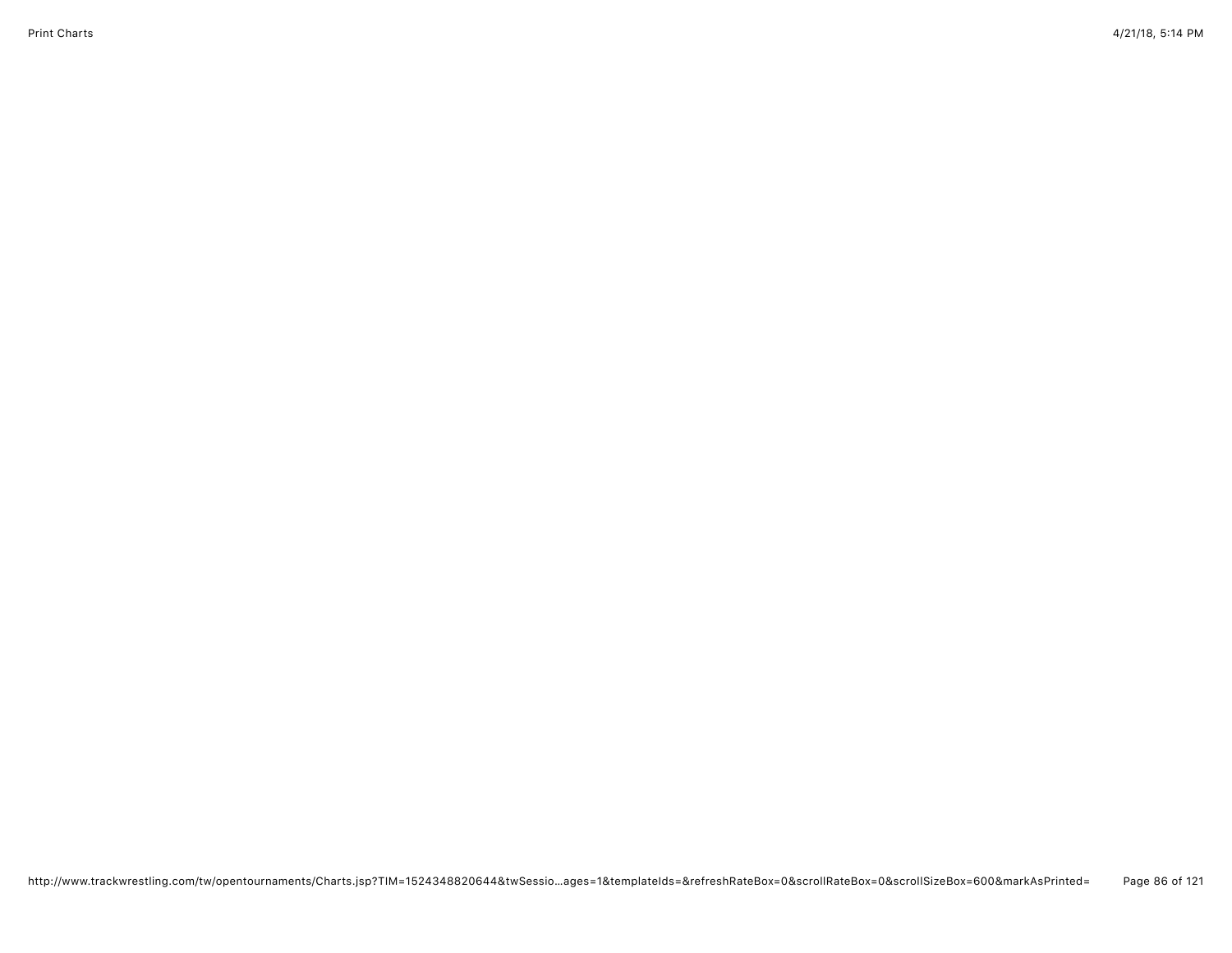### 2018 Akins Freestyle/Greco Tournament FS-Cadet-MEN 131-143



http://www.trackwrestling.com/tw/opentournaments/Charts.jsp?TIM=1524348820644&twSessio…ages=1&templateIds=&refreshRateBox=0&scrollRateBox=0&scrollSizeBox=600&markAsPrinted= Page 87 of 121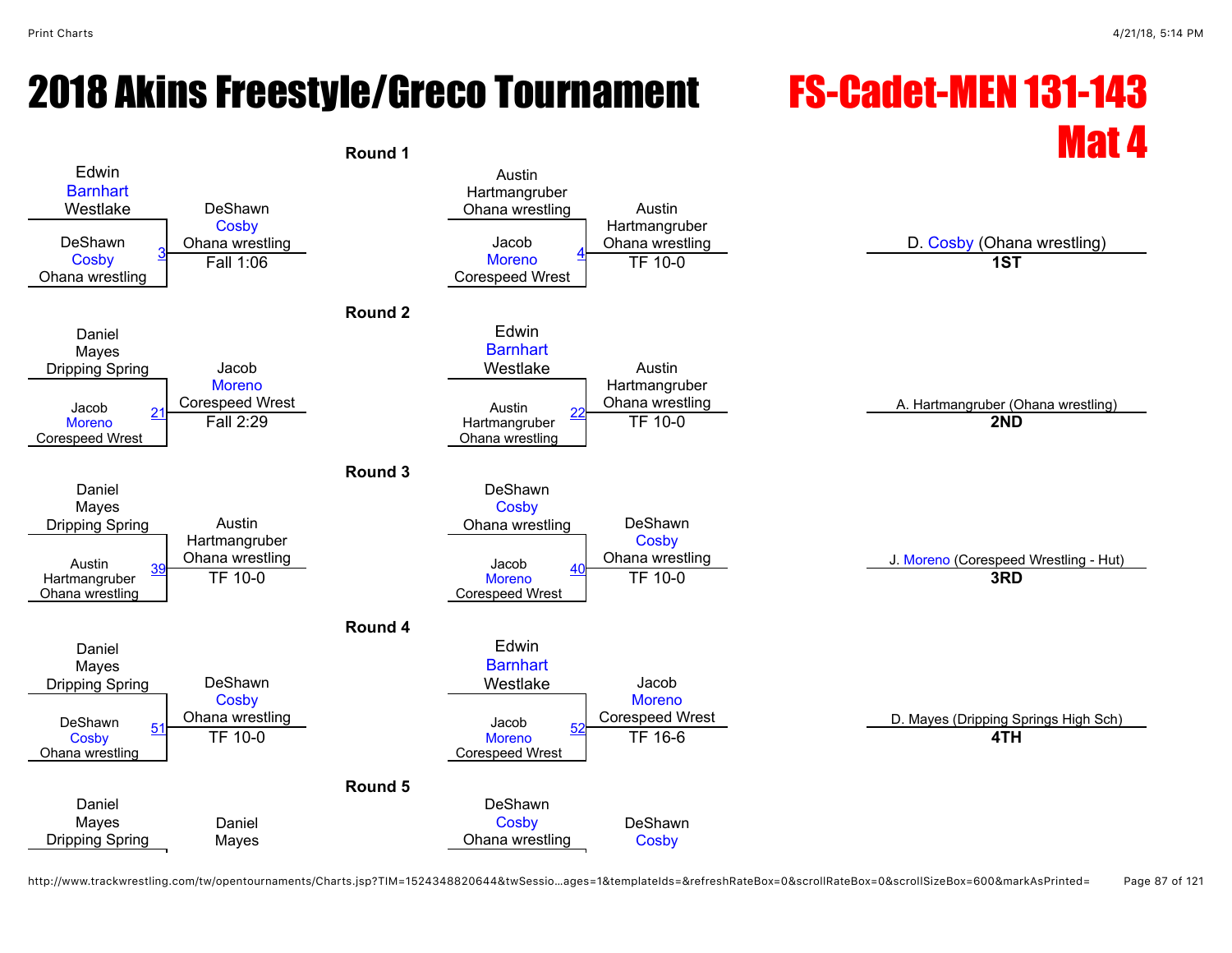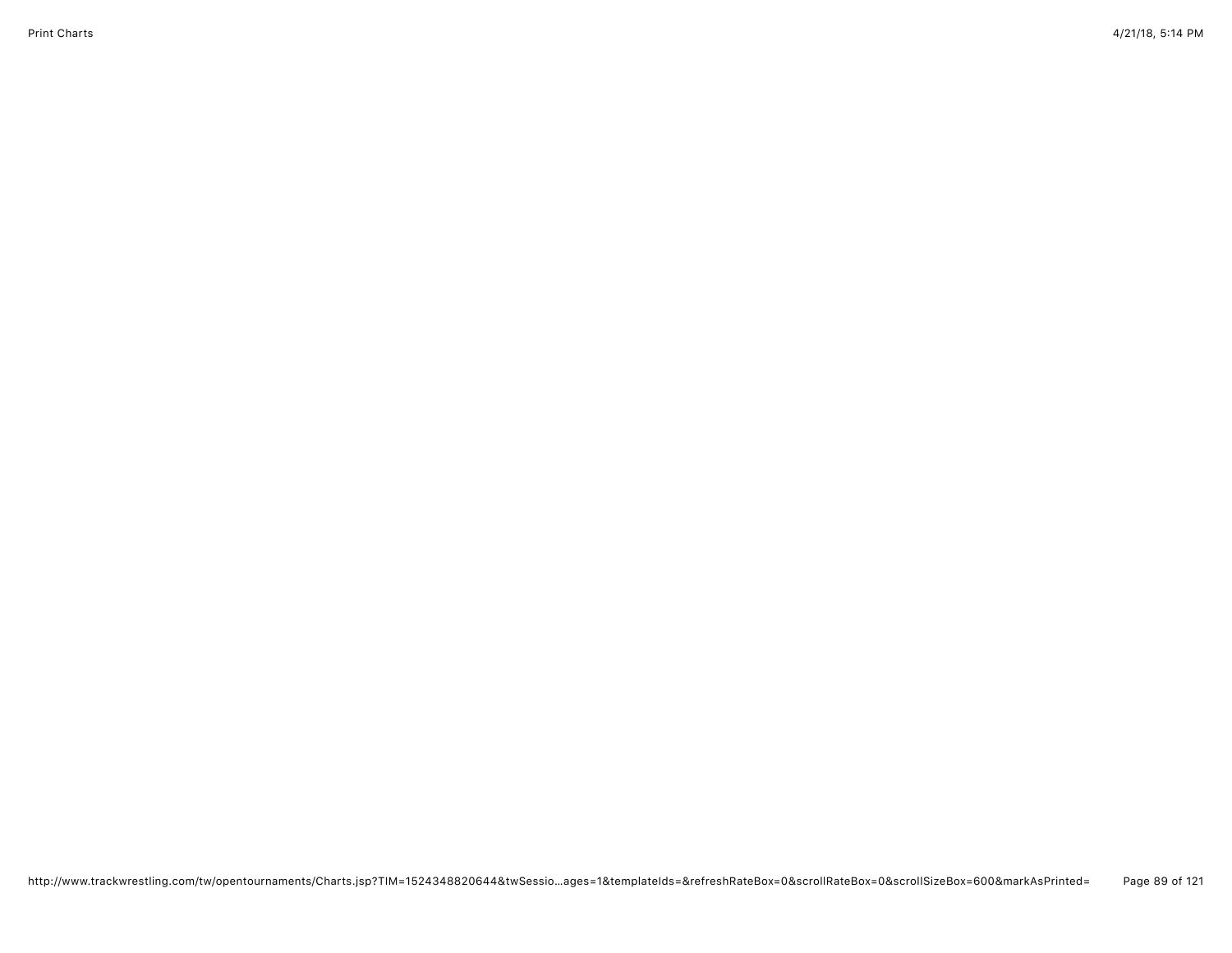#### 2018 Akins Freestyle/Greco Tournament FS-Cadet-MEN 160-161



M. Wiginton (3F Wrestling) **1ST**

G. [Muniz](javascript:viewProfile(651679132)) (All Valley Wrestling Club) **2ND**

K. [Kugler](javascript:viewProfile(1789942096)) (Westlake)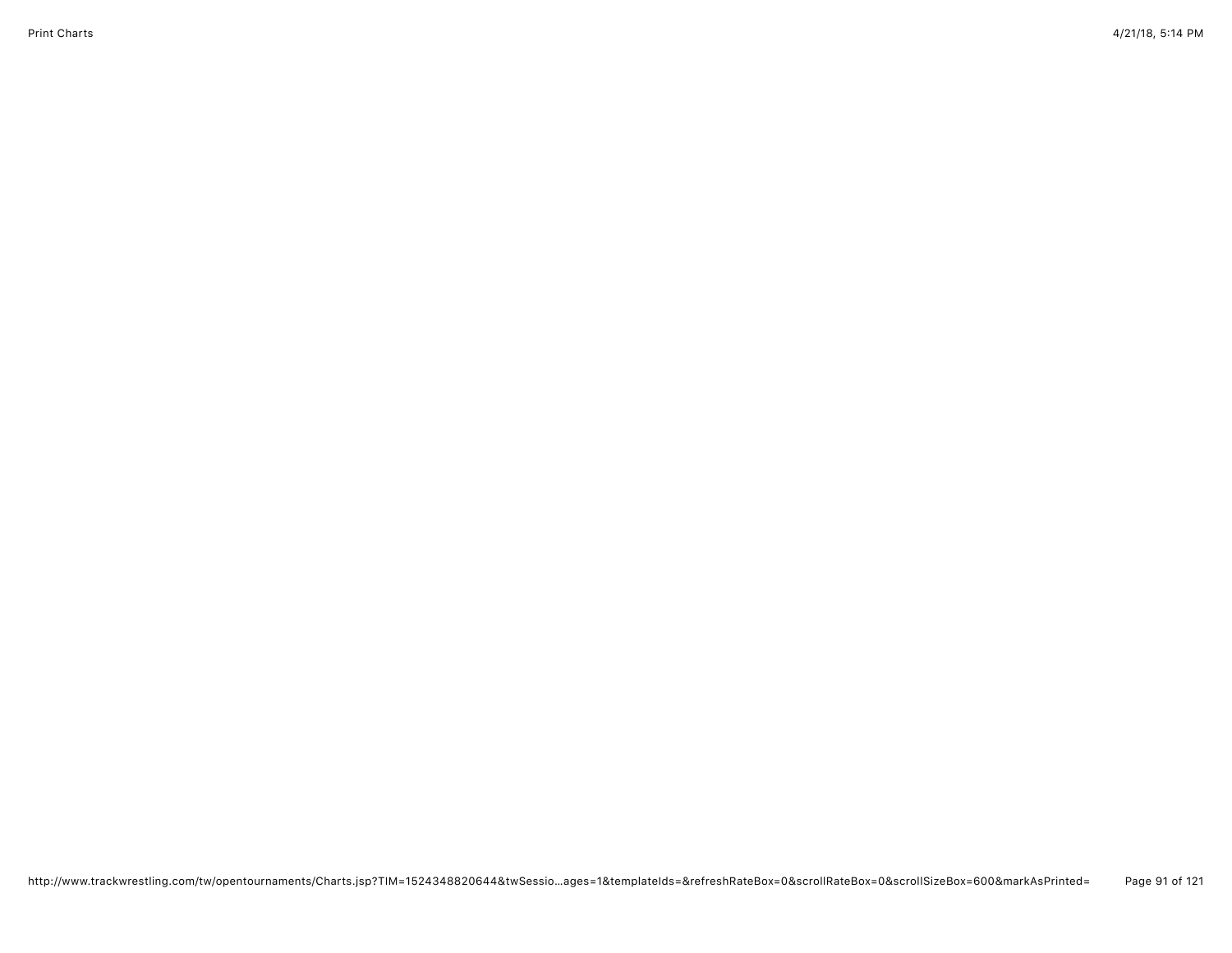#### 2018 Akins Freestyle/Greco Tournament FS-Cadet-MEN 172-189



S. [Hopper](javascript:viewProfile(1745194096)) (Heart And pride Wrestling) **1ST**

C. [Wilson](javascript:viewProfile(1008759009)) [\(Hippo Wrestling Club](javascript:viewClub(257903009))) **2ND**

J. [Ceja](javascript:viewProfile(652063132)) (All Valley Wrestling Club)

http://www.trackwrestling.com/tw/opentournaments/Charts.jsp?TIM=1524348820644&twSessio…ages=1&templateIds=&refreshRateBox=0&scrollRateBox=0&scrollSizeBox=600&markAsPrinted= Page 92 of 121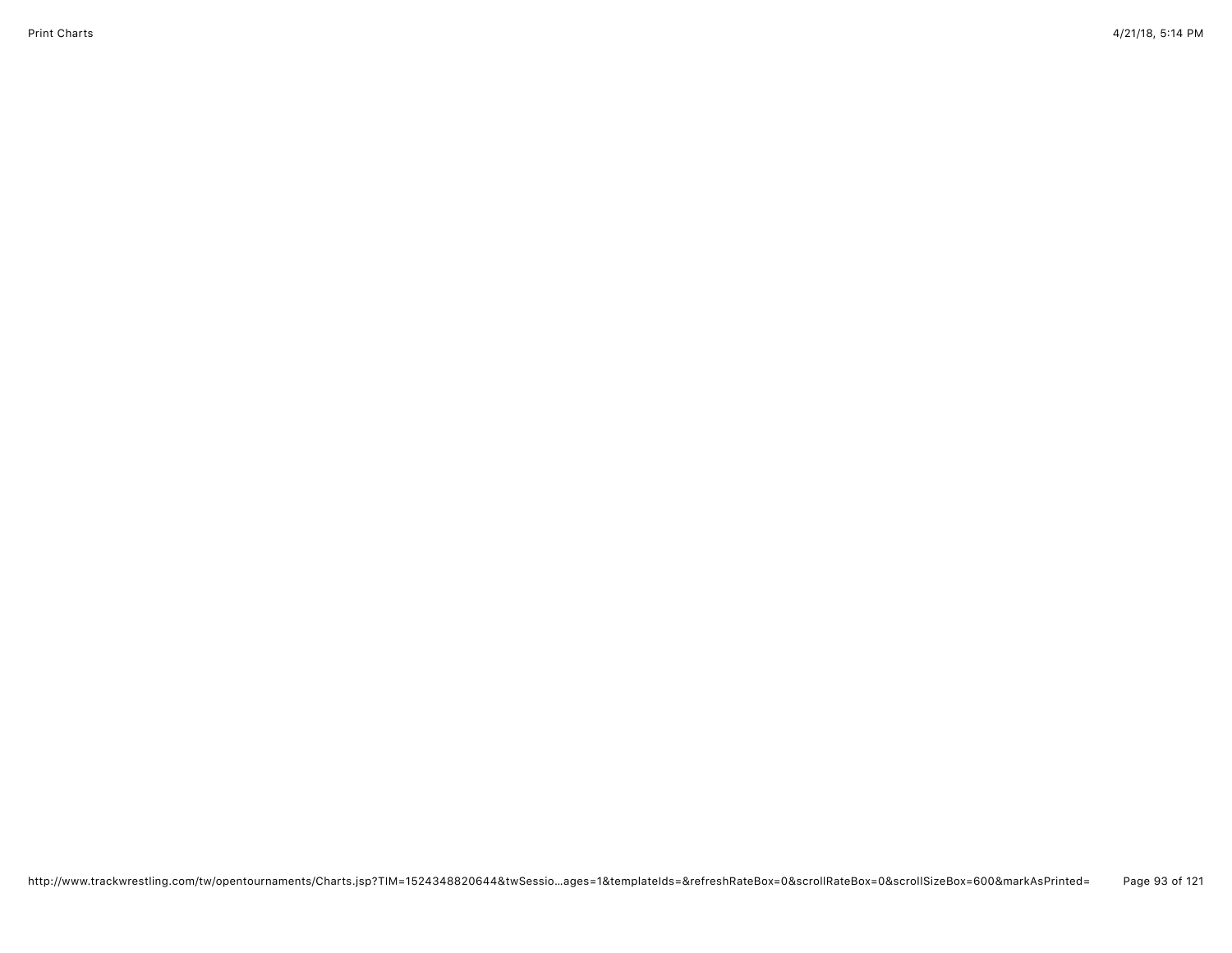#### 2018 Akins Freestyle/Greco Tournament FS-Cadet-Women 98-100 Mat 4



C. [Venegas](javascript:viewProfile(1099322009)) (Ohana wrestling) **1ST**

A. [Garcia](javascript:viewProfile(955151096)) (Ohana wrestling)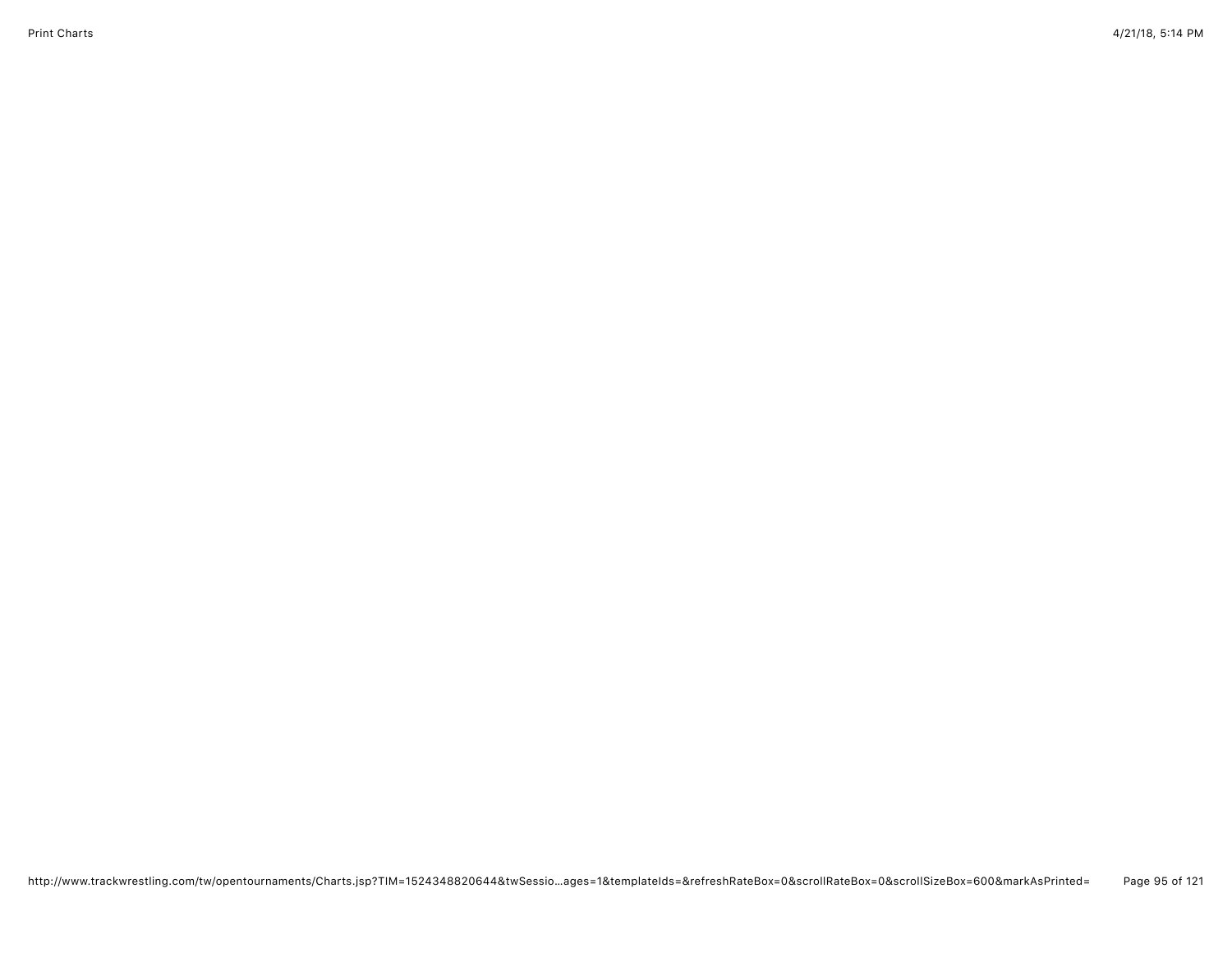### 2018 Akins Freestyle/Greco Tournament FS-Cadet-Women 124-127 Mat 4 **Round 1 Round 2 Round 3**



S. [Bush](javascript:viewProfile(1158736096)) (NB Elite) **1ST**

S. [Rivera](javascript:viewProfile(379710132)) (Akins)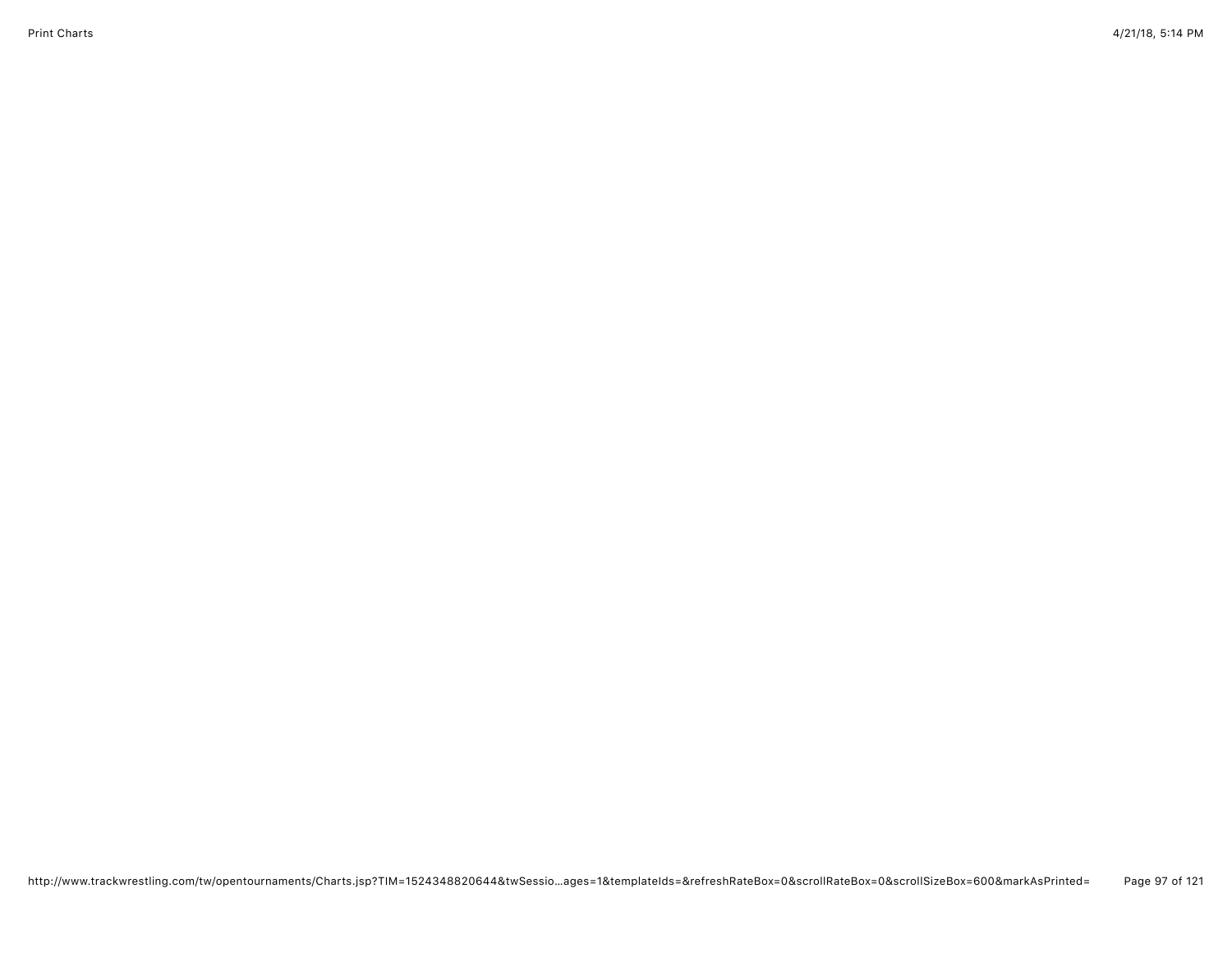#### 2018 Akins Freestyle/Greco Tournament FS-Cadet-Women 135-137 Mat 4 **Round 1 Round 2 Round 3** Alyson **[McCarthy](javascript:viewProfile(628018132))** Canyon High Sch **Octavia** [Polk](javascript:viewProfile(1745425096)) Heart And pride **Octavia** [Polk](javascript:viewProfile(1745425096)) Heart And pride **Octavia** [Polk](javascript:viewProfile(1745425096)) Heart And pride **Octavia** [Polk](javascript:viewProfile(1745425096)) Heart And pride [17](javascript:openBoutSheet(1,) Alyson **[McCarthy](javascript:viewProfile(628018132))** Canyon High Sch  $\frac{35}{\text{TF}} \frac{12-0}{203}$  $\frac{35}{\text{TF}} \frac{12-0}{203}$  $\frac{35}{\text{TF}} \frac{12-0}{203}$  and  $\frac{47}{\text{A}}$  $\frac{47}{\text{A}}$  $\frac{47}{\text{A}}$

O. [Polk](javascript:viewProfile(1745425096)) (Heart And pride Wrestling)

**1ST**

A. [McCarthy](javascript:viewProfile(628018132)) (Canyon High School Wrestl)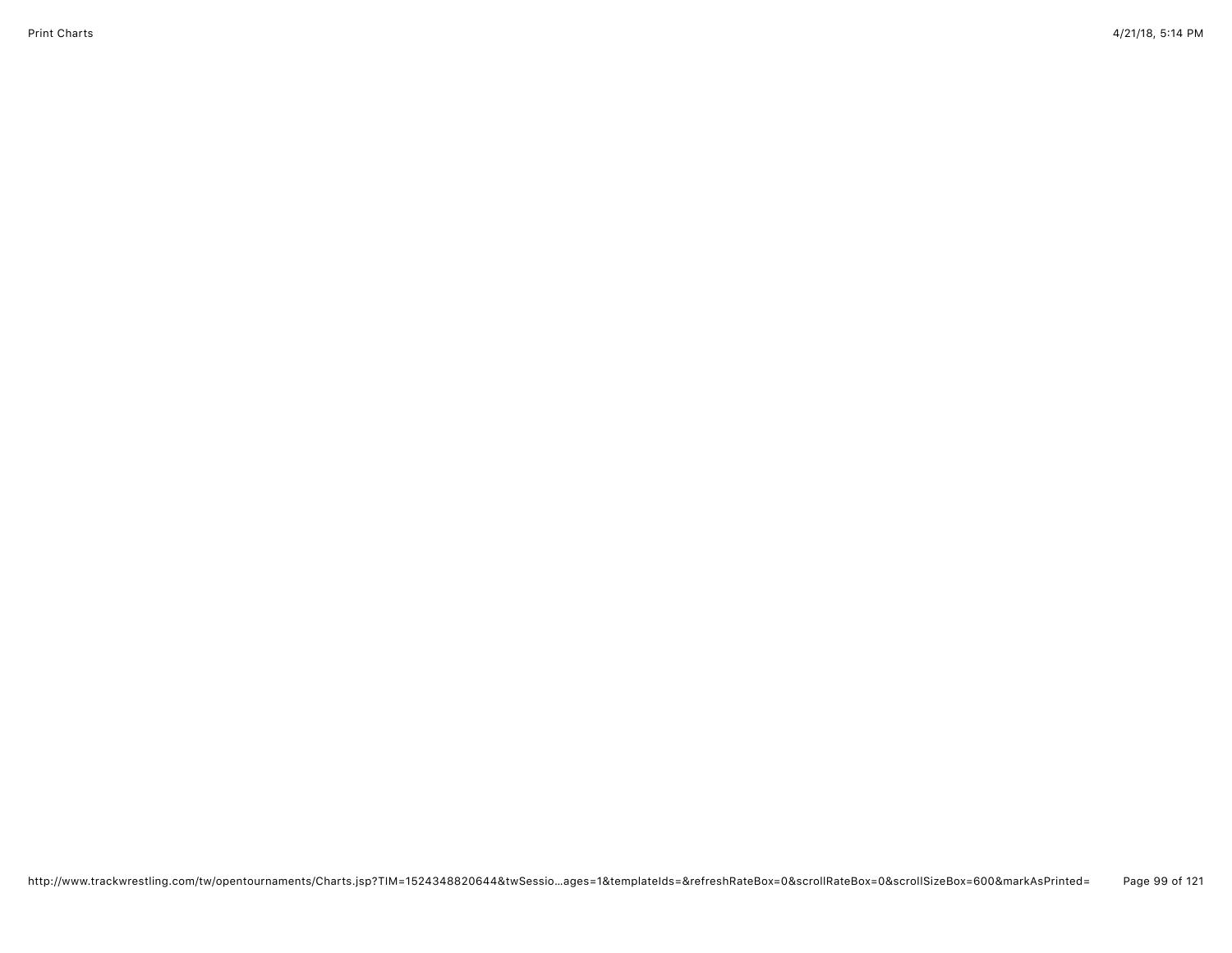## 2018 Akins Freestyle/Greco Tournament FS-Cadet-Women 153-160



N. [Guerrero](javascript:viewProfile(1744962096)) (Heart And pride Wrestling)

**2ND**

D. [Guzman-Calderon](javascript:viewProfile(651892132)) (Heart And pride Wrestling)

**3RD**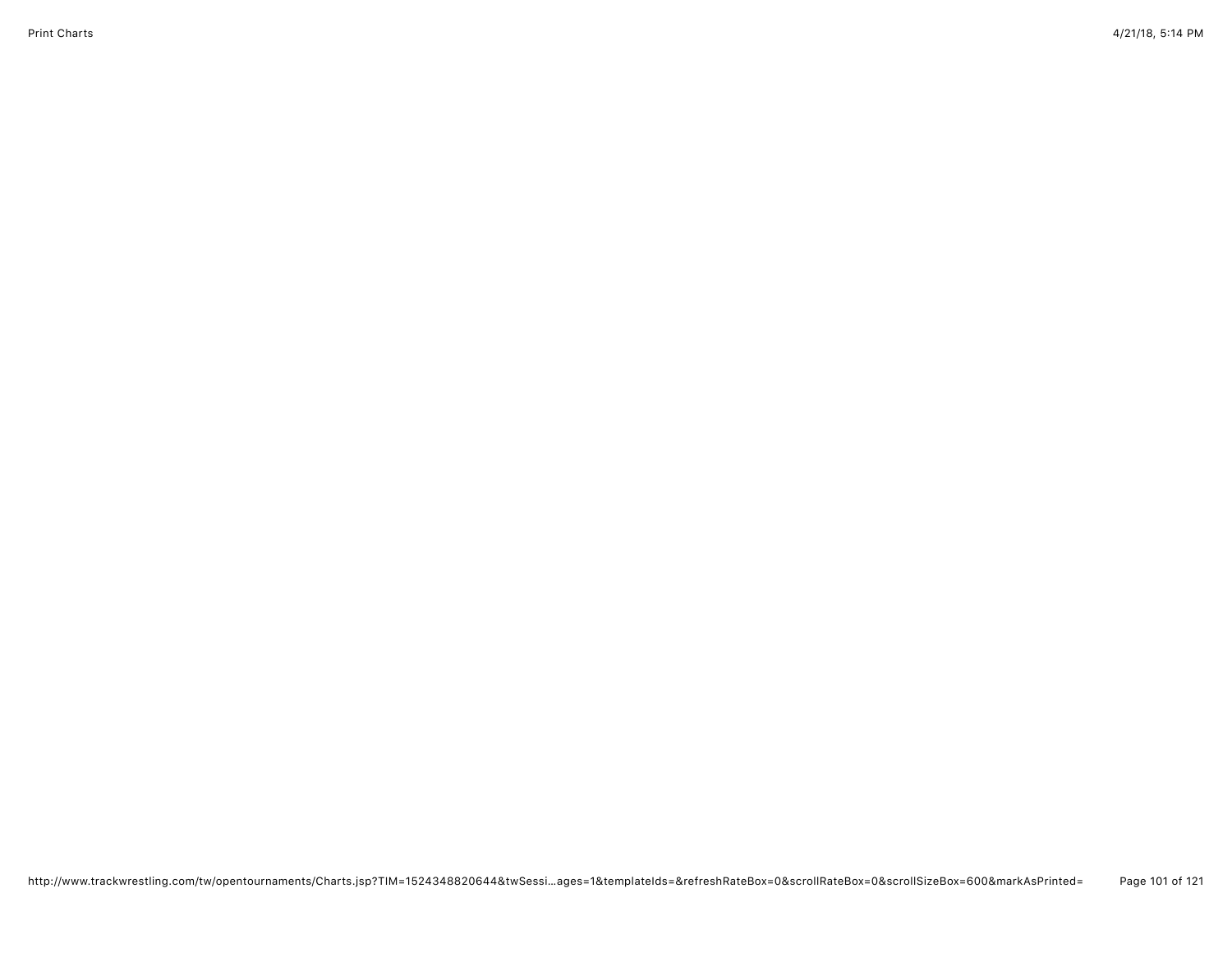#### 2018 Akins Freestyle/Greco Tournament FS-Cadet-Women 190-192 Mat 4



H. [Montez](javascript:viewProfile(651601132)) (West Wrestling) **1ST**

J. [Villanueva](javascript:viewProfile(652059132)) (All Valley Wrestling Club)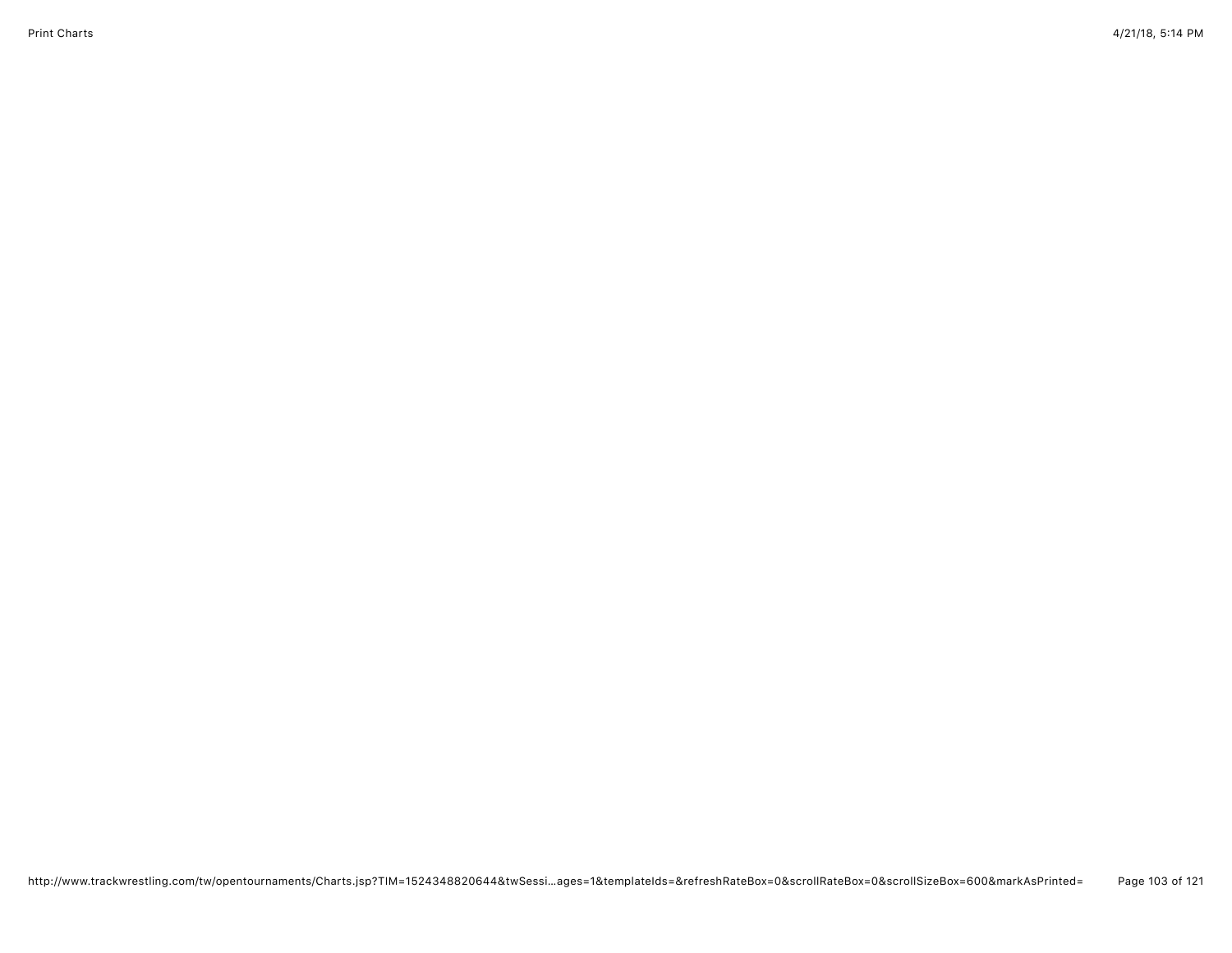#### 2018 Akins Freestyle/Greco Tournament FS-Junior-MEN 110-113

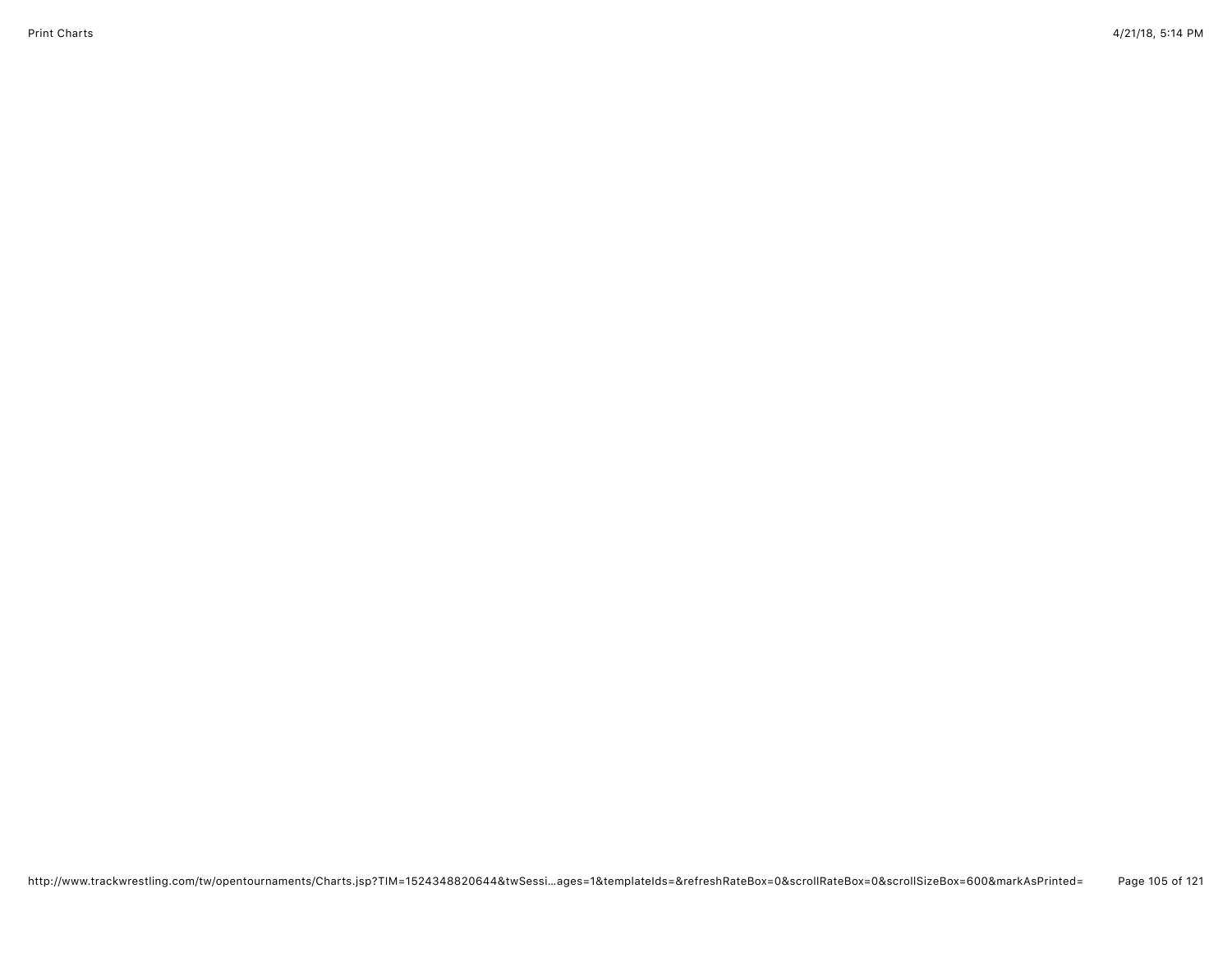#### 2018 Akins Freestyle/Greco Tournament FS-Junior-MEN 124-130

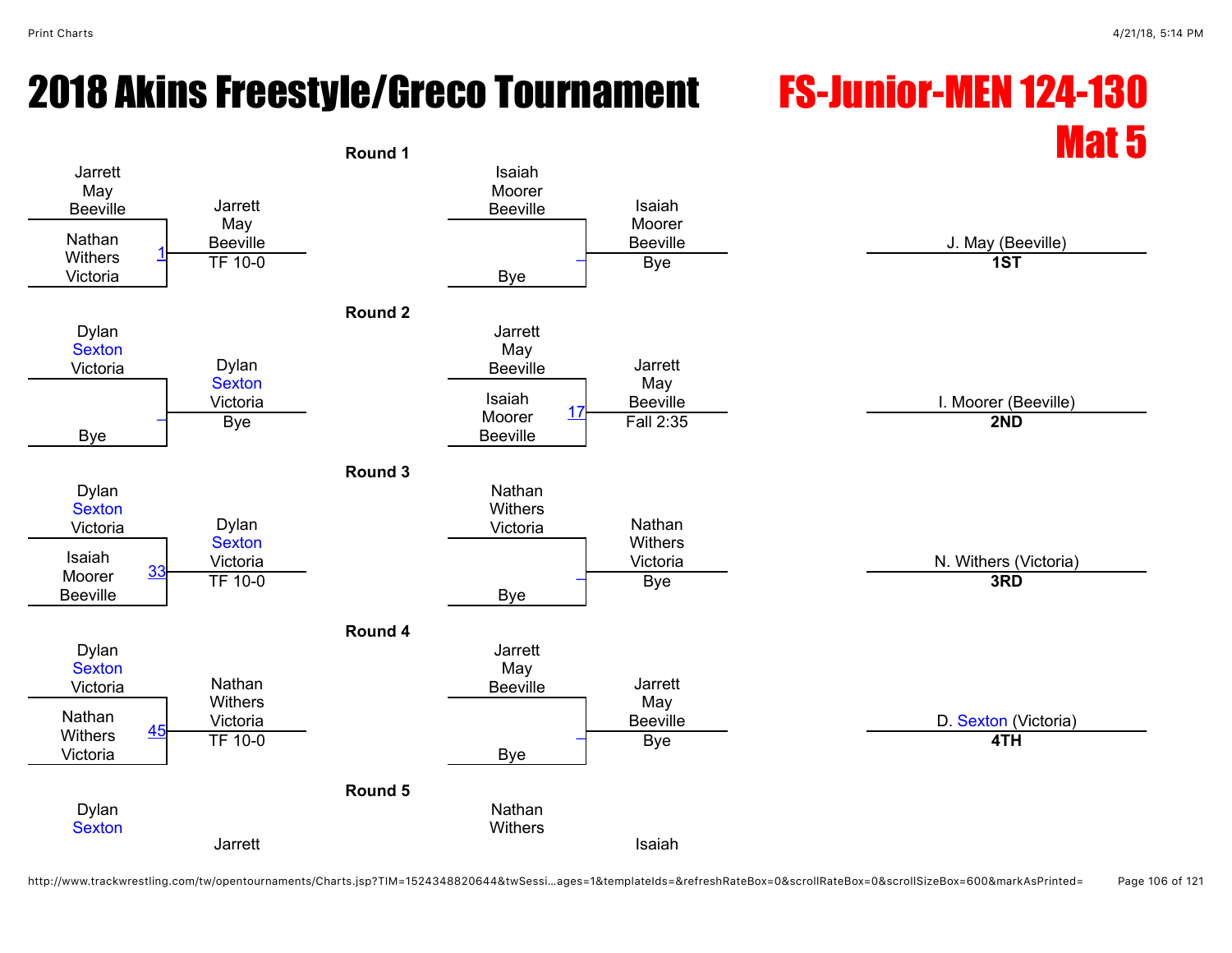

http://www.trackwrestling.com/tw/opentournaments/Charts.jsp?TIM=1524348820644&twSessi…ages=1&templateIds=&refreshRateBox=0&scrollRateBox=0&scrollSizeBox=600&markAsPrinted= Page 107 of 121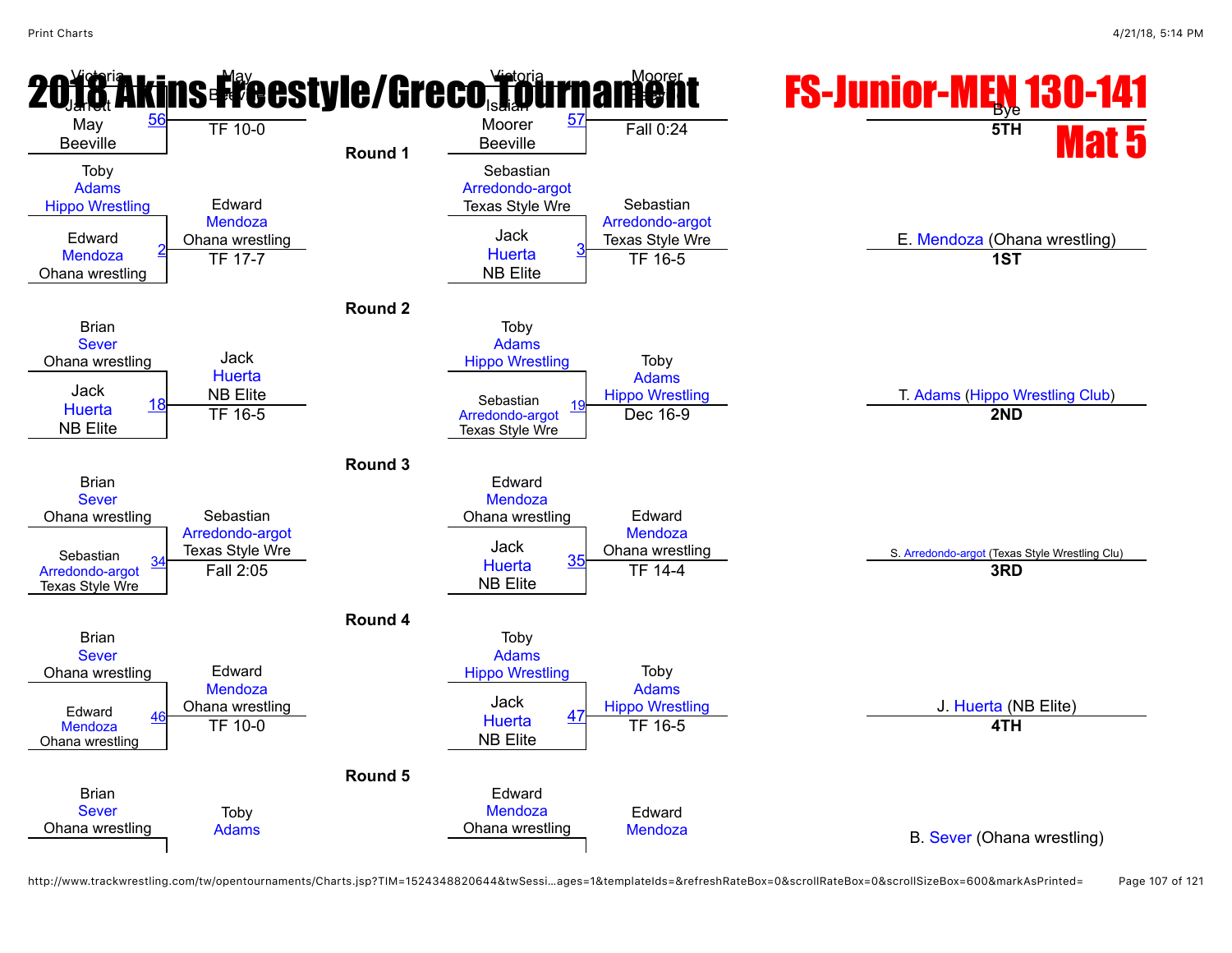#### **2[018](javascript:viewProfile(935233096)) A[ki](javascript:openBoutSheet(9,)<mark>[n](javascript:openBoutSheet(10,)s Freeswesting</mark> style/Greco Germany americant FS-Junior-MEN 140-149** Mat 5 to Adams [Hippo Wrestling](javascript:viewClub(257903009)) Texas Style Wre Ohana wrestling T**F 13-3 TF 10-00-0 TF 13-4 TF 10-0 10-0 TF 10-0 TF 10-0 TF 10-0 TF 10-0 TF 10-0 TF 10-0 TF 10-0 TF 10-0 TF 5TH Round 1** Joe **[Crandell](javascript:viewProfile(1163670096))** Canyon High Sch Joe **[Crandell](javascript:viewProfile(1163670096))** Canyon High Sch Gabe **[Smith](javascript:viewProfile(652349132))** Westlake **Adrian** Boles EthanEthan Canyon High Sch **Adrian** Adrian Adrian 2. Set Wrestling A. [Rutnarak](javascript:viewProfile(1757850096)) (Alamo City Wrestling) **[Humphrey](javascript:viewProfile(651919132))** LCP [4](javascript:openBoutSheet(1,) **Adrian** Boles 3F Wrestling Fall 1:24 **1. A. Additional Act of the Contract Section** Specific Science of the Specific Science of the Specific Science of the Specific Science of the Specific Science of the Specific Science of the Specific Science of t **Round 2** Alexander [Rutnarak](javascript:viewProfile(1757850096)) Alamo City Wres Alexander [Rutnarak](javascript:viewProfile(1757850096)) Alamo City Wres Joe **[Crandell](javascript:viewProfile(1163670096))** Canyon High Sch Joe **[Crandell](javascript:viewProfile(1163670096))** Adrian 20 Alamo City Wres Gabe Gabe Canyon High Sch J. [Crandell](javascript:viewProfile(1163670096)) (Canyon High School Wrestl) Boles 3F Wrestling  $20$ Gabe **[Smith](javascript:viewProfile(652349132))** Westlake <u>[21](javascript:openBoutSheet(4,) Canyon ng Carl Carl Canyon ng Carl Canyon ng Tall 1:02</u><br>
Fall 1:02 **2ND Round 3** Alexander [Rutnarak](javascript:viewProfile(1757850096)) Alamo City Wres Alexander [Rutnarak](javascript:viewProfile(1757850096)) Alamo City Wres **EthanEthan [Humphrey](javascript:viewProfile(651919132))** LCP Adrian Boles Gabe 36 Alamo City Wres **3F Alamo 26 Addin** 3F Wrestling 3F Wrestling 3F Wrestling 37 A. Boles (3F Wrestling) Westlake [36](javascript:openBoutSheet(5,) Adrian Boles 3F Wrestling <u>1.5 City with Superintendence of the Superintendence of the Superintendence of the Superintendence of the Superintendence of the Superintendence of the Superintendence of the Superintendence of the Superintendence of the </u> **Round 4** Alexander [Rutnarak](javascript:viewProfile(1757850096)) Alamo City Wres Alexander [Rutnarak](javascript:viewProfile(1757850096)) Alamo City Wres Joe **[Crandell](javascript:viewProfile(1163670096))** Canyon High Sch Joe **[Crandell](javascript:viewProfile(1163670096))** EthanEthan <u>Alamo City Wres</u> Manus Adrian Adrian Adrian Canyon High Sch E. [Humphrey](javascript:viewProfile(651919132)) (LCP)<br>
Humphrey 48 Fall 0:52 Boles 49 TF 10-0 LCP [48](javascript:openBoutSheet(7,) Adrian Boles 3F Wrestling [49](javascript:openBoutSheet(8,) Fall 0:52 TF 10-0 **4TH Round 5** Alexander [Rutnarak](javascript:viewProfile(1757850096)) **Alexander**<br>Alamo City Wres **Alexander EthanEthan [Humphrey](javascript:viewProfile(651919132))** LCP **EthanEthan [Humphrey](javascript:viewProfile(651919132))**

http://www.trackwrestling.com/tw/opentournaments/Charts.jsp?TIM=1524348820644&twSessi…ages=1&templateIds=&refreshRateBox=0&scrollRateBox=0&scrollSizeBox=600&markAsPrinted= Page 108 of 121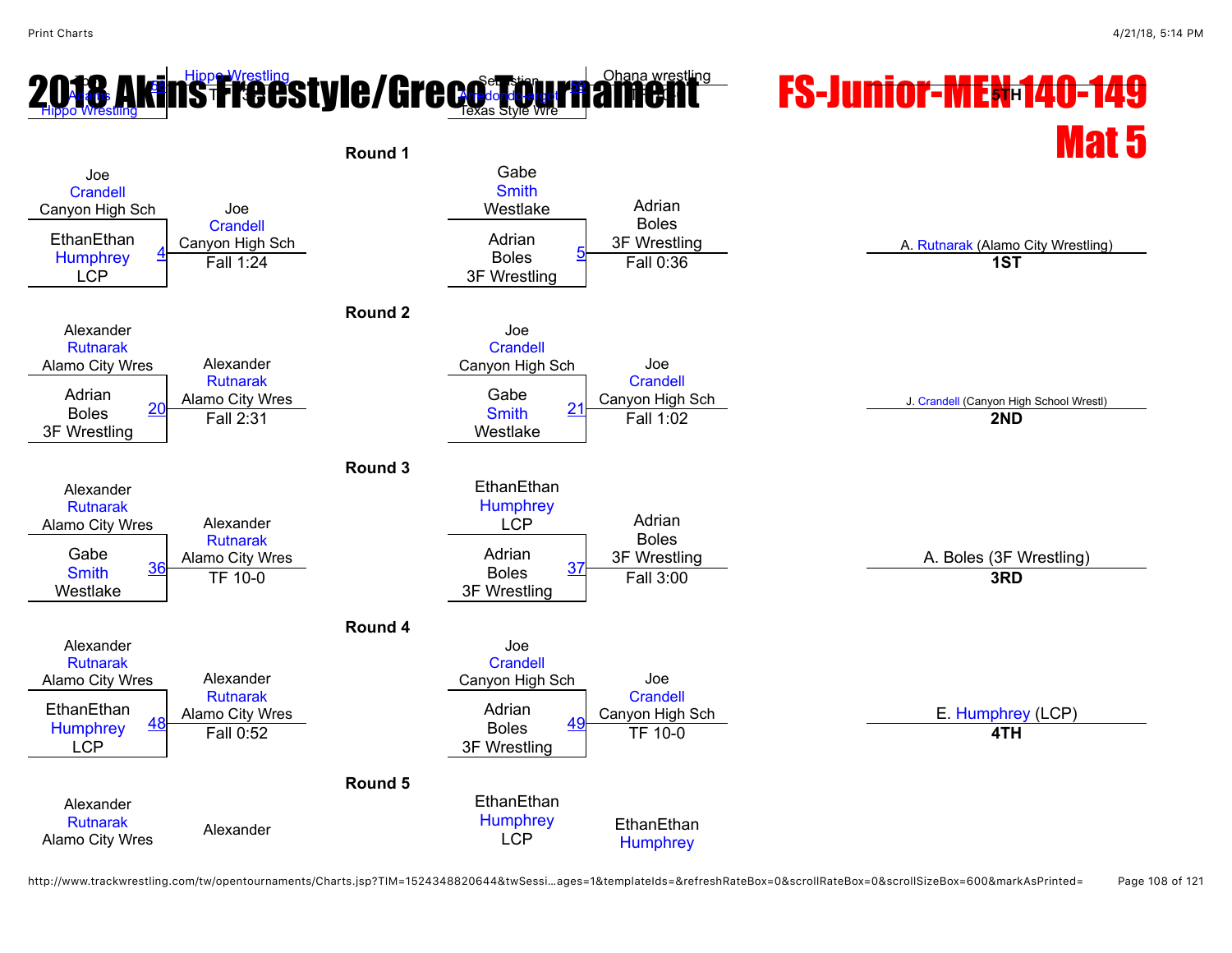

http://www.trackwrestling.com/tw/opentournaments/Charts.jsp?TIM=1524348820644&twSessi…ages=1&templateIds=&refreshRateBox=0&scrollRateBox=0&scrollSizeBox=600&markAsPrinted= Page 109 of 121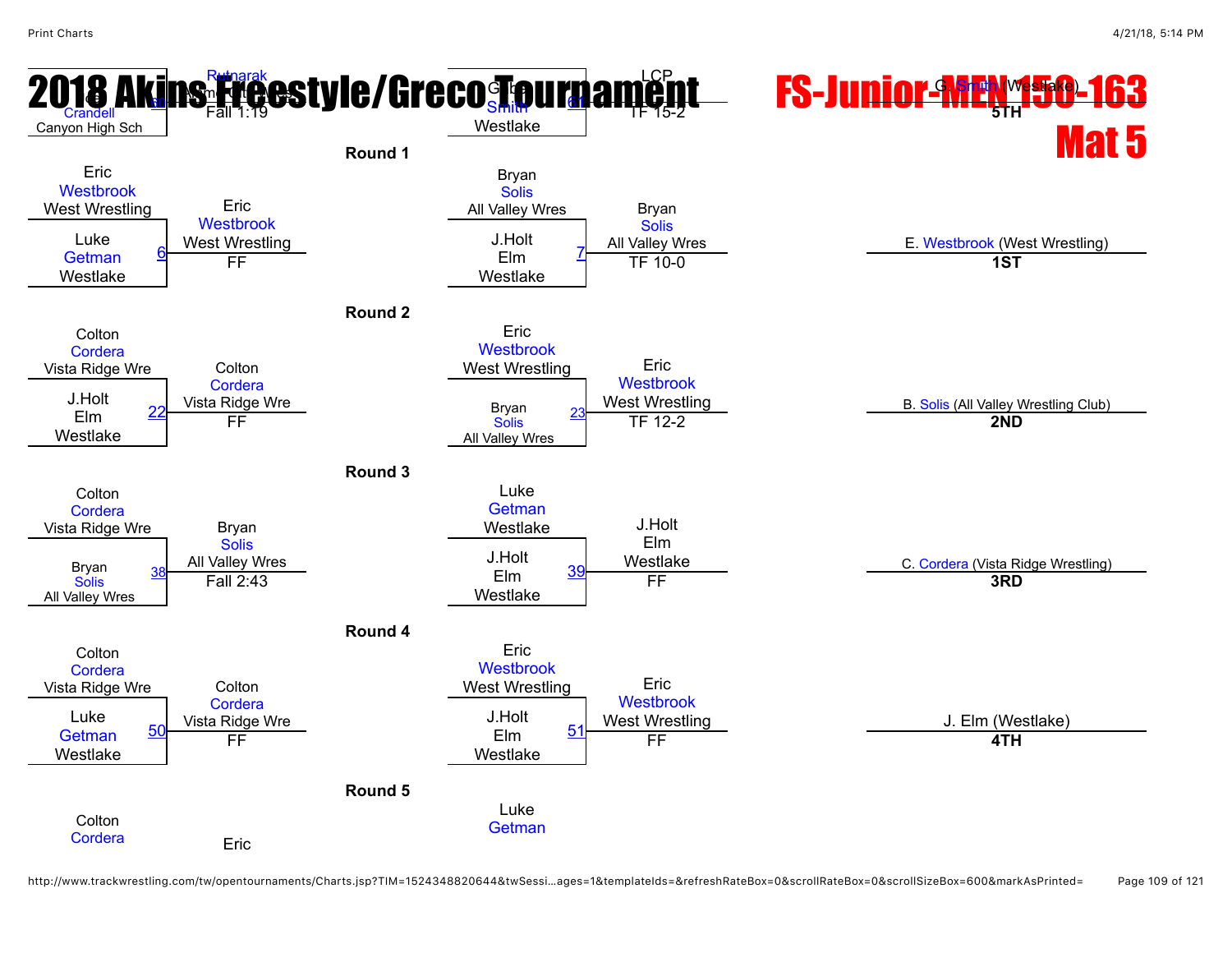

M. [Solis](javascript:viewProfile(10523013)) (All Valley Wrestling Club) **2ND**

E. Trujillo ([Hippo Wrestling Club](javascript:viewClub(257903009))) **3RD**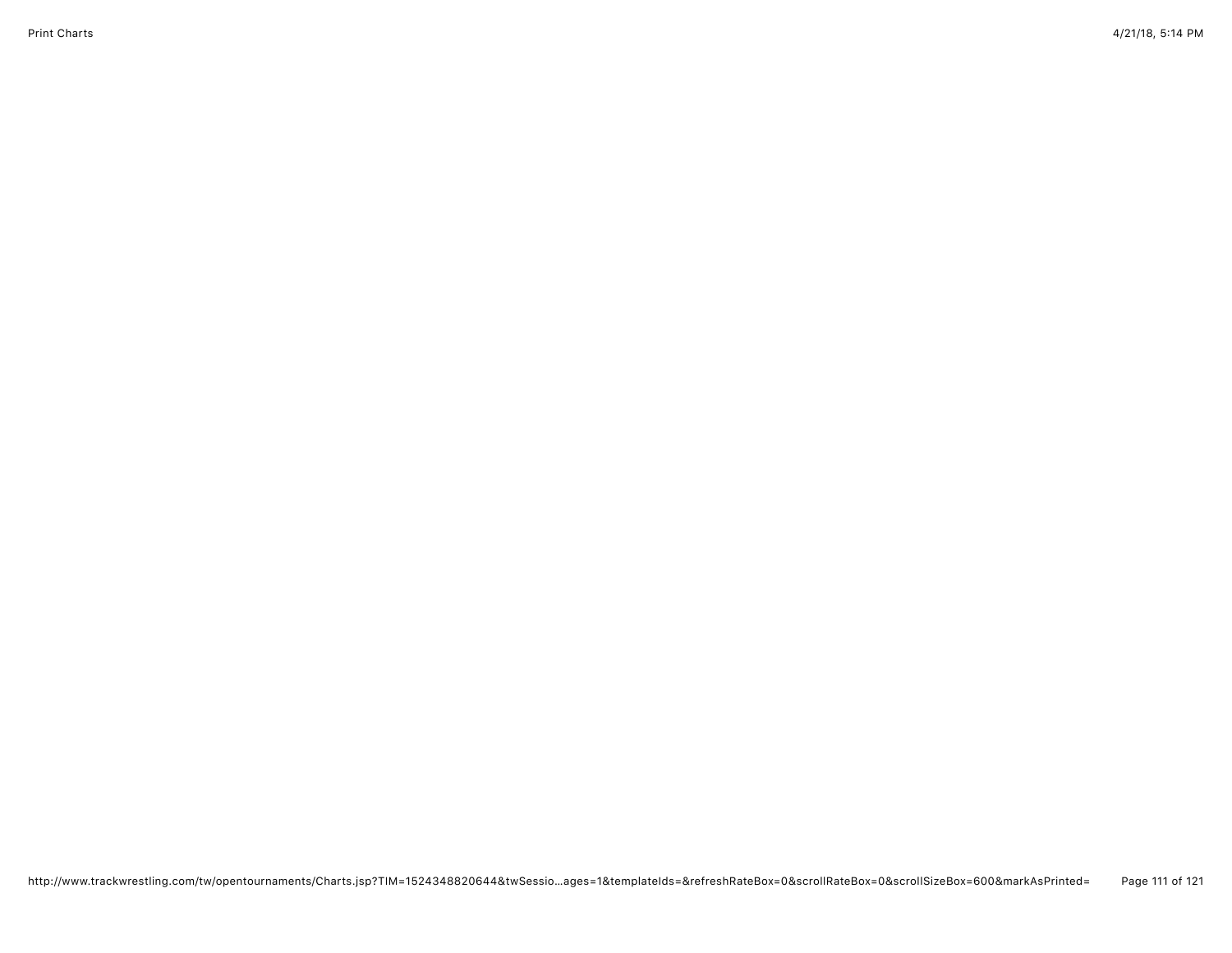### 2018 Akins Freestyle/Greco Tournament FS-Junior-MEN 201-207



C. [Jetton](javascript:viewProfile(1098953096)) (3F Wrestling) **1ST**

J. [Valencia](javascript:viewProfile(12504107)) (Ohana wrestling)

**2ND**

B. [Spillar](javascript:viewProfile(1100715096)) (Dripping Springs High Sch)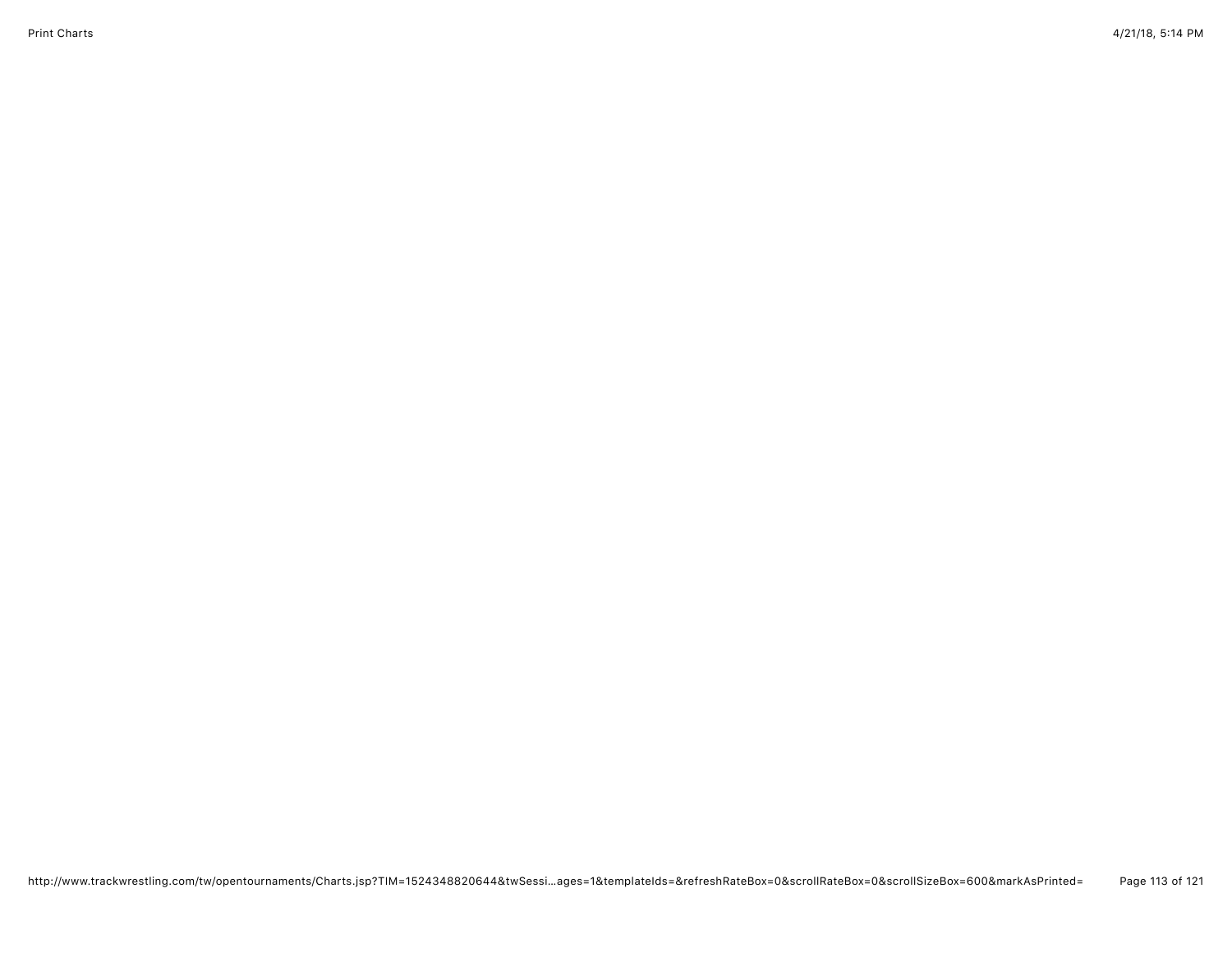### 2018 Akins Freestyle/Greco Tournament FS-Junior-MEN 214-229



C. [Riley](javascript:viewProfile(75406009)) (NB Elite) **1ST**

A. [Villanueva](javascript:viewProfile(1414326096)) (All Valley Wrestling Club)

**2ND**

M. [Gonzalez](javascript:viewProfile(651675132)) (All Valley Wrestling Club)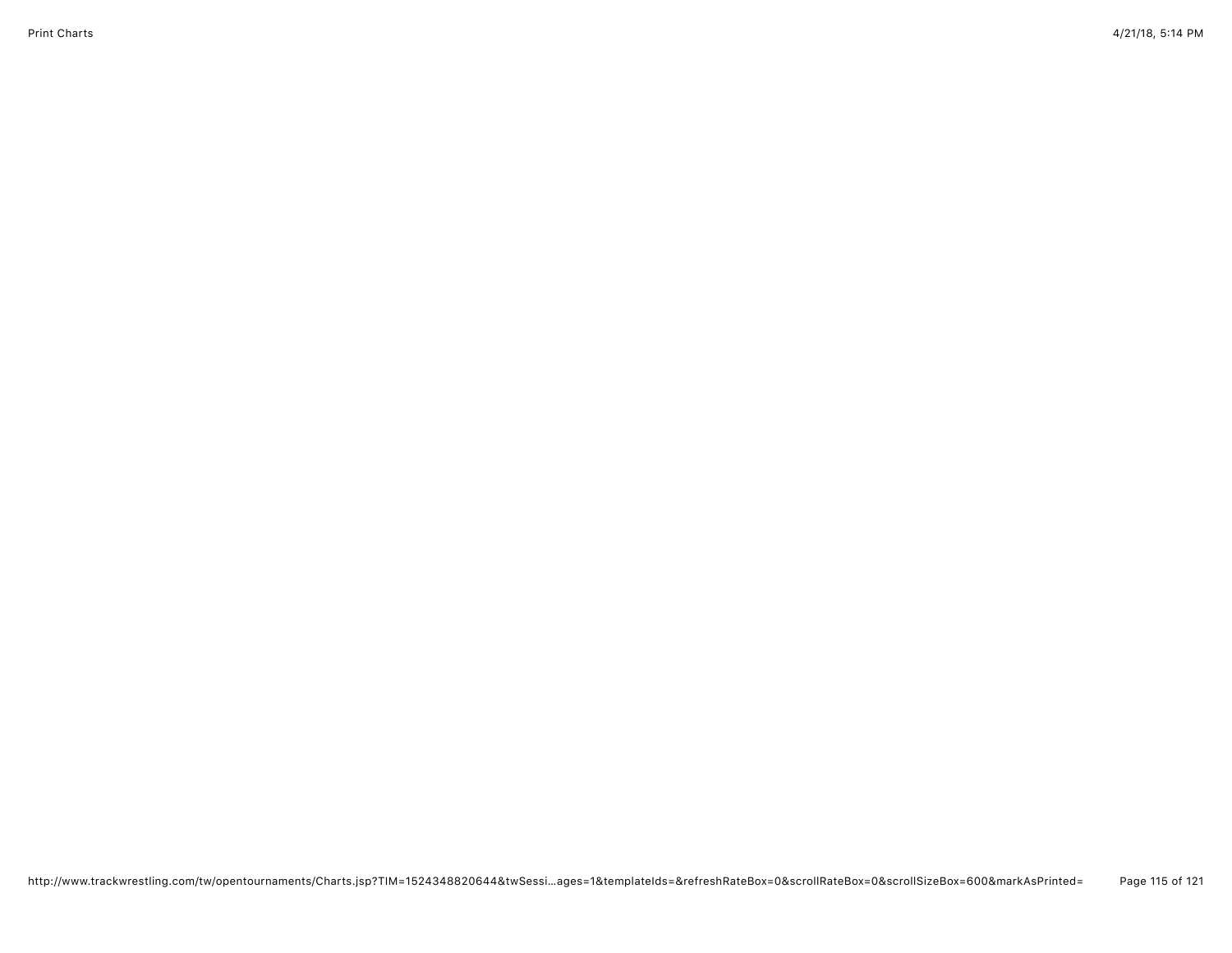# 2018 Akins Freestyle/Greco Tournament FS-Junior-Women 92-100



A. Garcia (Ohana wrestling) **2ND**

B. De Hoyos (All Valley Wrestling Club)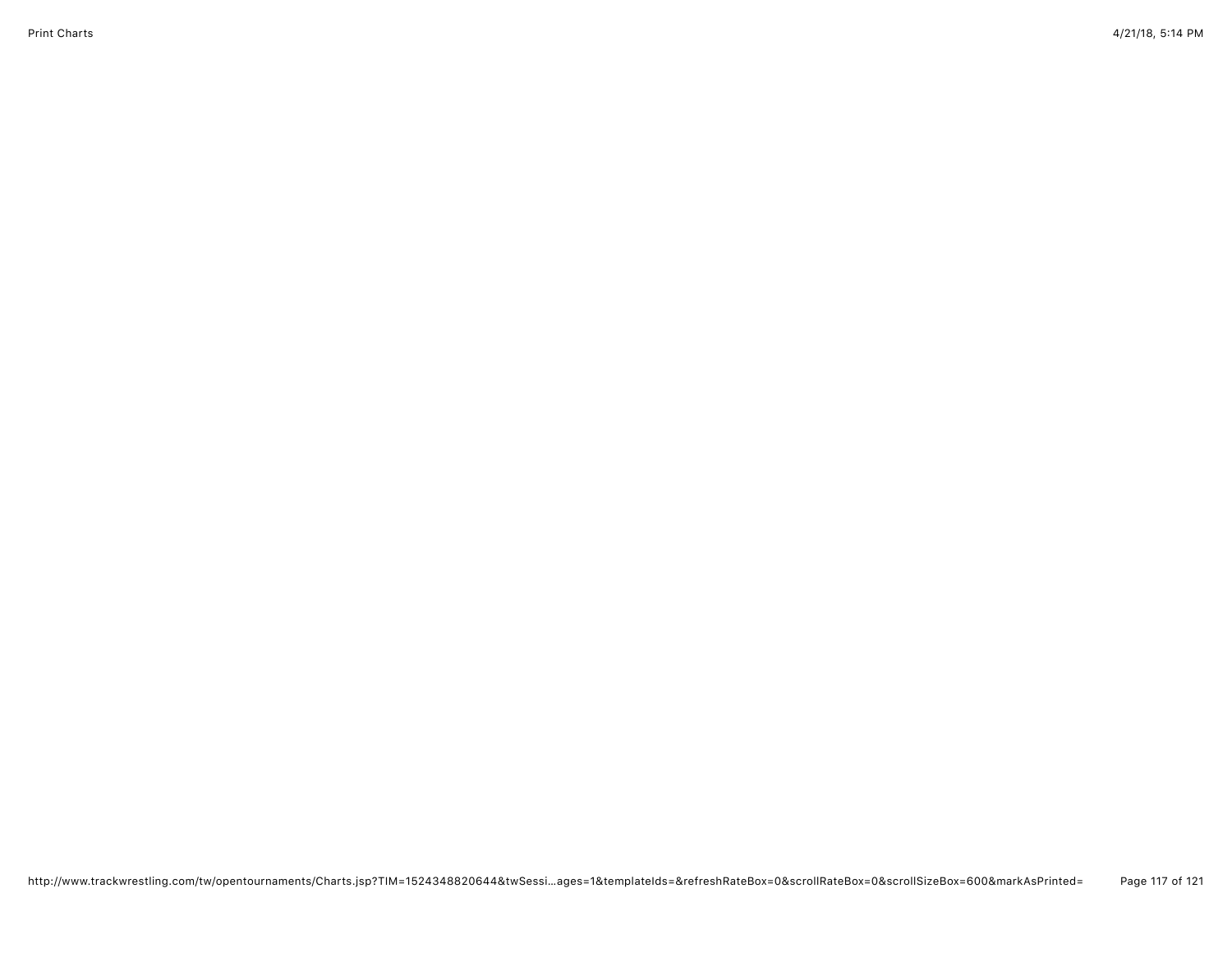#### 2018 Akins Freestyle/Greco Tournament FS-Junior-Women 100-114